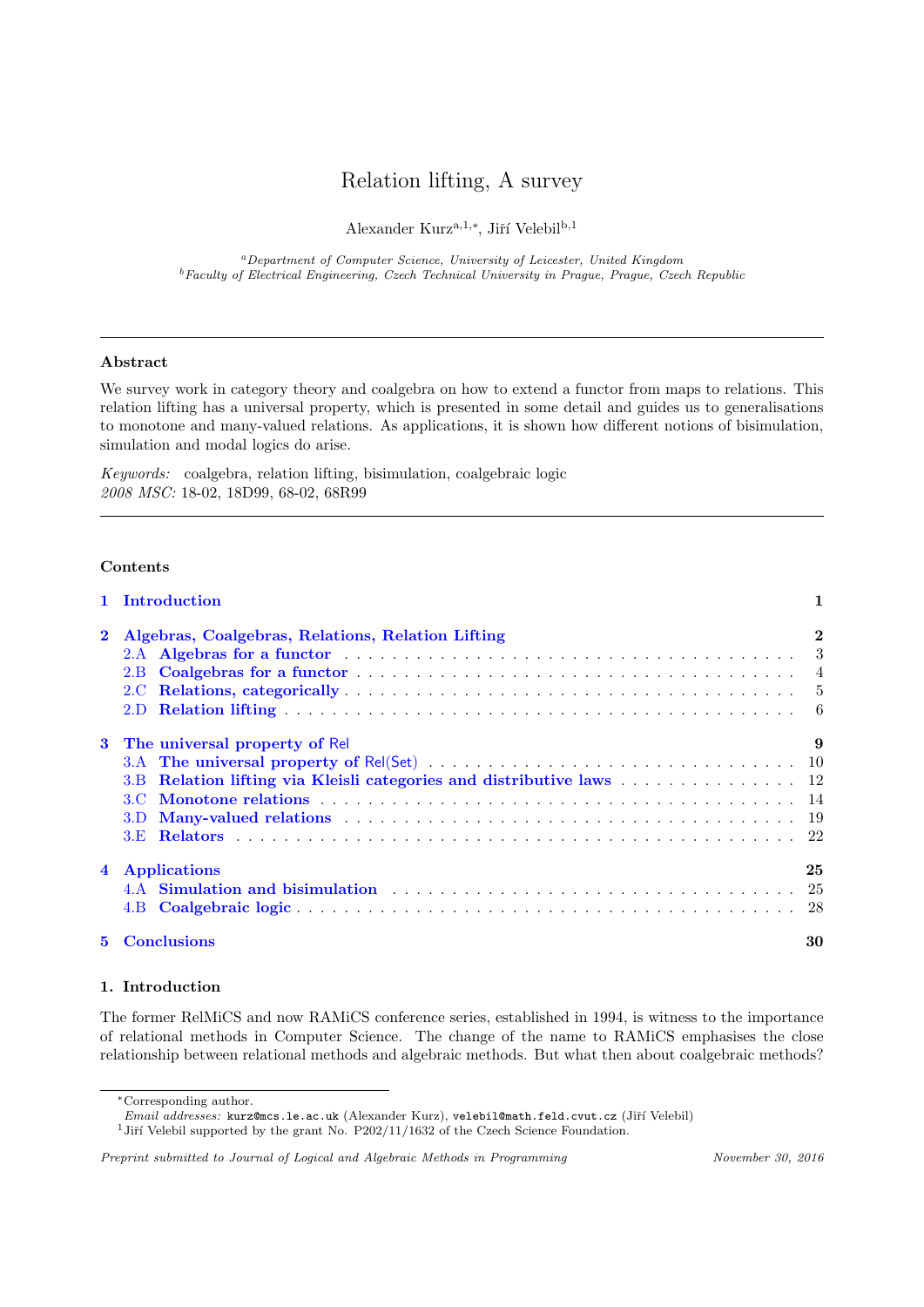This question seems even more appropriate if one remembers that relational methods play an important role in coalgebra. Apart from the fact that coalgebras themselves generalise relational structures such as Kripke frames, central coalgebraic notions such as (bi)simulation and Moss's modal operator ∇ depend on relational methods. This paper presents an attempt to explain to researchers who work with relational methods, how and why they are used in coalgebra.

Of course, bisimulation and modal logic predate coalgebras by many decades. We therefore spend some time in Section [2](#page-1-0) to present the specific coalgebraic perspective. While the examples for coalgebras (infinite trees, automata, Kripke models, Markov chains) are all familiar, the coalgebraic challenge is to develop a theory that uniformly applies to all of these, and many more, examples. The benefit then is that these coalgebraic methods can be extended modularly to combinations of the basic examples by arbitrary combinations of type constructors such as composition, product, coproduct etc.

To achieve this uniformity, coalgebra is developed parametrically in a type-functor  $T$ . In this paper, we employ from category theory a method to lift a relation on  $X$  and  $Y$ 

$$
X \longrightarrow\hspace{-3mm}\longrightarrow Y
$$

to a relation on  $TX$  and  $TY$ 

$$
TX \longrightarrow TY
$$

and Section [2](#page-1-0) finishes by giving an elementary description of it.

Next to the uniformity of coalgebra in the type-functor  $T$ , another thread through this paper is exploring some of the *generalisations* suggested by the category theoretic treatment. Thus, in Section [3,](#page-8-0) after describing the universal property of the relation lifting, we show that it generalises, with some technical effort but conceptually smoothly, to, first, monotone relations and, then, also to many-valued relations (of which metrics are a typical example).

Section [4](#page-24-0) then presents the motivating examples, (bi)simulation and coalgebraic logic. We hope that on a first reading Section [4](#page-24-0) is informative even if jumping over the more technical Section [3.](#page-8-0)

Finally, we conclude with some directions of future research.

Remark on notation. There exist conflicting traditions in which order to write relational composition. We apologise for writing it the 'wrong way around' (if compared to, eg, [\[48,](#page-31-0) [47\]](#page-30-0)). The reason is that a central role in these notes is played by the functor  $(-)_*$  : Set  $\longrightarrow$  Rel wich takes a function f to its graph relation  $f_*$  and we want the equality

$$
(f \circ g)_* = f_* \cdot g_*
$$

where  $\circ$  is composition of functions and  $\cdot$  is composition of relations. Since the order of composition of functions seems to be too well-established, we make composition of relations follow the composition of functions. One may think that it is unfortunate that the convention of writing the composition of functions diagrammatically/relationally, employed in famous category theoretical literature such as [\[38,](#page-30-1) [13\]](#page-30-2), did not catch on.

# <span id="page-1-0"></span>2. Algebras, Coalgebras, Relations, Relation Lifting

We explain *algebras* and *coalgebras* for a functor and *relation lifting*.

1. The algebras for a functor are a (rather mild) generalisation of algebras for a signature known from universal algebra. Therefore, in this section, we spend some time on the move from signatures to general (finitary) functors. Algebras for a general functor then encode algebras for a signature that satisfy certain equations.

Hence the study of algebras for a functor (and their homomorphisms) does not really go beyond the realm of "classical" universal algebra.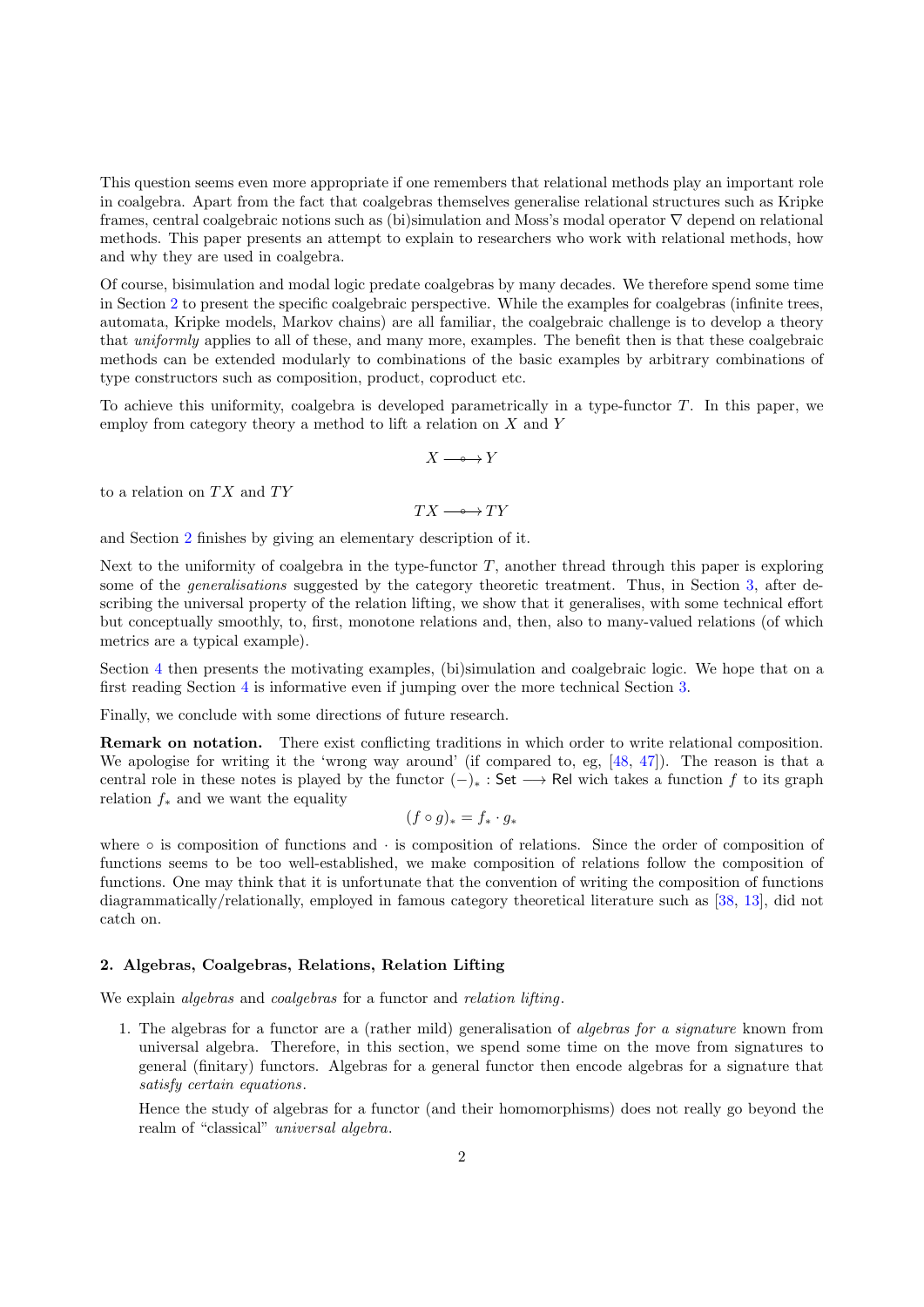- 2. Coalgebras for a functor are formally defined dually to algebras. However, one cannot quite say that the study of coalgebras (often called universal coalgebra) is the "dual of universal algebra". The reason is that coalgebras can be used to encode various types of automata. Hence the questions one can naturally ask about coalgebras have a distinctive computational meaning.
- 3. One particular topic that coalgebras allow us to study is behavioural equivalence of automata and bisimulations. As it turns out, it is possible to develop such a theory parametrically in the ambient functor that describes the "behaviour" of automata. A crucial part of such theory is the notion of relation lifting: the possibility to extend a relation between X and Y to a relation between  $TX$  and  $TY$ , where T is the functor describing the automata.

# <span id="page-2-0"></span>2.A. Algebras for a functor

In universal algebra, to specify a class of algebras one starts with a signature  $\Sigma : \mathbb{N} \longrightarrow$  Set, or, equivalently, with a polynomial functor  $F_{\Sigma}(X) = \coprod_{n\in\mathbb{N}} \Sigma(n) \bullet X^n$ , where  $\Sigma(n) \bullet X^n$  denotes the  $\Sigma(n)$ -fold coproduct of the set  $X^n$ . To regard a signature  $\Sigma$  as a functor  $F_\Sigma$ : Set  $\longrightarrow$  Set allows us to say that an algebra is simply an arrow

$$
F_{\Sigma}(X) \longrightarrow X
$$

in the category Set and that an algebra homomorphism  $f: X \longrightarrow X'$  is a commuting square

<span id="page-2-1"></span> $F_\Sigma(X)$  $F_\Sigma(f)$ ķ  $\cdot$  X f  $F_{\Sigma}(X') \longrightarrow \overset{\downarrow}{X'}$ (1)

**Example 2.1.** Suppose we specify a signature consisting of two binary operations  $*$  and  $+$  and one nullary operation e. Thus, the corresponding  $\Sigma : \mathbb{N} \longrightarrow$  Set is defined by putting  $\Sigma(2) = \{*, +\}, \Sigma(0) = \{e\}$  and  $\Sigma(n) = \emptyset$  otherwise. The appropriate polynomial endofunctor  $F_{\Sigma}$  : Set  $\longrightarrow$  Set then collapses to

$$
F_{\Sigma}(X) = \{e\} \bullet X^0 + \{*, +\} \bullet X^2
$$

since the signature  $\Sigma$  is empty for  $n \notin \{0, 2\}$ . A typical element of  $F_{\Sigma}(X)$  therefore can be conceived as having one of the following three forms



where we denoted by 0 the unique element of the set  $X^0$  and  $(x',x)$  denotes an arbitrary element of  $X^2$ .

Thus, elements of  $F_{\Sigma}(X)$  are precisely the *flat terms* in variables X for the signature Σ. A mapping  $a: F_{\Sigma}(X) \longrightarrow X$  that makes X into an algebra for  $F_{\Sigma}$  is then simply the *interpretation* of flat terms in X. Thus, the mapping  $a$  sends the above three typical elements to their "meanings" in  $X$ .

It is now straightforward to verify that the commutative square [\(1\)](#page-2-1) encodes precisely the fact that the mapping  $f: X \longrightarrow X'$  respects the operations  $e, *$  and  $+$ .

In category theory, the notion of algebra for a signature is generalised to the notion of an algebra for a functor. Looking at [\(1\)](#page-2-1) above, we see that it makes sense to speak of algebras  $FX \longrightarrow X$  and their homomorphisms whenever we have a functor  $F : \mathcal{C} \longrightarrow \mathcal{C}$  on an arbitrary category  $\mathcal{C}$ .

What is gained by this generalisation?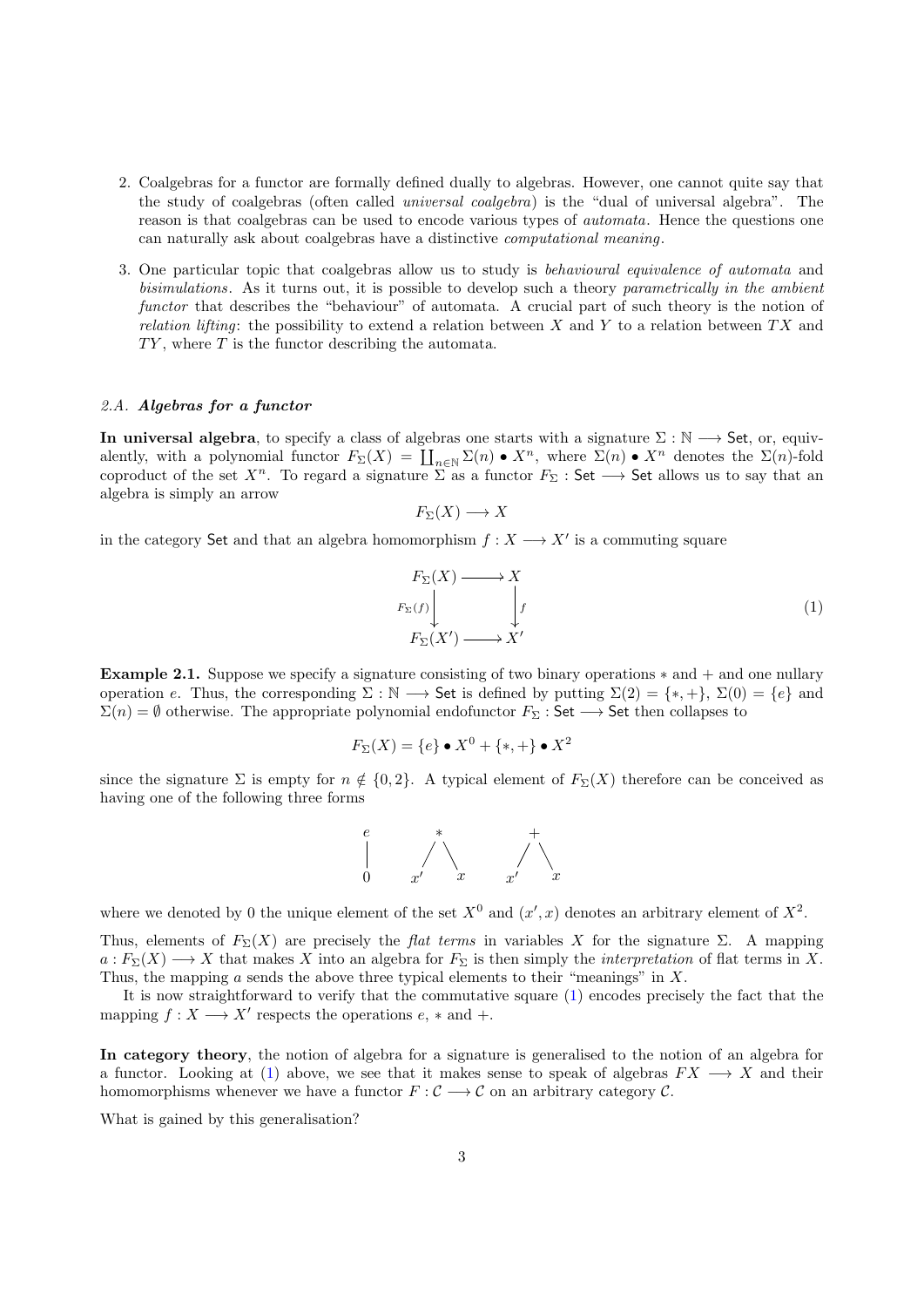**Answer 1.** Maybe not too much, as long as one stays in sets, that is, as long as one takes  $C =$  Set. Let us call a functor Set  $\longrightarrow$  Set *finitary* if it is fully determined by its action on finite sets. Without going into the category theoretic definition of finitary, it suffices to say here that an arbitrary functor  $F : \mathsf{Set} \longrightarrow \mathsf{Set}$  is finitary iff there is a signature  $\Sigma$  such that F is a quotient of some  $F_{\Sigma}$ ,

$$
F_{\Sigma} \longrightarrow F.
$$

It follows that for any finitary  $F : \mathsf{Set} \longrightarrow \mathsf{Set}$ , an  $F$ -algebra  $FX \longrightarrow X$  is nothing but an algebra

$$
F_{\Sigma}X \longrightarrow FX \longrightarrow X
$$

for the signature  $\Sigma$  (and the *equations* defining the quotient  $F_{\Sigma} \longrightarrow F$ ). To summarize, the study of algebras for (finitary) functors Set −→ Set does not lead beyond the study of varieties in universal algebra. For a detailed account on algebras for a functor see [\[7\]](#page-30-3).

**Answer 2.** Quite a lot is gained when moving to other categories  $C$  than Set. Ever since the work of Scott and others on domain theory and program semantics, type constructors  $T$  have been viewed as functors and semantic domains as (particular) algebras  $TX \longrightarrow X$ , see e.g. [\[2\]](#page-29-1). Typically, the category C is a category of partial orders or metric spaces, possibly with some completeness requirements.

Another interesting choice for  $C$  is the category which is *dual* to Set. One then obtains the notion of a coalgebra for a functor  $T : Set \longrightarrow Set$  as a function

 $X \longrightarrow TX$ .

As opposed to what we have seen in Answer 1 above, the fact that a finitary T is a quotient  $F_{\Sigma} \longrightarrow T$ of a polynomial functor  $F_{\Sigma}$  does not allow us to reduce the notion of a T-coalgebra to the notion of a coalgebra  $X \longrightarrow F_{\Sigma}X$  for a signature  $\Sigma$ . Going beyond polynomial functors will lead to new and interesting examples, as we are going to see next.

# <span id="page-3-0"></span>2.B. Coalgebras for a functor

Examples of coalgebras below show that coalgebras for polynomial functors  $F_\Sigma$  are of interest, but also that new phenomena such as bisimulation come into focus when going beyond polynomial functors.

**Example 2.2.** Coalgebras for polynomial functors describe infinite trees. For example, an element  $x$  in a coalgebra  $\xi : X \longrightarrow X + X$  can be seen as an infinite stream of left/right decisions: in state x, taking a transition by applying  $\xi$  yields a successor state  $\xi(x)$  in either the left or the right component of  $TX = X + X$ .

Similarly, a state in a coalgebra  $X \longrightarrow A + B \times X \times X$  represents a possibly infinite tree with leaves labelled by elements of A and non-leaf nodes labelled by elements of B. Here, the polynomial functor is  $TX = A + B \times X \times X$ .

Example 2.3. Coalgebras for the powerset functor are transition systems. Here the functor T assigns the powerset PX to every set X. Thus a coalgebra  $\xi: X \longrightarrow TX$  can be seen as describing the behaviour of a nondeterministic transition system: the "next state"  $\xi(x)$  of a state x is, in fact, the subset  $\xi(x) \subseteq X$  of all possible states into which x can evolve.

<span id="page-3-1"></span>Example 2.4. Coalgebras for the distribution functor are probabilistic transition systems. Denote by DX the set of all functions  $p: X \longrightarrow [0, 1]$  that have a finite support (i.e., such that  $p(x) = 0$  for all but finitely many  $x \in X$ ) and that satisfy  $\sum_{x \in X} p(x) = 1$ . Then a coalgebra  $\xi : X \longrightarrow DX$  describes a transition system with  $\xi(x): X \longrightarrow [0,1]$  giving the probability  $\xi(x)(x')$  that x evolves to x'.

In universal coalgebra, a notion coined by Rutten in [\[45\]](#page-30-4), therefore, it is important to develop the theory of T-coalgebras parametric in a functor  $T$ , much in the same way as universal algebra is done parametrically in a signature  $\Sigma$ . Some questions that arise are the following.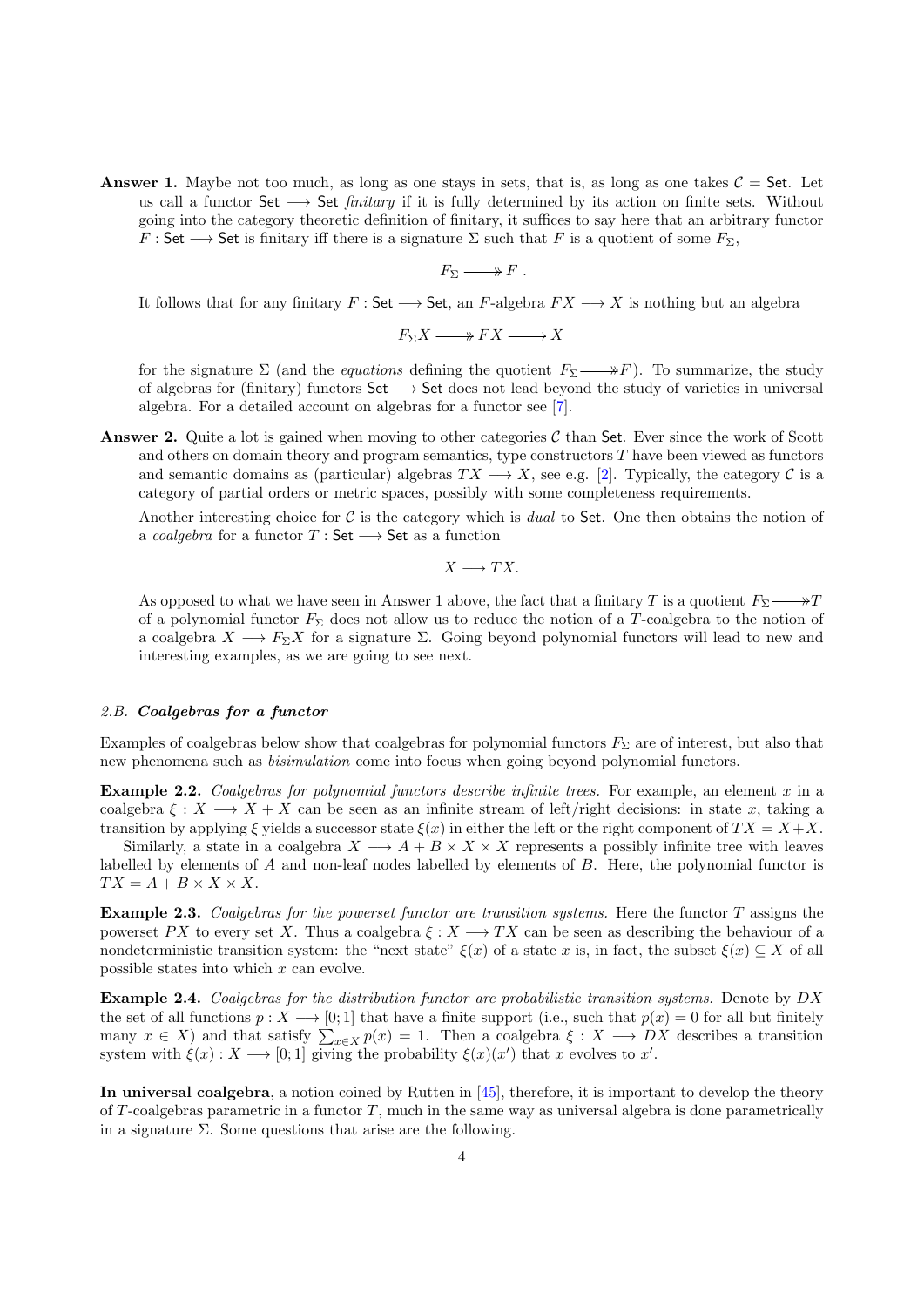- For which functors  $T : Set \longrightarrow Set$  is there a final coalgebra?
- Can the behavioural equivalence given by the final coalgebra be characterised in terms of bisimulations?
- In universal algebra every signature  $\Sigma$  gives rise to an equational logic. Can we associate a coalgebraic logic to every functor  $T : Set \longrightarrow Set?$
- How much of this can be done axiomatically, replacing Set by general categories  $\mathcal{C}$ ?

Pioneering work on the first three items has been done, respectively, by [\[3,](#page-29-2) [45,](#page-30-4) [40\]](#page-30-5), but the last item is still a topic of research. Of course, there are many further topics in coalgebra, for example, the use of coalgebra to solve recursive equations or to describe and derive congruence formats of process algebras or to extend and apply coalgebraic logic to description logics and knowledge representation. The topic of the present survey is a particular technique that helps to answer the questions above, namely, the relation lifting.

#### <span id="page-4-0"></span>2.C. Relations, categorically

What are relations from a categorical view point? Let us begin with the obvious, namely that we have a category Rel of sets and relations. A relation

$$
R:A\longrightarrow\hspace{-0.5em}\longrightarrow B
$$

determines, and is determined by, its graph  $\mathcal{G}R \subseteq A \times B$  and the domain projection  $dR : \mathcal{G}R \longrightarrow A$  and the codomain projection  $cR : \mathcal{G}R \longrightarrow B$ . Given relations

$$
A \xrightarrow{\quad R \quad} B \quad \text{and} \quad B \xrightarrow{\quad S \quad} C
$$

there is the composition

$$
A \xrightarrow{S \cdot R} C
$$

which is defined by the graph

<span id="page-4-2"></span>
$$
\mathcal{G}(S \cdot R) = \{(a, c) \mid \exists b \in B \cdot (a, b) \in R \land (b, c) \in S\}.
$$
\n
$$
(2)
$$

As we are following a methodology in which data types form categories and type constructors are functors acting on maps between data types, we seek a view of relations that allows us to extend map-based notions to relations.

First, to see how Set sits inside Rel, note that every map  $f : A \longrightarrow B$  gives rise to two relations. The first is written as

$$
A \xrightarrow{f_*} B
$$

and has the graph  $\{(a, f(a) | a \in A\})$ . The second is its converse, written as

$$
B \xrightarrow{f^*} A
$$

and has the graph  $\{(f(a), a) | a \in A\}$ . Moreover, as it is well-known [\[48,](#page-31-0) Def 4.2.1], the relations of the form  $f_*$  or  $f^*$  for some map  $f$  can be recognised inside Rel as precisely the left adjoints:

<span id="page-4-1"></span>**Proposition 2.5.** A relation R is of the form  $f_*$  for some map f iff R is a left adjoint in Rel, that is, iff there is a (necessarily unique) relation S such that

$$
\mathrm{Id} \subseteq S \cdot R \qquad R \cdot S \subseteq \mathrm{Id}
$$

Moreover,  $S = f^*$ .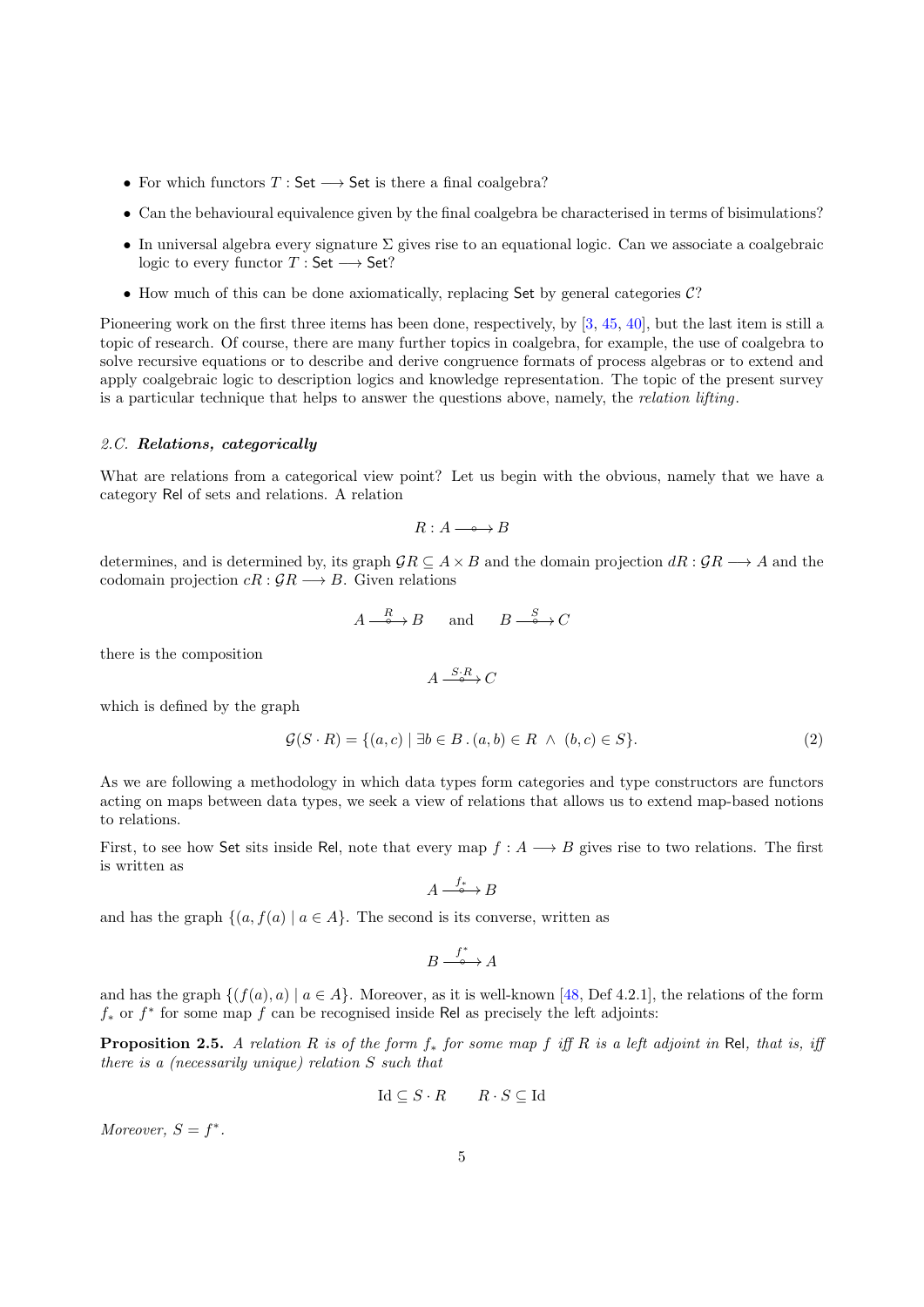Second, we note that every relation  $R : A \longrightarrow B$  can be *tabulated* as a span of maps



Note that such a span is mono in the sense that if  $dR \circ f = dR \circ g$  and  $cR \circ f = cR \circ g$  then  $f = g$ . Importantly, one can recover the relation from the maps:

# <span id="page-5-4"></span>Proposition 2.6.  $R = cR_* \cdot dR^*$ .

Let us note in passing that any span  $(W, f, g)$  represents a relation, namely the relation  $g_* \cdot f^*$ , which has the graph  $\{(x, y) \mid \exists w \in W \cdot f(w) = x \& g(w) = y\}$ . Typically, it is the case that the original span  $(W, f, g)$  need not be of the form  $(\mathcal{G}R, cR, dR)$  for  $R = g_* \cdot f^*$ . We will see in the next subsection how spans representing the same relation can be characterised.

As important special cases we note that for every map  $f: A \longrightarrow B$ , the relations  $f_*$  and  $f^*$  are tabulated by spans of the form

<span id="page-5-1"></span>

respectively.

To summarize, relations can be tabulated as spans. That spans are pairs of arrows to which we can apply functors suggests how to define relation lifting.

#### <span id="page-5-0"></span>2.D. Relation lifting

Relation lifting via spans. Given an arbitrary functor  $T : Set \longrightarrow Set$ , we want to lift a relation

$$
R:A\longrightarrow\hspace{-3mm}\longrightarrow B
$$

to a relation

$$
\overline{T}R:TA\longrightarrow TB.
$$

According to the previous paragraph, we should tabulate R as  $(\mathcal{GR}, dR, cR)$ , then apply T to  $dR$  and  $cR$  as in



and then reconstruct a relation using  $(-)_*$  and  $(-)^*$  in order to obtain

<span id="page-5-2"></span>
$$
\overline{T}R = T(cR)_{*} \cdot T(dR)^{*} \tag{4}
$$

Observe that the above definition entails equalities  $\overline{T}(f_*) = (Tf)_*$  and  $\overline{T}(f^*) = (Tf)^*$ , if we use tabula-tions [\(3\)](#page-5-1) above. Thus, the relation lifting via spans commutes with taking both graph formations  $f_*$  and  $f^*$ .

Explicitly, according to the definition of composition and of  $(-)_*$  and  $(-)^*$ , the definition of relation lifting in [\(4\)](#page-5-2) amounts to

<span id="page-5-3"></span>
$$
\mathcal{G}\overline{T}R = \{(t,s) \in TA \times TB \mid \exists w \in T\mathcal{G}R \cdot T\pi_1(w) = t, T\pi_2(w) = s\},\tag{5}
$$

which we will explicate in a number of examples: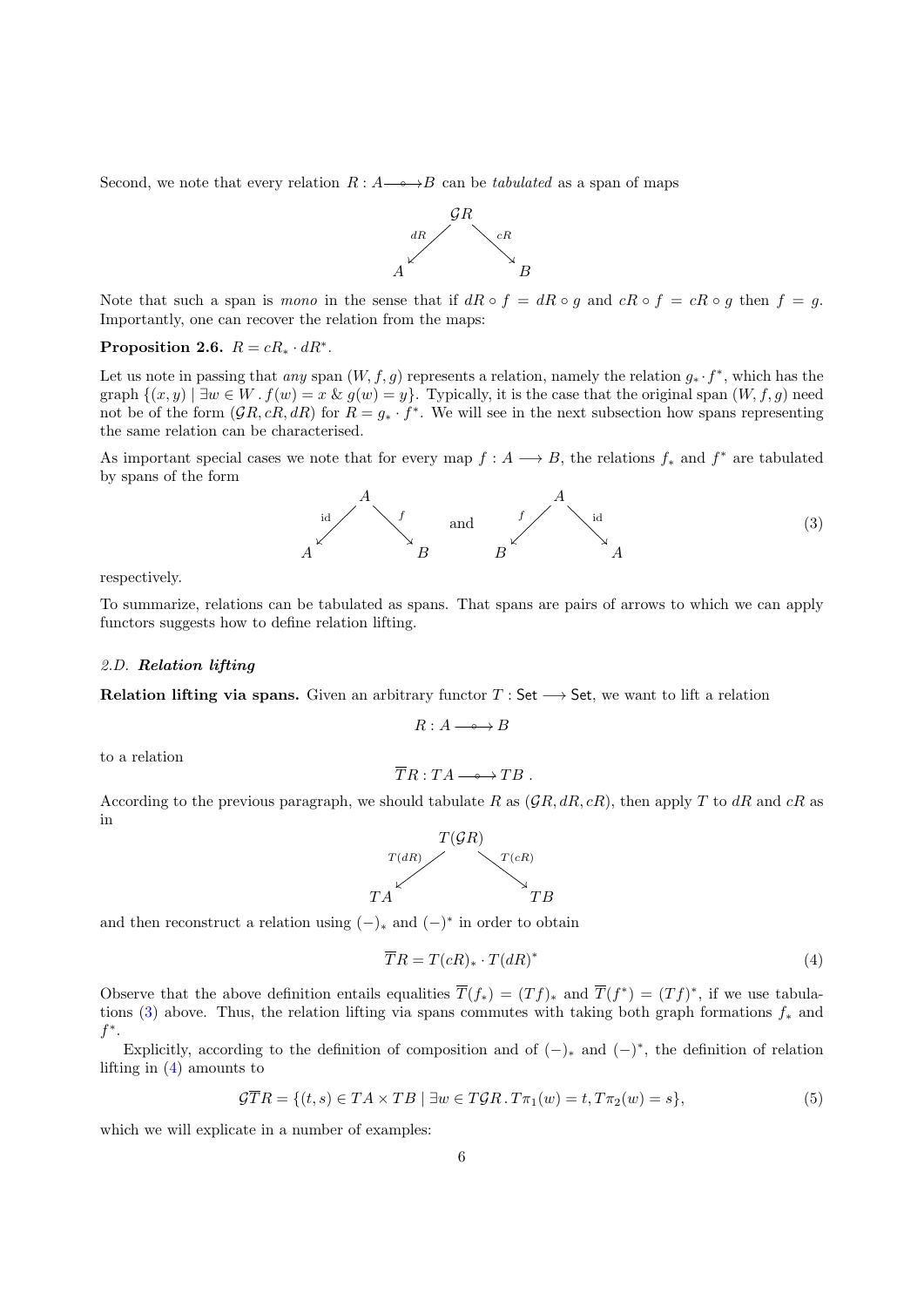<span id="page-6-0"></span>**Example 2.7.** Polynomial functors. In the example of A-labelled binary trees, where  $TX = 1 + A \times X \times X$ . we simply have

$$
(a, x_1, x_2) \overline{T}R (b, y_1, y_2) \iff a = b \& x_1 R x_2 \& y_1 R y_2
$$

<span id="page-6-1"></span>**Example 2.8.** Powerset functor. Let  $R \subseteq X \times Y$  and  $a \subseteq X$ ,  $b \subseteq Y$ . Then that the two subsets a, b are related by  $\overline{\mathcal{P}}(R)$  amounts to

$$
a(\overline{\mathcal{P}}R) b \Leftrightarrow \exists w \in \mathcal{P}(\mathcal{G}R) \cdot \pi_1[w] = a \& \pi_2[w] = b,
$$

where square brackets denote direct image. But this condition is equivalent to

$$
a(\overline{\mathcal{P}}R) b \Leftrightarrow (\forall x \in a \cdot \exists y \in b \cdot xRy) \& \\
(\forall y \in b \cdot \exists x \in a \cdot xRy)
$$

<span id="page-6-2"></span>Example 2.9. Distribution functor. Recall from Example [2.4](#page-3-1) that DX denotes the set of all probabilistic distributions on X, i.e., functions  $p: X \longrightarrow [0,1]$  with finite support such that  $\sum_{x \in X} p(x) = 1$ . Given a mapping  $f: X \longrightarrow Y$ , then Df sends a probabilistic distribution p on X to the probabilistic distribution  $(Df)(p): Y \longrightarrow [0,1]$  with  $(Df)(p)(y) = \sum_{\{x \mid f(x)=y\}} p(x)$ . The formula [\(5\)](#page-5-3) then instantiates to

$$
p \overline{D} q \iff \exists w \in D(\mathcal{G}R) \cdot (D\pi_1)(w) = p \& (D\pi_2)(w) = q
$$

Hence probability distributions p, q on X and Y, respectively, are related by  $\overline{D}$  iff there is a probability distribution w on the set  $\{(x, y) | (x, y) \in R\}$  such that the equations

$$
p(x) = \sum_{\{y|(x,y)\in R\}} w(x,y)
$$
 and  $q(y) = \sum_{\{x|(x,y)\in R\}} w(x,y)$ 

hold for every  $x$  in  $X$  and every  $y$  in  $Y$ .

Relation lifting does not need to preserve graphs. In Example [2.7](#page-6-0) of a polynomial functor, the relation lifting was simple because in this case lifting preserves graphs of relations, that is, because for a polynomial T we have  $\mathcal{G}(\overline{TR}) \cong T(\mathcal{G}R)$ . This is not true in the other two Examples [2.8](#page-6-1) and [2.9.](#page-6-2) Nevertheless, the graph  $\mathcal{G}TR$  of  $TR$  can be constructed from  $T\mathcal{G}R$  by factoring the span  $(T\mathcal{G}R, T(dR), T(cR))$  through a surjection  $e$  and a jointly injective span



so that  $\mathcal{G}TR$  is a subset of  $TX \times TY$ , namely the graph of  $TR$ .

Relation lifting is independent of choice of span. The discussion above highlights that different spans may represent the same relation. We therefore would like to convince ourselves that the relation lifting does not depend on which particular spans are chosen as long as they represent the same relation. To this end let  $q \circ e = g$  and  $p \circ e = f$  in the diagram

<span id="page-6-3"></span>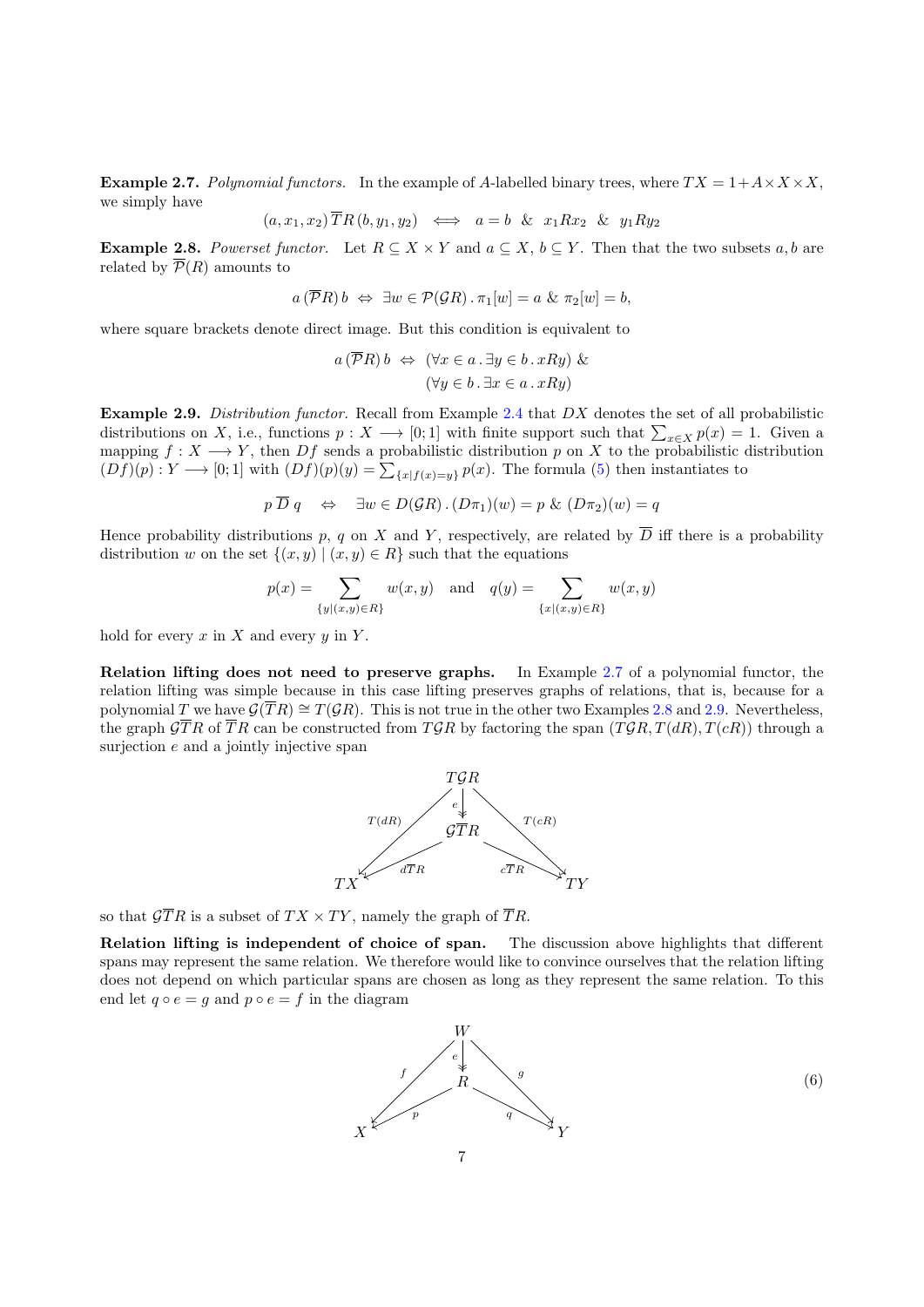It is immediate from the respective definitions that the two spans  $(W, f, g)$  and  $(R, p, q)$  describe the same relation iff  $q_* \cdot p^* = g_* \cdot f^*$  if e is epi. Indeed, e epi is equivalent to  $e_* \cdot e^* = \text{Id}$ , so that we obtain  $g_* \cdot f^* = q_* \cdot e_* \cdot e^* \cdot p^* = q_* \cdot p^*$ . Since all functors  $T : \mathsf{Set} \longrightarrow \mathsf{Set}$  preserve epis, we have  $(Te)_* \cdot (Te)^* = \mathrm{Id}$ , from which we conclude

$$
(Tg)_* \cdot (Tf)^* = (Tq \circ Te)_* \cdot (Tp \circ Te)^*
$$
  
= 
$$
(Tq)_* \cdot (Te)_* \cdot (Te)^* \cdot (Tp)^*
$$
  
= 
$$
(Tq)_* \cdot (Tp)^*
$$

This implies the following

<span id="page-7-1"></span>**Proposition 2.10.** Let  $(f, g)$  and  $(h, k)$  be two spans representing the same relation. Then they give rise to the same relation lifting, i.e., the equality  $(Tg)_* \cdot (Tf)^* = (Th)_* \cdot (Tk)^*$  holds.

*Proof.* If  $(f, g)$  and  $(h, k)$  represent the same relation R, that is, if  $k_* \cdot h^* = g_* \cdot f^*$ , then from both spans there is an epi onto the span  $(\mathcal{G}R, dR, cR)$  tabulating the graph of R. Now we use twice the fact established above that any functor  $T : \mathsf{Set} \longrightarrow \mathsf{Set}$  preserves diagrams such as [\(6\)](#page-6-3).  $\Box$ 

Exact squares and weak pullbacks. We will treat so-called exact squares in more detail later when they become important for monotone and many-valued relations. For now it is enough to say that a square

<span id="page-7-0"></span>

is exact, if the two relations defined by the span and the cospan agree, that is, if  $q_* \cdot p^* = g^* \cdot f_*$ .

<span id="page-7-2"></span>Proposition 2.11. Let [\(7\)](#page-7-0) be a diagram in Set.  $q_* \cdot p^* \subseteq g^* \cdot f_*$  iff [\(7\)](#page-7-0) commutes.  $q_* \cdot p^* = g^* \cdot f_*$  iff [\(7\)](#page-7-0) is a weak pullback.

Relation lifting  $\overline{T}$  preserves composition iff T preserves weak pullbacks. In order to understand whether relation lifting preserves composition, consider the following diagram (where we write  $RS = R \cdot S$ ) for a more compact notation)

<span id="page-7-3"></span>

In that diagram, the lower zig-zag

$$
R \cdot S = (cR)_* \cdot (dR)^* \cdot (cS)_* \cdot (dS)^*
$$

abbreviated to

$$
RS = cR_* \cdot dR^* \cdot cS_* \cdot dS^*
$$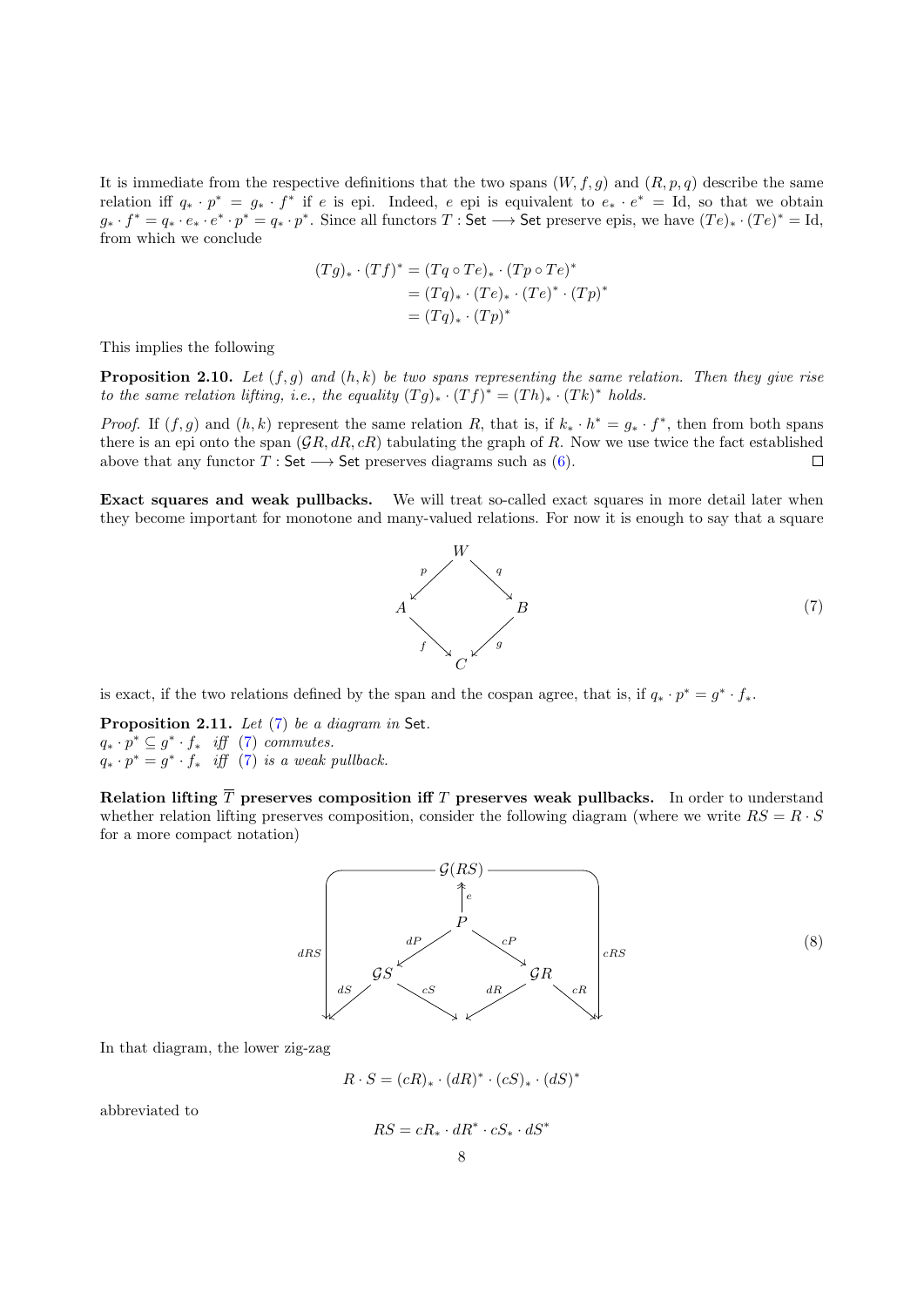is the composition of  $S$  and  $R$  and the upper outside span

 $(\mathcal{G}RS, dRS, cRS)$ 

is its tabulation, which is formed by taking  $(P, dP, cP)$  to be the pullback of  $(cS, dR)$  and then factoring through an epi e and a mono span  $(dRS, cRS)$ . Note that it follows from Prop. [2.10](#page-7-1) and Prop. [2.11](#page-7-2) that the zig-zag at the bottom and the outer span at the top of [\(8\)](#page-7-3) describe the same relation.

Applying the functor T to Diagram  $(8)$ , one calculates as in [\[10\]](#page-30-6)

| $T(RS) = T(cRS)_* \cdot T(dRS)^*$                | $\det$ of $T$                           |
|--------------------------------------------------|-----------------------------------------|
| $=(TcR \circ TcP)_{*} \cdot (TdS \circ TdP)^{*}$ | Prop. $2.10$                            |
| $= TcR_* \cdot TcP_* \cdot TdP^* \cdot TdS^*$    | functoriality of $(\cdot)_*, (\cdot)^*$ |
| $\subset TcR_*\cdot TdR^*\cdot TcS_*\cdot TdS^*$ | Prop. $2.11$                            |
| $=(\overline{T}R)\cdot(\overline{T}S)$           | $\text{def of } T$                      |

We have shown that  $\overline{T}(R \cdot S) \subseteq (\overline{T}R) \cdot (\overline{T}S)$ . By Prop. [2.11](#page-7-2) we can replace the  $\subseteq$  in the derivation above by equality, if T preserves weak pullbacks. In other words,  $\overline{T}$  preserves composition if T preserves weak pullbacks.

For the converse assume that [\(7\)](#page-7-0) is a weak pullback. Then we have  $q_* \cdot p^* = g^* \cdot f_*$  by Prop. [2.11.](#page-7-2) Since  $\overline{T}$  is a 2-functor (it preserves the order between relations), it also preserves adjoints, and it follows  $Tq_* \cdot Tp^* = Tg^* \cdot Tf_*$ , which in turn implies by Prop. [2.11](#page-7-2) that the T-image of [\(7\)](#page-7-0) is a weak pullback. To summarize,

<span id="page-8-1"></span>**Theorem 2.12.** The relation lifting  $\overline{T}$  satisfies  $\overline{T}(R \cdot S) \subseteq (\overline{T}R) \cdot (\overline{T}S)$ . Moreover,  $\overline{T}(R \cdot S) = (\overline{T}R) \cdot (\overline{T}S)$ if and only if T preserves weak pullbacks.

A more careful analysis of the above argument will show that Rel is universal wrt the properties of preserving maps, order, and composition and that the relation lifting  $\overline{T}$  is the unique extension of T from Set to Rel with these properties. This is the topic of the next section, together with generalisations to monotone and many-valued relations.

<span id="page-8-2"></span>Remark 2.13 (Relation lifting of standard functors). A set-functor T is called standard if every natural transformation  $C_{1,0} \longrightarrow T$  can be uniquely extended to a natural transformation  $C_1 \longrightarrow T$ . Here,  $C_1$ : Set  $\rightarrow$  Set is the functor, constant at one-element set, and  $C_{1,0}$  differs from  $C_1$  only by putting  $C_{1,0}$  $\emptyset = \emptyset$ .

Standard functors have many pleasant properties, for example they preserve inclusion. For technical reasons it is often convenient, and possible without loss of generality, to restrict attention to standard functors. In fact, every functor  $T : \mathsf{Set} \longrightarrow \mathsf{Set}$  has a standard reflection  $\alpha_T : T \longrightarrow T$ , i.e., T is a standard functor and  $\alpha_T$  has the obvious universal property. For a summary of some useful properties of the relation lifting of standard functors we refer to Section 3 of [\[33\]](#page-30-7).

References. The definition of relation lifting as well as the propositions and the proof of the theorem are taken from Barr's paper [\[10\]](#page-30-6) on relational algebras, with the only exception that he does not explicitly state the 'only if' part of the theorem, which was given in Trnková [\[53\]](#page-31-1). Our present account also follows Carboni-Kelly-Wood [\[17,](#page-30-8) Sections 2.2, 4.3] and Hermida [\[22\]](#page-30-9), who prove more general theorems.

#### <span id="page-8-0"></span>3. The universal property of Rel

Relations can be structured in many different ways. For us, the following facts are the most important.

Relations form a category, that is they can be composed and identity relations are neutral elements of composition. Moreover, relations are ordered by inclusion and composition is monotone (preserves inclusion).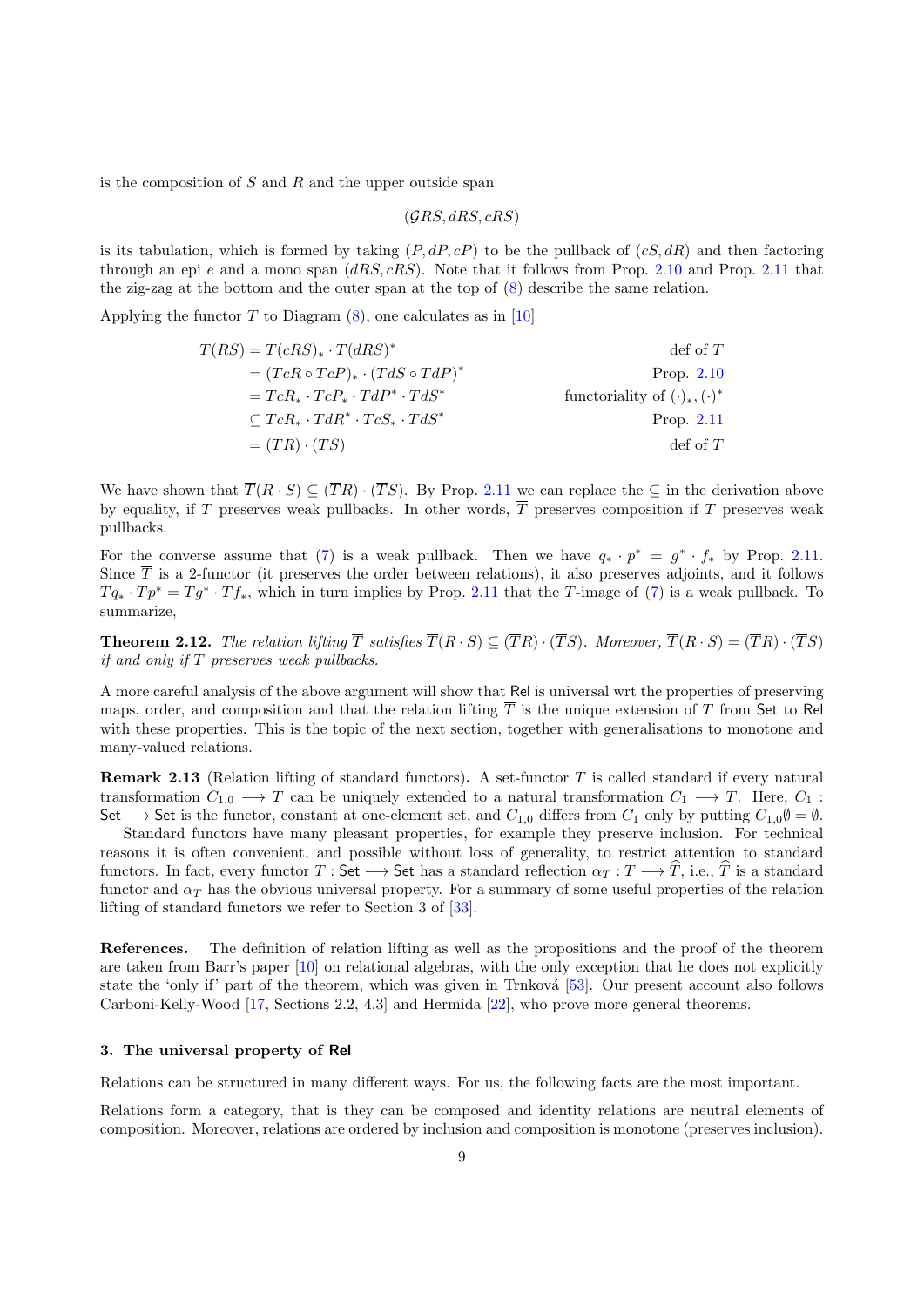Category theoretically, this can be summed up by saying that Rel is a 2-category (2-cells are inclusions), or more specifically, by saying that Rel is a Pos-enriched category (the set  $Rel(A, B)$ ) of relations from A to B is partially ordered by inclusion).

For our purposes, we do not need to know the general theory of 2-categories and enriched categories as the relevant notions simplify greatly in the special case of interest here: A Pos-enriched category, or simply a Pos-category, is a category where the homsets are equipped with a partial order and the composition is monotone. A 2-functor or Pos-functor between two Pos-categories is a functor that preserves the order on homsets (such functors are also called locally monotone).

One of several reasons to emphasise the 2-categorical or Pos-enriched viewpoint is that we are mainly interested in locally monotone functors. In particular, for us a relation lifting should always satisfy the implication  $R \subseteq S \Rightarrow \overline{T}R \subseteq \overline{T}S$ . One of the technical benefits of working with 2-functors is that they preserve adjointness. For example, it will be important that  $f_* \dashv f^*$  is mapped to an adjunction  $\overline{T}(f_*)$  +  $\overline{T}(f^*)$ , in other words, that relation lifting preserves maps. An additional benefit of the Posenriched situation is that the order on the homsets is anti-symmetric and therefore adjoints are not only determined up to isomorphism but up to equality.

The next bit of important structure are the faithful functors

 $(-)_* : Set \longrightarrow Rel$   $(-)^* : Set \longrightarrow Rel^{op}$ 

that map a function f to the same function  $f_*$  seen as a relation, and its converse  $f^*$ .

As in any 2-category, we can speak of adjunctions. Here, this means that a relation R has a left-adjoint L if and only if

Id ⊆  $R \cdot L$   $L \cdot R \subseteq$  Id

This happens if and only if L is the graph of a map, that is, if there is a function f such that  $L = f_*$ .

# <span id="page-9-0"></span>3.A. The universal property of  $Rel(Set)$

The next theorem, which can be seen as an important reformulation of Theorem [2.12,](#page-8-1) explains in which sense the category Rel is universal over Set. Intuitively, Rel arises from Set by freely adding adjoints to all maps and by turning epis into split epis.

<span id="page-9-2"></span>**Theorem 3.1.** The functor  $(-)_*$  : Set  $\longrightarrow$  Rel has the following three properties:

- 1.  $(-)_*$  preserves maps, that is, every  $f_*$  has a right-adjoint (denoted  $f^*$ ).
- 2.  $q_* \cdot p^* = g^* \cdot f_*$  for all weak pullbacks

<span id="page-9-1"></span>

(9)

3.  $e_* \cdot e^* = \text{Id}$  for all epis e.

Moreover, the functor  $(-)_*$  is universal w.r.t. these three properties in the following sense: if K is any Pos-category to give a locally monotone functor H : Rel  $\longrightarrow$  K is the same as to give a functor F : Set  $\longrightarrow$  K with the following three properties:

1. Every Ff has a right adjoint, denoted by  $(Ff)^r$ .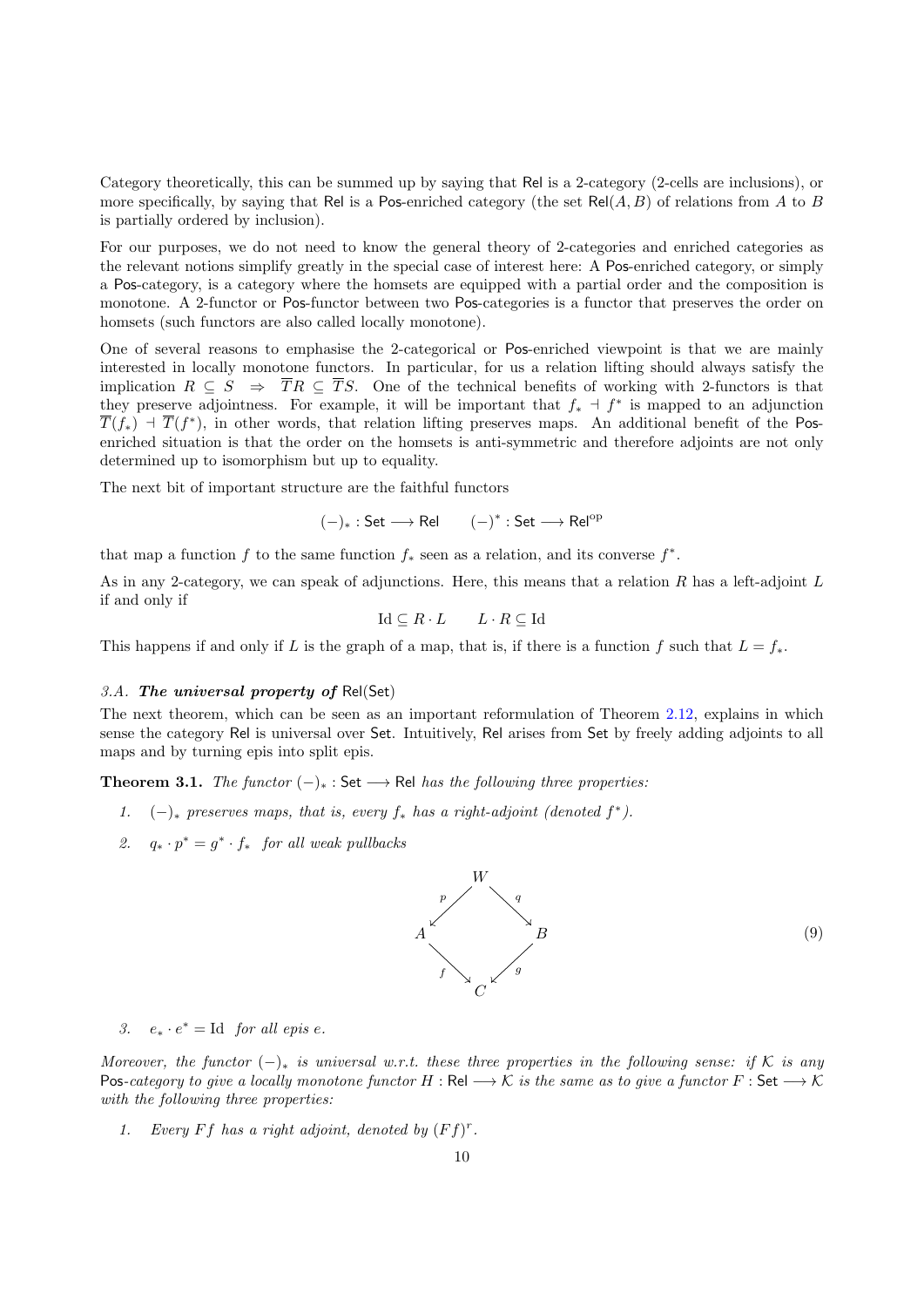- 2.  $Fq \cdot (Fp)^r = (Fg)^r \cdot Ff$  for all weak pullbacks as in [\(9\)](#page-9-1).
- 3.  $Fe \cdot (Fe)^r = \text{Id}$  for all epis e.

*Proof.* The three properties of  $(-)_*$  have been established in Propositions [2.5-](#page-4-1)[2.11.](#page-7-2) Furthermore, given H, the functor  $F = H \circ (-)_{\ast}$  satisfies the three properties, because H preserves adjoints by virtue of being a 2-functor. Conversely, given a functor F with the three properties, we let  $H(f_*) = Ff$ . This determines H on a relation R via  $H(R) = H(cR_* \cdot dR^*) = H(cR_*) \cdot H(dR^*) = F(cR) \cdot F(dR)^r$ , using that H preserves composition and adjoints. And, analogous to the reasoning following Diagram [\(8\)](#page-7-3), one shows that  $H$  preserves composition (using that  $F$  satisfies properties 2 and 3).  $\Box$ 

As usual in category theory, an abstract categorical account does not only lead to clean and elegant proofs but also to generalisations. In fact, the theorem above is only a special case of a theorem by Carboni-Kelly-Wood in [\[17,](#page-30-8) Section 4.3] about relations in regular categories and of theorems by Hermida in [\[22\]](#page-30-9) about bicategories of spans in a category with pullbacks. We will see related but different generalisations in Sections [3.C](#page-13-0) and [3.D.](#page-18-0)

We finish this section with a colax version of the theorem, also due to [\[17\]](#page-30-8), where preservation of composition is weakened to preservation of composition up to inequality on homsets. The proof is essentially the same as the one of Theorem [3.1,](#page-9-2) once one notices that the properties  $1-3$  of  $H$  below guarantee that adjoints  $h_* \dashv h^*$  of maps h are preserved by H. Also note that these properties guarantee that  $H(R \cdot S) \leq HR \cdot HS$ .

<span id="page-10-0"></span>Theorem 3.2. If K is any Pos-category, then to give  $H : \text{Rel} \longrightarrow \mathcal{K}$  satisfying

- 1.  $H(\mathrm{Id}) = \mathrm{Id},$
- 2.  $H(f_* \cdot R) = H(f_*) \cdot HR,$  $H(R \cdot g^*) = H(R) \cdot H(g^*),$  $H(g^* \cdot f_*) \leq H(g^*) \cdot H(f_*),$
- 3.  $R \subseteq S \Rightarrow HR \leq HS$ ,

is the same as to give a functor  $F : \mathsf{Set} \longrightarrow \mathcal{K}$  with the following three properties:

- 1. Every Ff has a right adjoint, denoted by  $(Ff)^r$ .
- 2.  $Fq \cdot (Fp)^r \leq (Fg)^r \cdot Ff$  for all commuting squares [\(9\)](#page-9-1).
- 3. Fe  $\cdot$   $(Fe)^r =$  Id for all epis e.

<span id="page-10-1"></span>**Remark 3.3.** In [\[17,](#page-30-8) Section 2.2], a morphism of categories of relations is an operation H satisfying (a)  $H(\mathrm{id}) = \mathrm{id}$  and (b)  $g \cdot R \leq S \cdot f \Rightarrow Hg \cdot HR \leq HS \cdot Hf$ . It follows from (a) and (b) that H is locally monotone, preserves adjoints, and restricts to a functor on maps.

Recall that H : Rel → Rel is colax if  $H(\text{Id}) \subseteq \text{Id}$  and  $H(R \cdot S) \subseteq HR \cdot HS$  and  $R \subseteq S \Rightarrow HR \subseteq HS$ . Conditions 1-3 of the theorem are equivalent to saying that  $H$  is a colax morphism, that is, that  $H$  satisfies (a), (b) and  $H(R \cdot S) \leq H(R) \cdot H(S)$ . Finally, we note that condition 2 can be replaced by  $H(f_*) \cdot HR \leq$  $H(f_* \cdot R)$  and  $H(R \cdot S) \leq HR \cdot HS$ .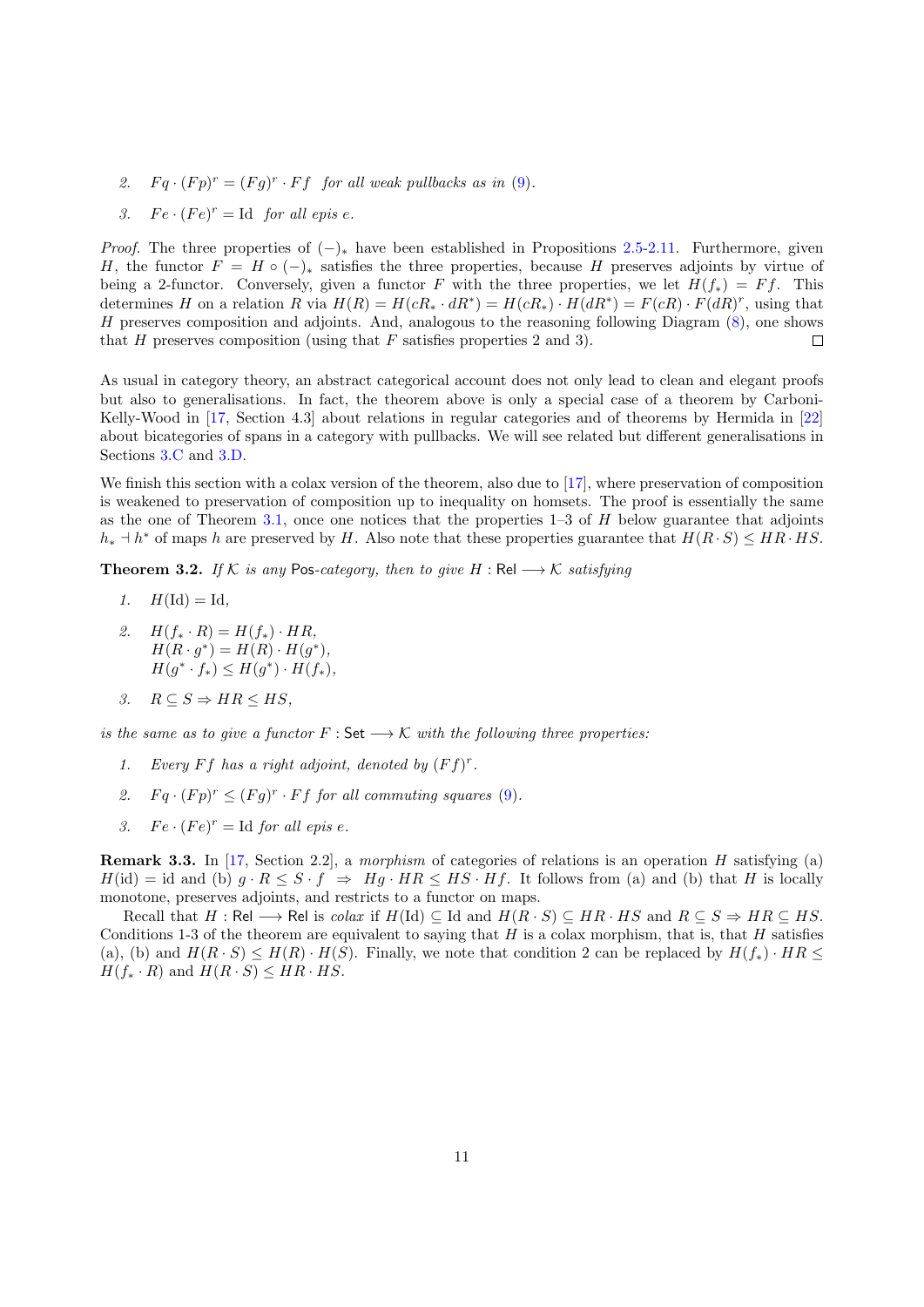#### <span id="page-11-0"></span>3.B. Relation lifting via Kleisli categories and distributive laws

[This subsection presents a digression from the main thread. It can be skipped. But we think that it is important to point out that relation lifting can, and often is, described as a Kleisli lifting. As we will see, this description carries over to the generalisations of the following subsections.]

So far, one of the main ideas was to look at relations as spans. Another important idea, which is equivalent but has different generalisations, is to think of a relation as a many-valued function, that is, as a function

$$
X\longrightarrow \mathcal{P}Y
$$

where  $\mathcal{P}X$  is the set of subsets of X. To compose

$$
X \xrightarrow{f} \mathcal{P}Y \qquad Y \xrightarrow{g} \mathcal{P}Z
$$

we note that we can lift g from elements of Y to a function  $g^{\sharp}$  on subsets of Y, which allows us to define  $g \cdot f = g^{\sharp} \circ f$ . Formally, we define the operation  $(-)^{\sharp} : Set(Y, \mathcal{P}Z) \longrightarrow Set(\mathcal{P}Y, \mathcal{P}Z)$  via

$$
g^{\sharp}(b) = \bigcup \{ g(y) \mid y \in b \}.
$$

The abstract structure of this example has a simple axiomatisation [\[38,](#page-30-1) Chapter 1.3 (Definition 3.2 and Exercise 12)]:

Given a category  $\mathcal{C}$ , let M be a map (which is not required to be functorial at this stage) from objects of  $\mathcal{C}$ to objects of C (think of  $M = \mathcal{P}$  and  $\mathcal{C} =$  Set). Let  $\eta_X : X \longrightarrow MX$  be a collection of arrows in C and let  $(-)^{\sharp}_{Y,Z}$  be a collection of functions  $\mathcal{C}(Y, MZ) \longrightarrow \mathcal{C}(MY, MZ)$ . Then  $(M, \eta, (-)^{\sharp})$  is called a **Kleisli triple** if

$$
\eta^{\sharp} = id
$$
  

$$
f^{\sharp} \circ \eta = f
$$
  

$$
(g^{\sharp} \circ f)^{\sharp} = g^{\sharp} \circ f^{\sharp}
$$

In fact, the above axiomatisation allows us to extend the assignment  $X \mapsto MX$  uniquely to a functor  $M: \mathcal{C} \longrightarrow \mathcal{C}$  such that the collection  $\eta_X$  becomes a natural transformation from Id to M, and, when one defines  $\mu_X : MMX \longrightarrow MX$  by putting  $\mu_X = (\text{id}_{MX})^{\sharp}$ , then  $\mu$  is a natural transformation from MM to M. The above axioms guarantee that  $(M, \eta, \mu)$  is a monad. Conversely, every monad  $(M, \eta, \mu)$  yields a Kleisli triple by defining  $f^{\sharp} = \mu_Z \circ Mf : MY \longrightarrow MZ$  for  $f : Y \longrightarrow MZ$ . See [\[38\]](#page-30-1) for details.

Coming back to the example above, the assignment  $X \mapsto \mathcal{P}X$ , together with the collection  $\eta_X(x) = \{x\}$ of singleton maps and with

$$
g^{\sharp}(b) = \bigcup \{ g(y) \mid y \in b \}
$$

is easily seen to form a Kleisli triple.

Kleisli triples gives rise to categories, the Kleisli categories, which tend to resemble categories of relations. Given a Kleisli triple  $(M, \eta, (-)^{\sharp})$  on a category C, the **Kleisli category**  $Kl(M)$ , see [\[31,](#page-30-10) [37\]](#page-30-11), has the same objects as C and arrows  $X \to Y$  in  $Kl(M)$  are arrows  $X \to MY$  in C. The identity on X in  $Kl(M)$  is given by  $\eta_X$  and the composition  $g \cdot f$  in  $Kl(M)$  is given by the composition  $g^{\sharp} \circ f$  in C. As to be expected for a 'category of relations' there is an identity-on-objects functor

$$
(-)_\star : \mathcal{C} \longrightarrow Kl(M)
$$

taking an arrow  $f: X \longrightarrow Y$  to a 'map'  $\eta_Y \circ f: X \longrightarrow Y$ . On the other hand, there need to be no analogue of the converse of a relation nor of the order between relations.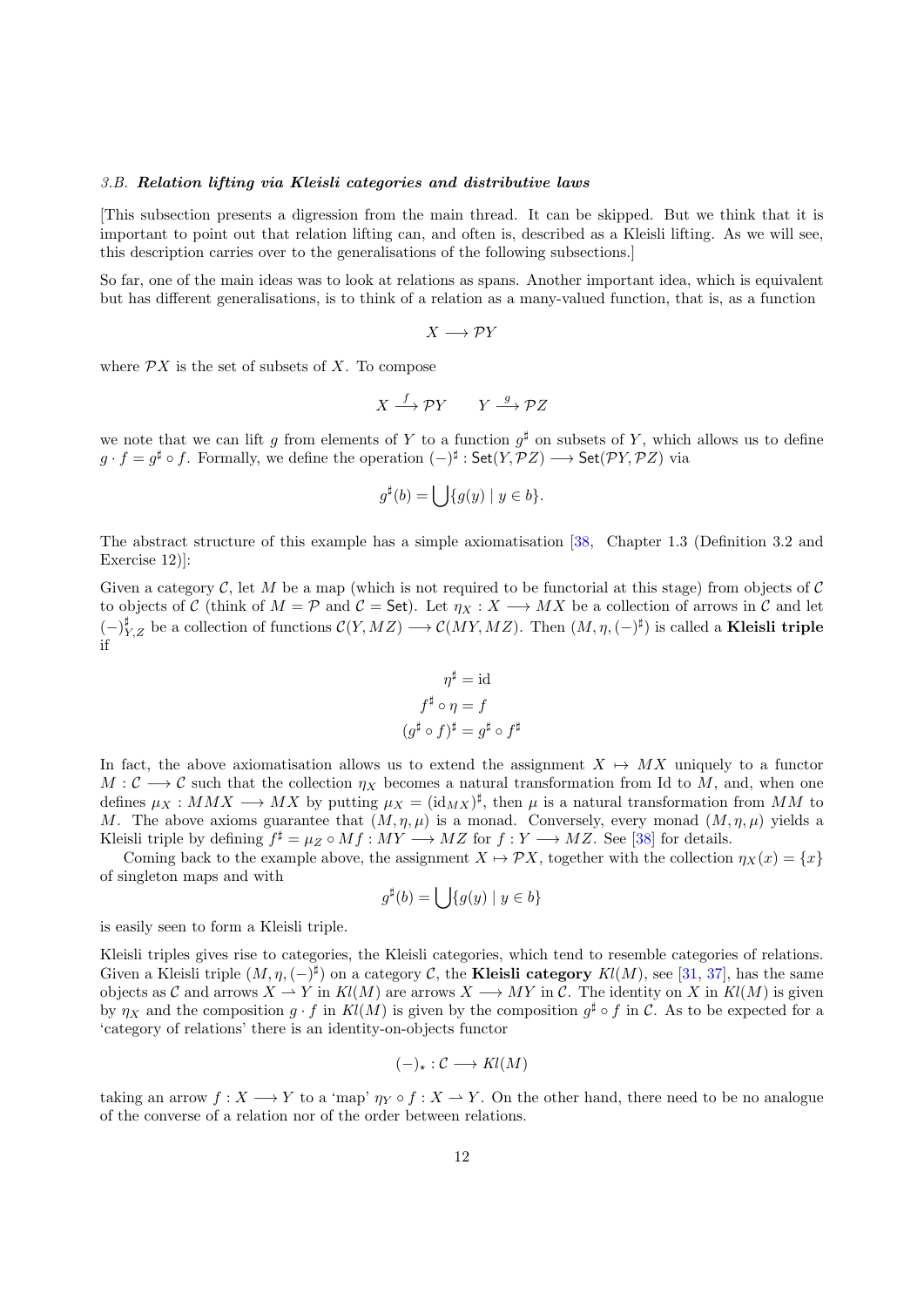Relation lifting via distributive laws. We discussed previously how to lift a relation by applying a functor T to the span tabulating the relation. Here, the idea is that a relation lifting  $\tilde{T}$  takes a relation

$$
X\longrightarrow \mathcal{P}Y
$$

and applies the functor T to  $X \longrightarrow \mathcal{P}Y$  and composes with a so-called distributive law  $T\mathcal{P} \longrightarrow \mathcal{P}T$  to obtain

$$
TX \longrightarrow T\mathcal{P}Y \longrightarrow \mathcal{P}TY,
$$

which is a relation between  $TX$  and  $TY$ .

Beck's theorems on distributive laws. In a famous paper, Beck [\[13\]](#page-30-2) shows (among other things) that there is a one-to-one correspondence between certain liftings of functors and certain natural transformations called distributive laws. In fact, the article opens with the observation that the well-known distributive law in rings of multiplication over addition corresponds to a natural transformation

$$
MonAb \longrightarrow AbMon
$$

between the monad Mon for monoids and the monad Ab for abelian groups. This natural transformation, then also called a distributive law, is exactly what is needed to show that  $AbMon$  is itself a monad (the monad of rings) and it is also exactly what is needed to show that Ab lifts from a monad on sets to a monad on monoids. Our situation is a variant on the above where  $\mathcal P$  is a monad but T is just a functor and where the lifting is not to a category of algebras but to a Kleisli category. The theory that allows us to consider Beck's original theorem and all of its variants as special cases of the same construction is due to Street [\[51\]](#page-31-2).

The variant relevant for us is the theorem that states that a functor  $T : C \longrightarrow C$  can be extended to a functor  $\widetilde{T}$  making the square

<span id="page-12-0"></span>
$$
Kl(M) \xrightarrow{T} Kl(M)
$$
  
\n
$$
\downarrow
$$
  
\n
$$
\downarrow
$$
  
\n
$$
\downarrow
$$
  
\n
$$
\downarrow
$$
  
\n
$$
\downarrow
$$
  
\n
$$
\downarrow
$$
  
\n
$$
\downarrow
$$
  
\n
$$
\downarrow
$$
  
\n
$$
\downarrow
$$
  
\n
$$
\downarrow
$$
  
\n
$$
\downarrow
$$
  
\n
$$
\downarrow
$$
  
\n
$$
\downarrow
$$
  
\n
$$
\downarrow
$$
  
\n
$$
\downarrow
$$
  
\n
$$
\downarrow
$$
  
\n
$$
\downarrow
$$
  
\n
$$
\downarrow
$$
  
\n
$$
\downarrow
$$
  
\n
$$
\downarrow
$$
  
\n
$$
\downarrow
$$
  
\n
$$
\downarrow
$$
  
\n
$$
\downarrow
$$
  
\n
$$
\downarrow
$$
  
\n
$$
\downarrow
$$
  
\n
$$
\downarrow
$$
  
\n
$$
\downarrow
$$
  
\n
$$
\downarrow
$$
  
\n
$$
\downarrow
$$
  
\n
$$
\downarrow
$$
  
\n
$$
\downarrow
$$
  
\n
$$
\downarrow
$$
  
\n
$$
\downarrow
$$
  
\n
$$
\downarrow
$$
  
\n
$$
\downarrow
$$
  
\n
$$
\downarrow
$$
  
\n
$$
\downarrow
$$
  
\n
$$
\downarrow
$$
  
\n
$$
\downarrow
$$
  
\n
$$
\downarrow
$$
  
\n
$$
\downarrow
$$
  
\n
$$
\downarrow
$$
  
\n
$$
\downarrow
$$
  
\n
$$
\downarrow
$$
  
\n
$$
\downarrow
$$
  
\n
$$
\downarrow
$$
  
\n
$$
\downarrow
$$
  
\n
$$
\downarrow
$$
  
\n
$$
\downarrow
$$
  
\n
$$
\downarrow
$$
  
\n
$$
\downarrow
$$
  
\n
$$
\downarrow
$$
  
\n
$$
\downarrow
$$
  
\n

commutative if and only if there is a natural transformation, called a distributive law of  $T$  over  $M$ ,

$$
\lambda:TM\longrightarrow MT
$$

satisfying

$$
\lambda \circ T\eta = \eta T
$$

$$
\mu T \circ M\lambda \circ \lambda M = \lambda \circ T\mu
$$

To give a specific example, take  $\mathcal{C} =$  Set and  $M = \mathcal{P}$  and  $\lambda$  the distributive law of T over  $\mathcal{P}$  such that  $\widetilde{T} = \overline{T}$ . This distributive law is obtained from applying  $\overline{T}$  to the elementship relation

$$
\exists x: \mathcal{P}X \longrightarrow X
$$

$$
\overline{T}(\exists x): T\mathcal{P}X \longrightarrow TX
$$

$$
\lambda: T\mathcal{P}X \longrightarrow \mathcal{P}TX
$$

A good illustration of the use of this distributive law is Power and Turi [\[43\]](#page-30-12), where it is used to obtain trace semantics from the coalgebraic bisimulation semantics. See also [\[21\]](#page-30-13) for more information on this topic.

Question: In the case of Set the existence of a distributive law is weaker then the existence of a relation lifting as T in  $(10)$  is not required to be locally monotone. Is there an example of a Kleisli lifting T that is not a relation lifting?

In the ordered and many-valued setting considered below, this problem disappears if one takes, as we do, the perspective of enriched category theory where all functors are locally monotone. Accordingly, relation lifting and Kleisli lifting (for a suitable power-functor) match up.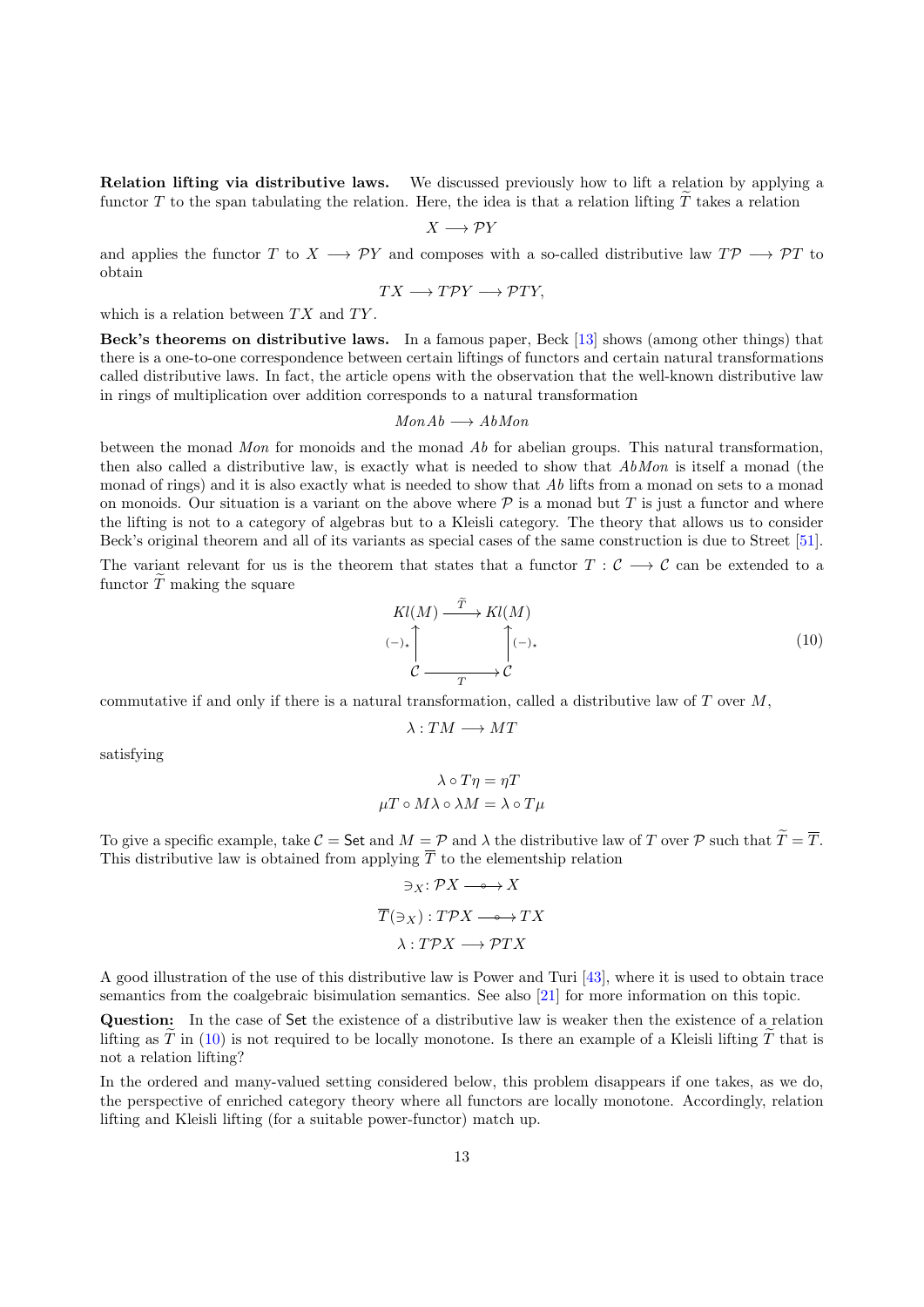## <span id="page-13-0"></span>3.C. Monotone relations

After having considered relations  $R : A \longrightarrow B$  as spans



and as Kleisli-arrows

we now bring into the picture relations as functions

 $X \times Y \longrightarrow 2$ ,

 $A \longrightarrow \mathcal{P}B$ 

or rather as monotone functions

$$
X^{\mathrm{op}} \times Y \longrightarrow 2
$$

where  $X, Y$  are posets (or preorders). For example, if X is a set of states equipped with an order of approximation and  $Y$  is a set of propositions ordered by implication or derivability, then a monotone relation

$$
\Vdash : X \longrightarrow Y
$$

is a monotone map

$$
X^{\mathrm{op}} \times Y \longrightarrow 2,
$$

where monotonicity amounts to saying that  $\Vdash$  is *weakening-closed*, that is,

$$
\frac{x' \le x \quad x \Vdash y \quad y \le y'}{x' \Vdash y'}
$$

Weakening-closed relations are pervasive in logic and domain theory and provide an important motivation for monotone relations. For example, if  $X = Y$ , then the order on a distributive lattice (or Heyting or Boolean algebra) is a monotone relation. Similarly, the  $\vdash'$  of sequent calculi is typically a monotone relation on the preorder of propositions. Another example is given by proximities (see condition (3) in Definition 3 of Smyth [\[49\]](#page-31-3)), which play an important role in domain theory [\[27,](#page-30-14) [26,](#page-30-15) [29\]](#page-30-16).

In the remainder of this section, we quickly go through the material we have seen so far, but generalise it to the ordered setting, referring to  $[14]$  for full details.<sup>[2](#page-13-1)</sup> Even though everything we have said generalises with the appropriate modifications, notice that the converse  $R^{\rm op}$  of a relation R not just exchanges domain and codomain. In fact, a relation  $R: A \longrightarrow B$ , being a monotone function  $A^{\rm op} \times B \longrightarrow 2$ , gives rise to a converse  $R^{\rm op}$ :  $B^{\rm op} \longrightarrow A^{\rm op}$  between the opposite orders. In particular, we cannot compose a relation with its converse.

As in [\(2\)](#page-4-2), given monotone relations

$$
A \xrightarrow{\quad R \quad} B \quad \text{and} \quad B \xrightarrow{\quad S \quad} C
$$

<span id="page-13-1"></span> $2$ This generalisation is not covered by  $[17]$  or  $[22]$ . In this context it is worth noting that Pos and Preord are not regular categories, which would require that the pullback of a coequalizer is a coequalizer. To see that this is not always the case,

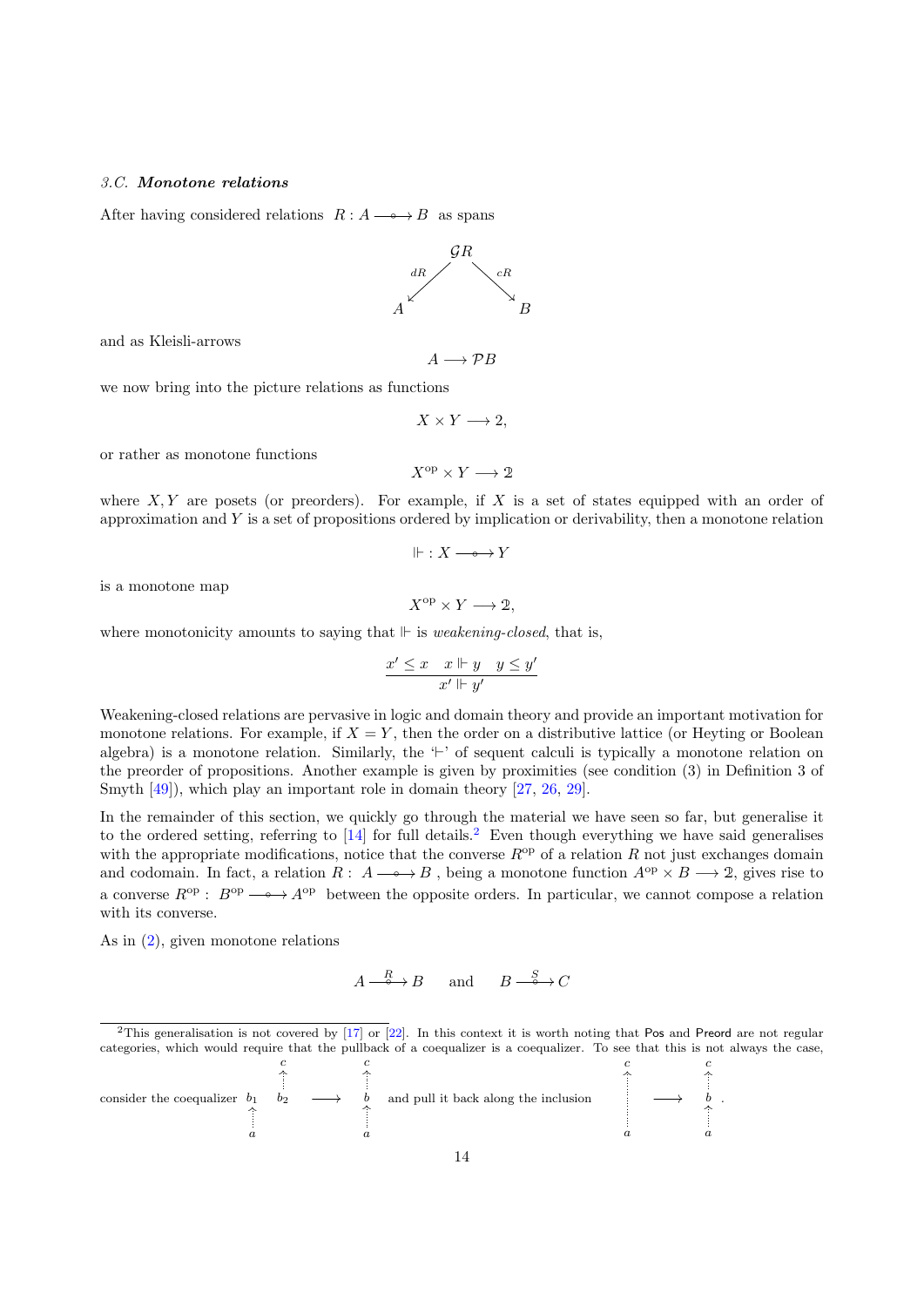the composition

$$
A \xrightarrow{S \cdot R} C
$$

is given by

$$
S \cdot R(a, c) = \bigvee_{b} R(a, b) \wedge S(b, c)
$$
\n(11)

where W and ∧ are taken in the lattice 2 (and can be read as 'there exists' and 'and', respectively).

The identity relation on A, also called A, is given by the order on A and we write

$$
Id(a, a') = A(a, a')
$$

instead of  $a \leq_A a'$ .

What should be the graph of a monotone function  $f: A \longrightarrow B$ ? Here we have two (ultimately equivalent) choices corresponding to whether we generalise  $fa = b$  to  $fa \leq b$  or  $b \leq fa$ . We can take as the graph of f the set  $\{(a, b) | b \leq fa\}$  which corresponds to the relation  $B \longrightarrow A$ 

$$
\lambda a, b \, B(b, fa) : B^{\text{op}} \times A \longrightarrow 2
$$

or we can take  $\{(a, b) | fa \leq b\}$  which corresponds to the relation  $A \rightarrow B$ 

$$
\lambda a, b \, B(fa, b) : A^{\rm op} \times B \longrightarrow 2
$$

As a mapping of f, the first,  $f \mapsto \lambda a, b \cdot B(b, fa)$ , is monotone but contravariant, and the second,  $f \mapsto$  $\lambda a, b$ .  $B(f a, b)$ , is covariant but antitone. In [\[14\]](#page-30-17) we used the first alternative, here we use the second, that is, we let  $f_* = \lambda a, b \cdot B(f a, b)$ . We do not need to be disturbed by the antitonicity, which is familiar in the special case where f, g are constants:  $f \leq g \Leftrightarrow \uparrow g \subseteq \uparrow f$ . In other words, the choice we have is analogous to the choice of whether one represents an element of a poset by its principal downset or principal upset.

Thus, we have functors

$$
(-)_* : \text{Pos} \longrightarrow \text{Rel}(\text{Pos})^{\text{co}} \\
A \mapsto B \\
f : A \longrightarrow B \mapsto \lambda a, b \cdot B(fa, b) \\
f \le g \mapsto g_* \le f_*
$$

where the <sup>co</sup> indicates that only the order on the 2-cells gets reversed and

$$
(-)^{*}: \text{Pos} \longrightarrow \text{Rel}(\text{Pos})^{\text{op}}
$$

$$
A \mapsto B
$$

$$
f: A \longrightarrow B \mapsto \lambda a, b. B(b, fa)
$$

$$
f \le g \mapsto f^{*} \le g^{*}
$$

where the <sup>op</sup> indicates that only the direction of the 1-cells gets reversed. As in the unordered case we have  $f_*$  ⊣  $f^*$  in Rel(Pos) with unit

$$
A(a,a') \leq f^* \cdot f_*(a,a') = \bigvee_b B(fa,b) \wedge B(b,fa')
$$

and counit

$$
\bigvee_a B(b, fa) \wedge B(fa, b') = f_* \cdot f^*(b, b') \leq B(b, b')
$$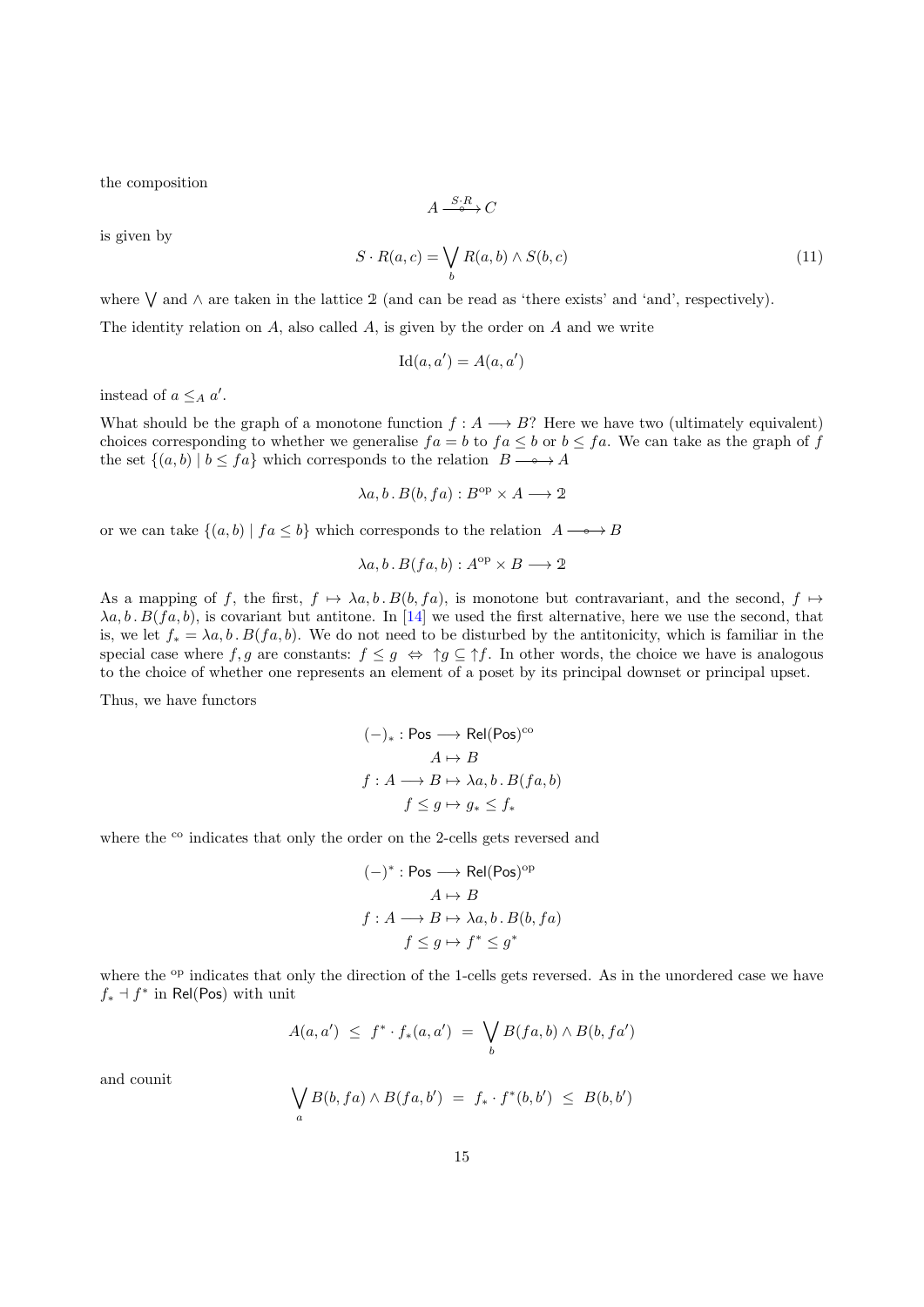where again  $\leq, \forall, \wedge$  are taken in 2. As in Proposition [2.5,](#page-4-1) it remains true that a monotone relation arises from a monotone function iff it is left-adjoint. <sup>[3](#page-15-0)</sup> And, as in Proposition [2.6,](#page-5-4) every monotone relation R can be tabulated as a span  $(\mathcal{G}R, dR, cR)$ . The definition of the **relation lifting** of a relation R wrt a functor  $T : \mathsf{Pos} \longrightarrow \mathsf{Pos}$  (or a functor T: Preord  $\longrightarrow \mathsf{Preord}$ ) is then defined in the same way as for ordinary relations in  $(4)$ :

$$
\overline{T}R = T(cR)_{*} \cdot T(dR)^{*} \tag{12}
$$

**Remark 3.4.** In the discrete case, an arbitrary span is (isomorphic to) the graph  $(\mathcal{G}R, dR, cR)$  of a relation R if and only if the span is a mono-span (that is, if the corresponding map into the product is mono). In the ordered case, one needs to add a condition making sure that the relation corresponding to the span is monotone. We say that  $(W, d_0 : W \longrightarrow X, d_1 : W \longrightarrow Y)$  is a weakening-closed span if

$$
\forall z' \in W. \forall x \in X. x \le d_0(z') \implies \exists z \in W. z \le z' \& d_0(z) = x \& d_1(z) = d_1(z')
$$
\n(13)

$$
\forall z \in W. \forall y' \in Y. d_1(z) \le y' \Rightarrow \exists z' \in W. z \le z' \& d_0(z') = d_0(z) \& d_1(z') = y'
$$
\n
$$
(14)
$$

which is best remembered by the pictures



There is a bijective correspondence between weakening-closed mono-spans in Pos (taken up to isomorphism) and monotone relations in Pos. This correspondence preserves compositions of relations, that is, taking the pullback of two spans and factoring it onto/embedding corresponds to the composition of the corresponding monotone relations. П

#### Relation lifting is independent of choice of span. If two weakening-closed spans



represent the same monotone relation  $X \longrightarrow Y$ , then the maps  $\langle f, g \rangle$  and  $\langle f', g' \rangle$  into  $X \times Y$  have the same image (with the order on the image inherited from the order on  $X \times Y$ ). In other words, factoring the spans onto/embedding results in isomorphic spans. This leads us to consider the following diagram with  $q \circ e = g$  and  $p \circ e = f$ .

<span id="page-15-1"></span>

<span id="page-15-0"></span><sup>&</sup>lt;sup>3</sup>We want to show that  $A(a, a') \leq \bigvee_b R(a, b) \wedge S(b, a')$  and  $\bigvee_a S(b, a) \wedge R(a, b') \leq B(b, b')$  only if  $R(a, b) = B(fa, b)$  for some  $f: A \longrightarrow B$ . First consider the special case where A is the one element set. Then R is an upset, S is a downset, and the two inequalities ensure that there is  $f \in B$  such that  $S = \downarrow f$  and  $R = \uparrow f$ , or, in our notation,  $S(b, a) = B(b, f)$  and  $R(a, b) = B(f, b)$ . In the general case, the same reasoning gives an fa for each  $a \in A$  with  $S(b, a) = B(b, fa)$  and  $R(a, b) = B(fa, b)$ .

Remark: In the discrete case the two inequalities can be understood as separately defining that  $R$  is total and that  $R$  is single-valued. In the ordered case, being single-valued is replaced by being a principal upset, but this needs both inequalities simultaneously.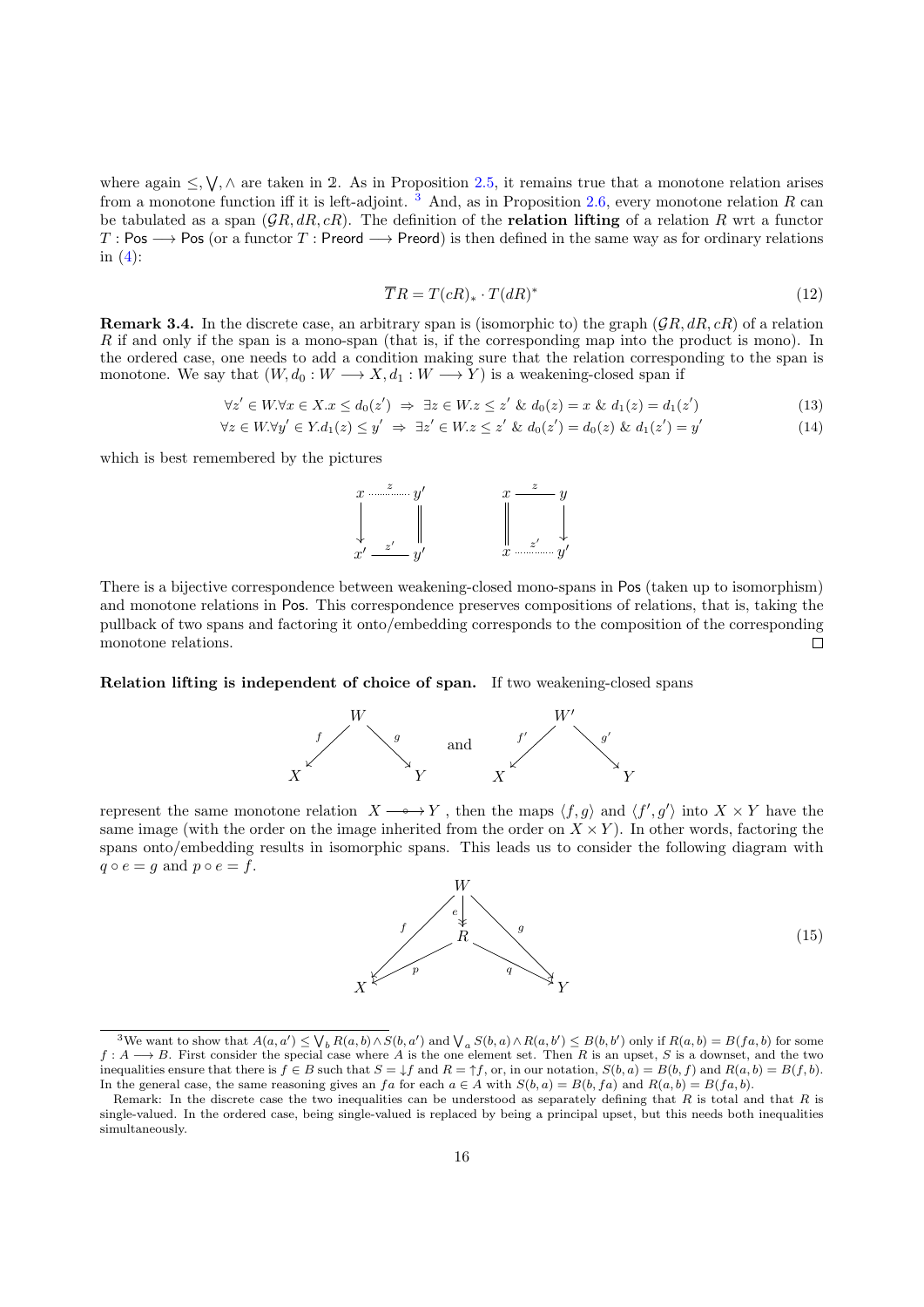The crucial property here is again that e satisfies

$$
e_*\cdot e^*=\mathrm{Id}
$$

or, explicitly,

$$
R(r,r') = \bigvee_{w} R(r,ew) \wedge R(ew,r').
$$

If R is a poset, then this property says exactly that e is onto. If R is a preorder, then it says that e hits all equivalence classes of R. In  $[12]$  such an e is said to be 'absolutely dense'. In Set all onto maps split, but this is not the case in Pos or Preord. On the other hand, as we have just said, we still have that  $e$  is onto in Pos iff  $e_*$  splits in Rel(Pos).

Now, the same reasoning as above for Proposition [2.10,](#page-7-1) shows that if two weakening closed spans represent the same monotone relation, then they give rise to the same relation lifting.

**Proposition 3.5.** The two weakening closed spans in Diagram [\(15\)](#page-15-1) represent the same relation, ie  $g_* \cdot f^* =$  $q_* \cdot p^*, \text{ if } e_* \cdot e^* = \text{Id}.$ 

Exact squares. Exact squares where introduced by Guitart [\[20\]](#page-30-19). Their importance for us is that they generalise weak pullbacks to the ordered setting. A square

<span id="page-16-0"></span>

in Pos or Preord (or, more generally, in any Pos-category) is called exact, if

$$
f \circ p \le g \circ q
$$
  

$$
\forall a, b. (fa \le gb \Rightarrow \exists w. a \le pw \& qu \le b)
$$

The next proposition characterises exact squares in Pos and Preord as those squares where the upper span and the lower cospan represent the same relation:

$$
q_*\cdot p^*=g^*\cdot f_*.
$$

(Recall that  $f \leq g \Leftrightarrow g_* \leq f_*$ .)

Proposition 3.6. Let [\(16\)](#page-16-0) be a diagram in Pos or Preord.  $q_* \cdot p^* \leq g^* \cdot f_*$  iff [\(16\)](#page-16-0) commutes laxly, that is, iff  $f \circ p \leq g \circ q$ .  $q_* \cdot p^* \geq g^* \cdot f_*$  iff  $\forall a, b \cdot (fa \leq gb \Rightarrow \exists w \cdot a \leq pw \& qu \leq b).$ 

*Proof.* The first statement follows from using once each of the following general facts about adjoints  $l \dashv r$ .

$$
l \cdot u \le v \Leftrightarrow u \le r \cdot v
$$
 and  $k \cdot r \le h \Leftrightarrow k \le h \cdot l$ 

For the second statement we note that  $g^* \cdot f_* \leq q_* \cdot p^*$  is by definition of  $(-)_*$  and  $(-)^*$  the same as

$$
\bigvee_c A(fa,c) \wedge B(c,gb) \leq \bigvee_w A(a,pw) \wedge B(qw,b),
$$

which is equivalent to

$$
C(fa, gb) \leq \bigvee_{w} A(a, pw) \wedge B(qw, b), \qquad (17)
$$

which in turn is just a different notation for  $fa \le gb \Rightarrow \exists w \cdot a \le pw \& qu \le b$ .  $\Box$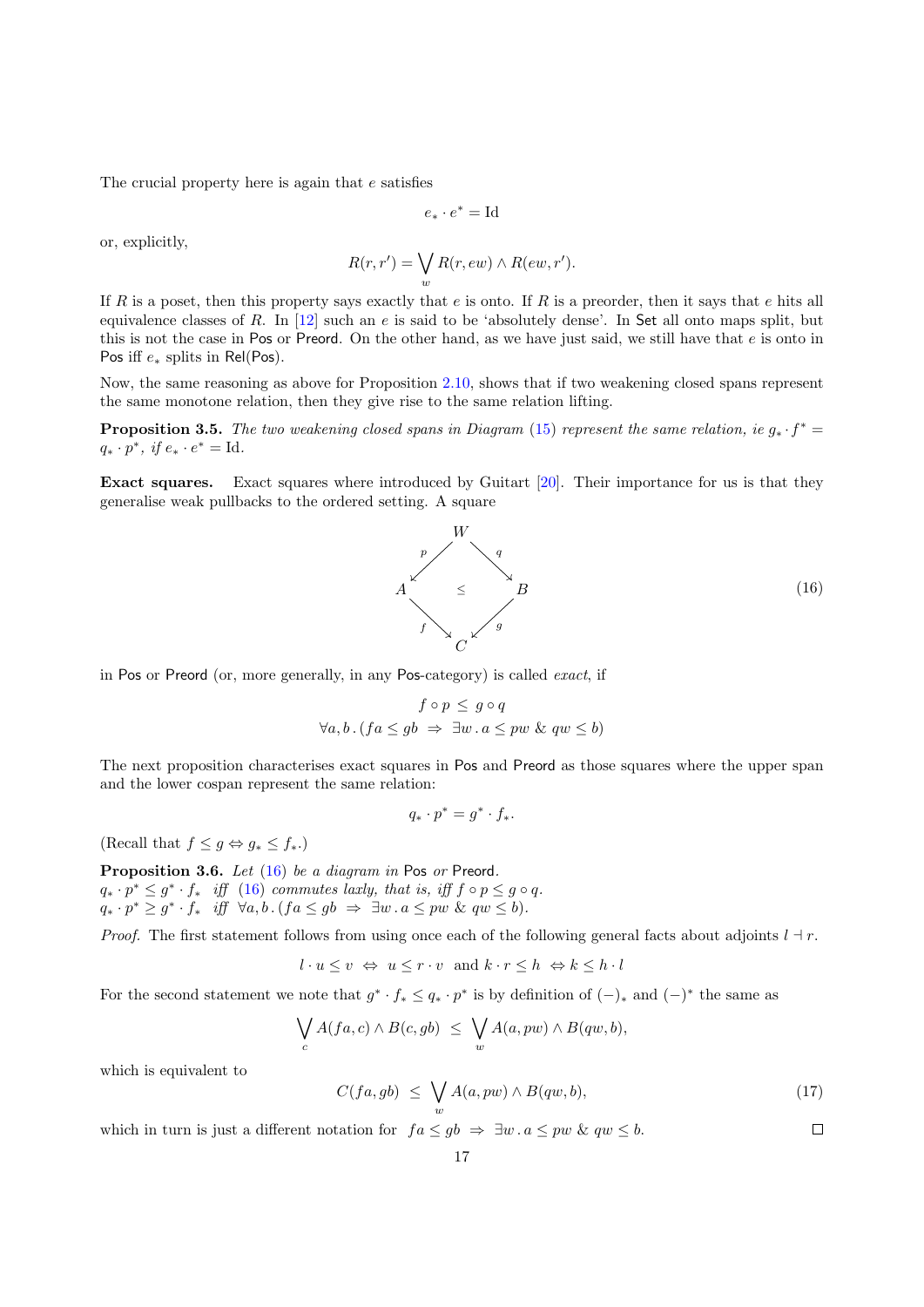Relation lifting  $\overline{T}$  preserves composition iff T preserves exact squares. Recall Diagram [\(8\)](#page-7-3). We consider the same diagram, but now in Pos or Preord,



where now  $(P, dP, cP)$  is the the ordered version of a pullback, known as a comma-square, and defined as  $P = \{(s, r) | cS(s) \leq dR(r)\}\$ . As before e is the surjection (epi) that arises from factoring the span  $(dS \circ dP, cR \circ cP)$  through a mono-span  $(dRS, cRS)$ . Exactly as in the reasoning for Theorem [2.12](#page-8-1) we obtain the analogous theorem for monotone relations.

**Theorem 3.7.** Let T be an endofunctor on Pos preserving epis. Then the relation lifting  $\overline{T}$  satisfies the inclusion  $\overline{T}(R\cdot S) \subseteq (\overline{T}R)\cdot(\overline{T}S)$ . Moreover,  $\overline{T}(R\cdot S) = (\overline{T}R)\cdot(\overline{T}S)$  if and only if T preserves exact squares.

It is worth noting that preserving exact squares implies preserving epis.

Analogous to Theorem [3.1,](#page-9-2) one can show that the category Rel(Pos), and Rel(Preord), of monotone relations has a universal property.

**Theorem 3.8.** The locally monotone functor  $(-)_*$  : Pos  $\longrightarrow$  Rel(Pos)<sup>co</sup> has the following three properties:

- 1.  $(-)_*$  preserves maps, that is, every  $f_*$  has a right-adjoint  $f^*$  in Rel(Pos).
- 2.  $q_* \cdot p^* = g^* \cdot f_*$  for all exact squares

<span id="page-17-0"></span>

3.  $e_* \cdot e^* = \text{Id}$  for all epis e.

Moreover, the functor  $(-)_*$  is universal w.r.t. these three properties in the following sense: if K is any Poscategory to give a locally monotone functor  $H : Rel(Pos) \longrightarrow K$  is the same as to give a locally monotone functor  $F : \mathsf{Pos} \longrightarrow \mathcal{K}^{\mathsf{co}}$  with the following three properties:

- 1. Every Ff has a right adjoint in K, denoted by  $(Ff)^r$ .
- 2.  $Fq \cdot (Fp)^r = (Fg)^r \cdot Ff$  for all exact squares as in [\(19\)](#page-17-0).
- 3.  $Fe \cdot (Fe)^r = \text{Id}$  for all epis e.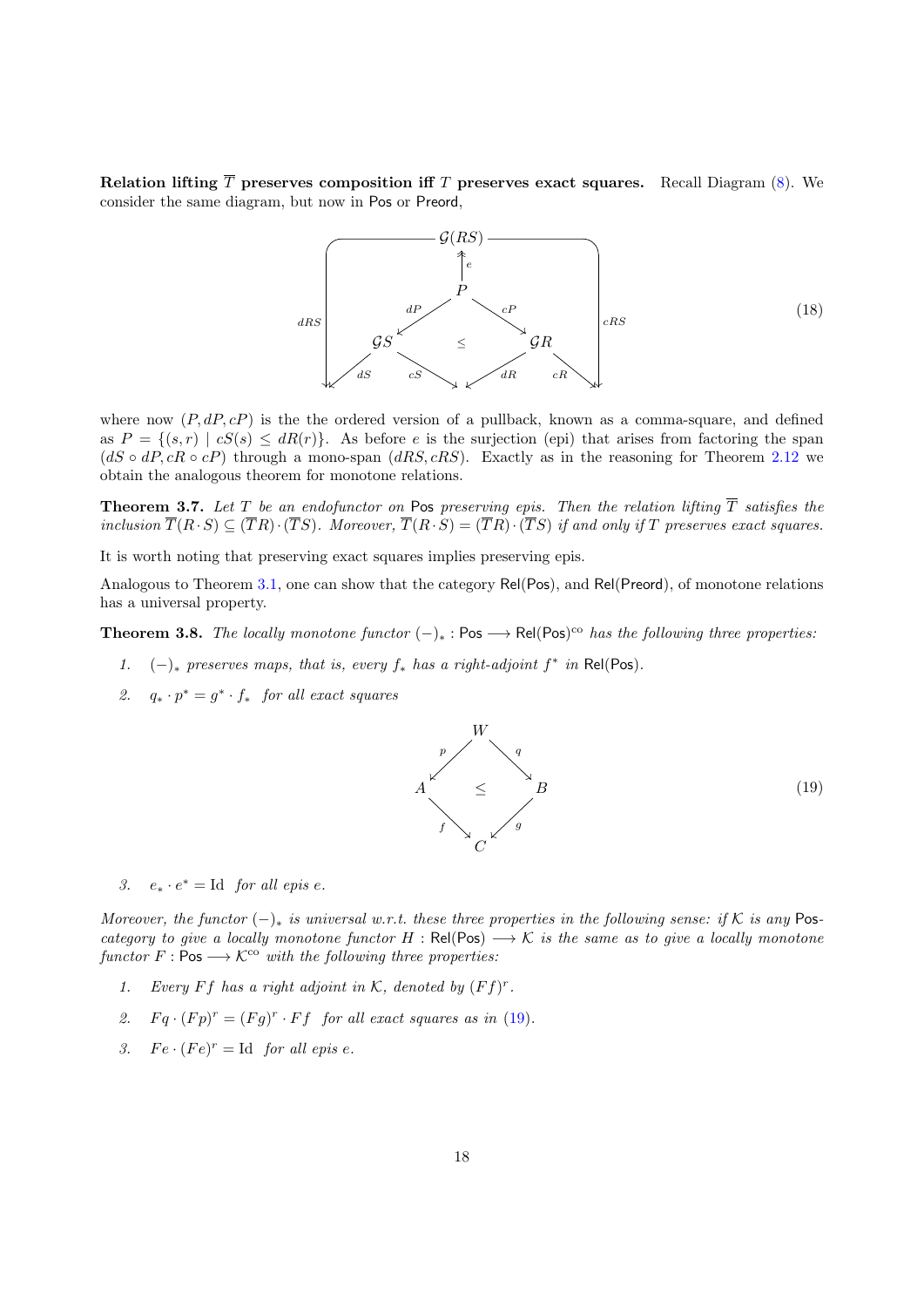#### <span id="page-18-0"></span>3.D. Many-valued relations

We now turn our attention to the relation lifting of many-valued relations. A many-valued relation is a generalisation of a monotone relation in the sense that in

$$
R: A^{\text{op}} \times B \longrightarrow 2
$$

one replaces the two-element lattice 2 by a lattice  $V$  of "values". In doing that, we need to reconsider the nature of A and B as well: for monotone relations, A and B were posets or preorders, for a general  $\mathcal V$  the objects A and B are best thought of as metric spaces with the distance measured in  $\mathcal V$ . This approach to metric spaces via enriched category theory was pioneered by Lawvere [\[35\]](#page-30-20).

The basic definitions, which are instances of broader notions of enriched category theory [\[30\]](#page-30-21), are as follows:

1. V is a *commutative quantale*. This means that V is a complete lattice (the lattice operations are denoted by ∧ and ∨) equipped with a commutative monoid structure (the monoid multiplication is denoted by  $\otimes$ , its unit by e) such that the multiplication is monotone in both variables and such that the equality

$$
a \otimes \bigvee_{i \in I} x_i = \bigvee_{i \in I} a \otimes x_i
$$

holds for any I-tuple  $(x_i)$  of elements of V. The above distributive law is equivalent to the existence of "implication", namely,  $a \rightarrow b$  is an element of V that satisfies the following property  $x \le a \rightarrow b$  iff  $a \otimes x \leq b$ , for any x.

Examples: the lattice 2 is a commutative quantale, when one defines  $\otimes$  to be  $\wedge$  and  $e = 1$ . In fact, every complete Heyting algebra (hence, in particular, every complete Boolean algebra) is a commutative quantale.

Another example is the extended nonnegative reals  $[0; +\infty]$  with the reversed order (so that  $+\infty$  is the least element), the lattice operations being given by maximum and minimum, and the tensor product  $x \otimes y = x + y$ . Thus, V-categories are the generalised metric spaces [\[35\]](#page-30-20).

2. Given a commutative quantale V, a (small) V-category A is given by a set  $A_0$  of objects, together with the "distance"  $A(a', a)$  in V for any pair  $a'$ , a of objects. The distance has to satisfy the following two axioms

$$
e \le A(a, a), \qquad A(a'', a') \otimes A(a', a) \le A(a'', a)
$$

Examples: every poset A becomes a 2-category if we set  $A(a', a) = 1$  iff  $a' \le a$ . In fact, it is easy to see that 2-categories are precisely the preorders, since the above two axioms on distance spell out as reflexivity and transitivity.

A V-category A for the quantale  $[0; +\infty]$  of extended nonnegative reals is a metric space in a rather broad sense. The axioms for distance then say  $A(a, a) = 0$  and  $A(a'', a) \leq A(a', a) + A(a', a)$ .

The quantale V itself becomes a V-category if we set  $V(x', x) = x' \rightarrow x$ . The quantale axioms ensure that inequalities

$$
e \leq x \multimap x, \qquad (x'' \multimap x') \otimes (x' \multimap x) \leq x'' \multimap x
$$

hold.

3. As the above terminology suggests, there should be the notion of a  $\mathcal{V}\text{-}$  functor that generalises the notion of a monotone map or a nonexpanding map. Indeed, given two  $\mathcal V$ -categories A, B, a  $\mathcal V$ -functor  $f: A \longrightarrow B$  is given by the object assignment  $f: A_0 \longrightarrow B_0$  subject to the axiom

$$
A(a',a) \le B(fa',fa)
$$

It is then easy that V-functors encode precisely the monotone mappings in case  $V = 2$  and nonexpanding mappings in case  $\mathcal{V} = [0, +\infty]$ .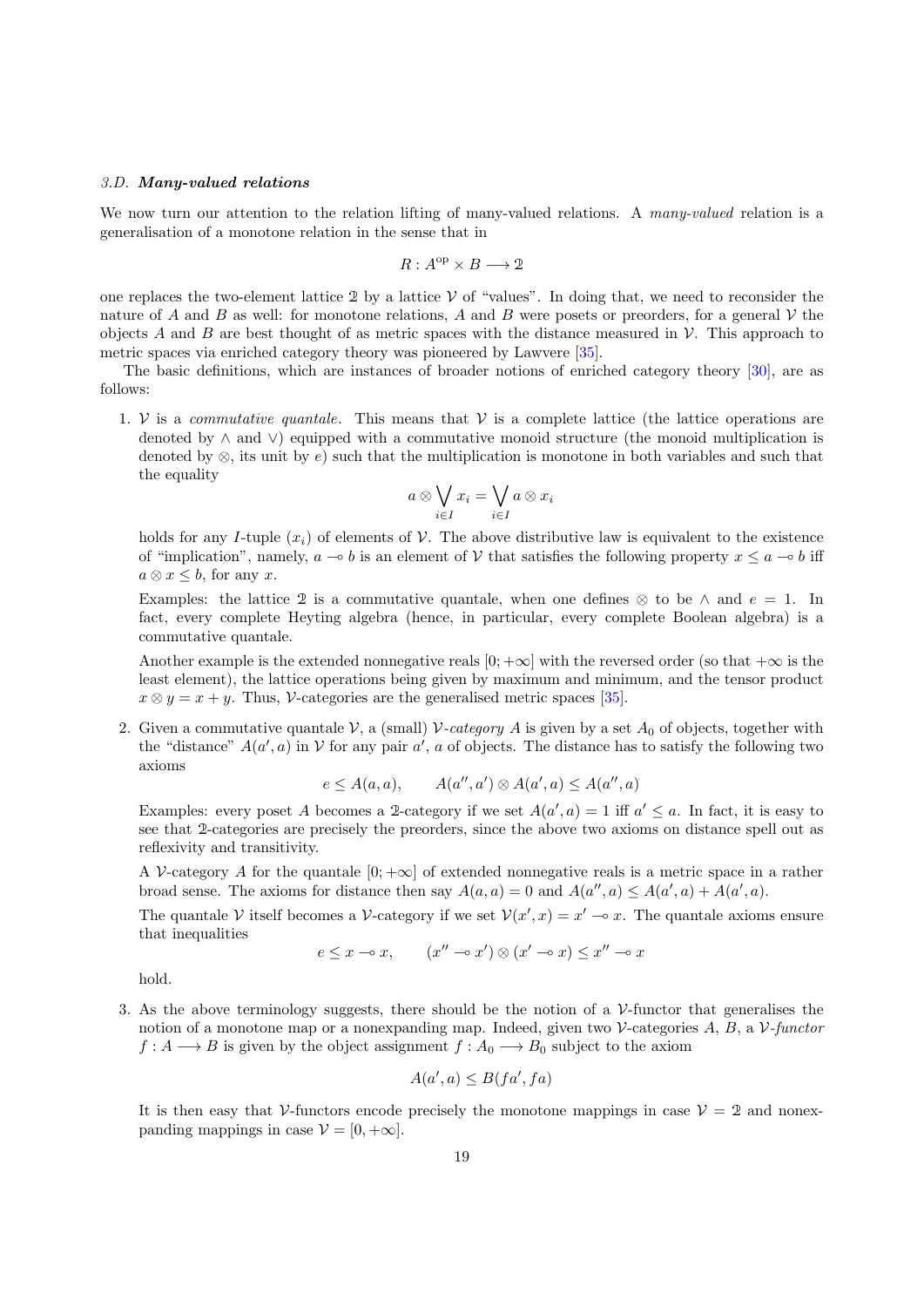4. Since V-functors clearly compose, we have defined a category V-cat. Moreover, V-cat is enriched in posets, since  $\mathcal V$ -functors can be compared. In ordinary category theory, a "comparison" of two functors is done by introducing natural transformations. In the case we study here, the situation is essentially the same, although "naturality" boils down to a simple condition, since the structure of  $\mathcal V$ is rather simple. Explicitly, given V-functors  $f: A \longrightarrow B$ ,  $q: A \longrightarrow B$ , there is at most one "natural" transformation" from  $f$  to  $g$  and will be denoted as an inequality:

$$
f \leq g
$$
 iff  $fa \leq ga$  for every a in A

From now on we fix a commutative quantale  $\mathcal V$ . The notions of relations, exact squares, etc are straightforward generalisations of the notions for monotone relations:

1. A V-valued relation  $R : A \longrightarrow B$  is a V-functor  $R : A^{\rm op} \otimes B \longrightarrow V$ . Here,  $A^{\rm op}$  has the same objects as A, only the distance is "reversed":  $A^{\text{op}}(a', a) = A(a, a')$ . And  $X \otimes Y$  denotes, for V-categories X and Y, the "product" having pairs  $(x, y)$  as objects with the distances  $(X \otimes Y)((x', y'), (x, y)) =$  $X(x', y') \otimes Y(y', y).$ 

In what follows we will write  $R(a, b)$  for the value of the functor R at  $(a, b)$ . The fact that R is a  $V$ -functor can be expressed in an elementary fashion by two inequalities

$$
A(a',a)\otimes R(a,b)\leq R(a',b), \qquad R(a,b)\otimes B(b,b')\leq R(a,b')
$$

that clearly generalise the weakening-closedness of monotone relations.

Examples: every monotone relation is a 2-relation. Every  $\mathcal V$ -category A gives rise to the *identity* relation  $id_A: A^{op} \otimes A \longrightarrow V$  with  $id_A(a', a) = A(a', a)$ .

2. Given V-valued relations  $R : A \longrightarrow B$  and  $S : B \longrightarrow C$ , their composite is the relation  $S \cdot R : A \longrightarrow C$ with

$$
(S \cdot R)(a, c) = \bigvee_b S(b, c) \otimes R(a, b)
$$

It is easy to see that the above composition is associative and has the identity relations id<sub>A</sub> :  $A \rightarrow A$ as identities.

Hence we obtain a *category*  $V$ -Rel of  $V$ -relations. Analogously to the case of monotone relations, the category V-Rel can be seen as enriched in posets, if we set

$$
R \le S \quad \text{iff} \quad R(a, b) \le S(a, b), \text{ for every } a, b
$$

for relations  $R : A \longrightarrow B$ ,  $S : A \longrightarrow B$ .

3. For every V-functor  $f : A \longrightarrow B$  there are again two ways of making a V-relation out of it:

$$
f_*(a, b) = B(fa, b),
$$
  $f^*(b, a) = B(b, fa)$ 

And, again, the above two "graph constructions" constitute two locally monotone functors

$$
(-)_*: \mathcal{V}\text{-cat} \longrightarrow \mathcal{V}\text{-}\mathsf{Rel}^{\mathrm{co}}, \qquad (-)^*: \mathcal{V}\text{-}\mathsf{cat} \longrightarrow \mathcal{V}\text{-}\mathsf{Rel}^{\mathrm{op}}
$$

So far, the many-valued notions were rather straightforward generalisations of the "monotone" notions. Alas, the next step, namely, the tabulation of relations fails.

Example 3.9. Suppose  $\mathcal V$  is the three-element lattice  $\bot < a < \top$  with meet as the tensor product. Let A be the V category on one object x with  $A(x, x) = \top$  and let  $R : A \longrightarrow A$  be the relation  $R(x, x) = a$ . We claim that R cannot be tabulated.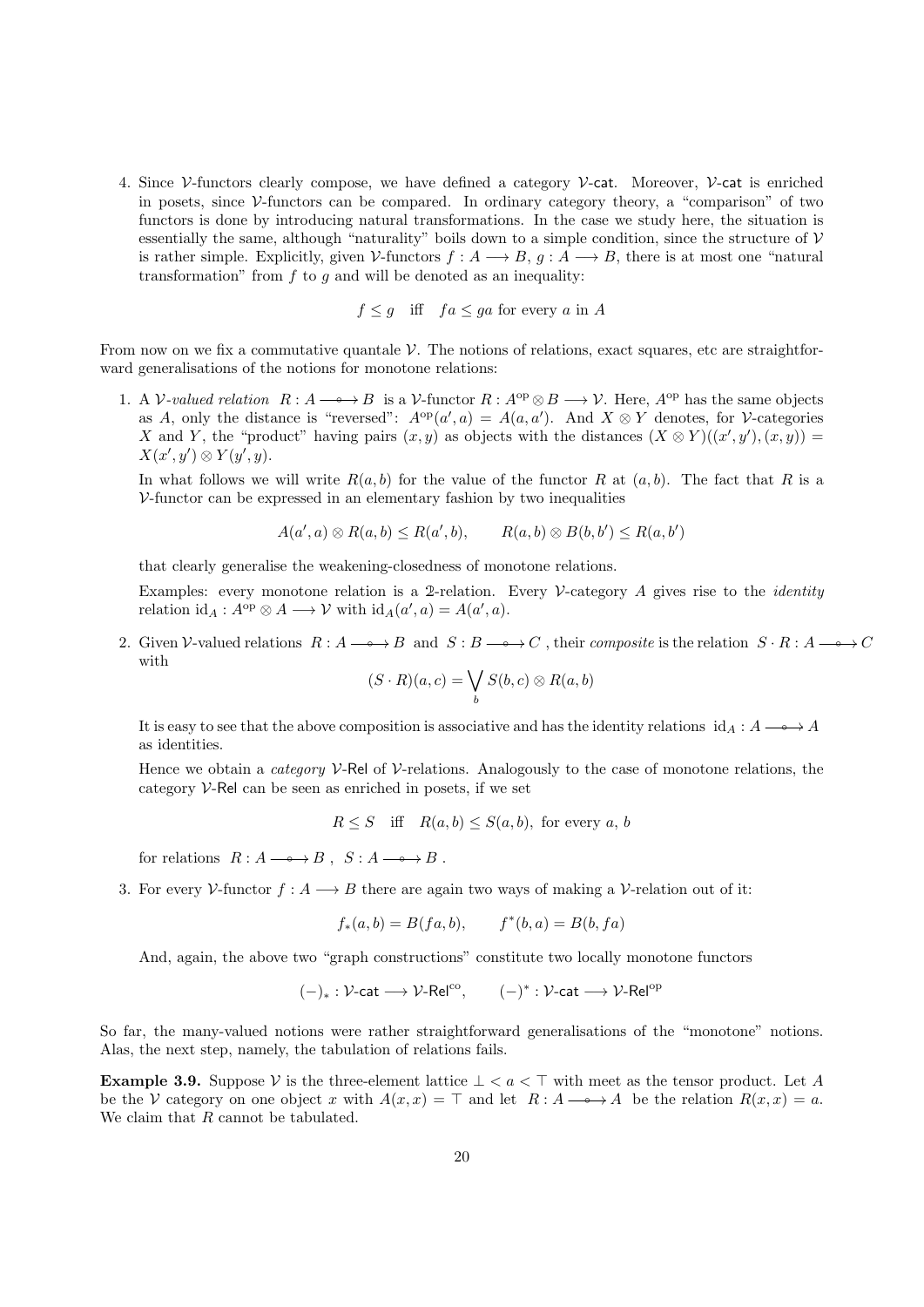Supposing the contrary, let a span



tabulate R. Then the composite  $q_* \cdot p^*$  has the value

$$
(q_* \cdot p^*)(x, x) = \bigvee_w A(x, pw) \land A(qw, x)
$$

However, if Q is empty, the above join evaluates to  $\perp$  and if Q is nonempty, it evaluates to  $\top$ . Hence  $(q_* \cdot p^*) \neq R$ , a contradiction.

Luckily, one can prove that *cotabulations* of  $\mathcal V$ -relations work nicely. Thus, we say that a  $\mathcal V$ -relation  $R : A \longrightarrow B$  is cotabulated by a cospan



of V-functors, if the equality  $R = j^* \cdot i_*$  holds. There is a prominent cospan that cotabulates relation R; its collage:



The V-category  $\text{coll}(R)$  has the disjoint union  $A_0 + B_0$  as objects and the "distances" are defined as follows

$$
\mathsf{coll}(R)(a',a) = A(a',a), \quad \mathsf{coll}(R)(b',b) = A(b',b), \quad \mathsf{coll}(R)(a,b) = R(a,b), \quad \mathsf{coll}(R)(b,a) = \bot
$$

for all  $a'$ ,  $a$  in  $A_0$  and all  $b'$ ,  $b$  in  $B_0$ .

The V-functor  $i_A : A \longrightarrow \text{coll}(A)$  sends a to a and similarly for  $i_B$ . Notice that both  $i_A$  and  $i_B$  have a special property: they are *fully faithful*. A general V-functor  $j : X \longrightarrow Y$  is fully faithful if we have  $X(x',x) = Y(jx', jx)$  for all x', x.

In fact, V-functors that are fully faithful play the same role as the epimorphisms played in the set case. In fact, all of the properties of epimorphisms one needed for relation liftings, now hold for fully faithful V-functors. The properties are however dualised since we work with cospans and not spans. Thus, for example:

- 1. A V-functor j is fully faithful iff the equality  $j^* \cdot j_* =$  Id holds.
- 2. Fully faithful functors are the "mono part" of a factorisation system on  $\mathcal V$ -cat. The corresponding "epi part" of the factorisation system contains all  $\mathcal V$ -functors that are cotuplings of collages of a  $\mathcal V$ -relation.
- 3. Two cospans represent the same relation if they are connected by a fully faithful V-functor.

It is now straightforward to define a relation lifting of a locally monotone functor  $T : \mathcal{V}\text{-cat} \longrightarrow \mathcal{V}\text{-cat}$ setting

$$
(\overline{T})(R) = j^* \cdot i_*
$$
 where  $(C, i, j)$  cotabulates R

This definition is independent of the choice of the cospan and allows one to characterise locally monotone functors  $T : \mathcal{V}\text{-cat } \longrightarrow \mathcal{V}\text{-cat}$  that admit a locally monotone functorial lifting  $\overline{T} : \mathcal{V}\text{-Rel } \longrightarrow \mathcal{V}\text{-Rel}$  as precisely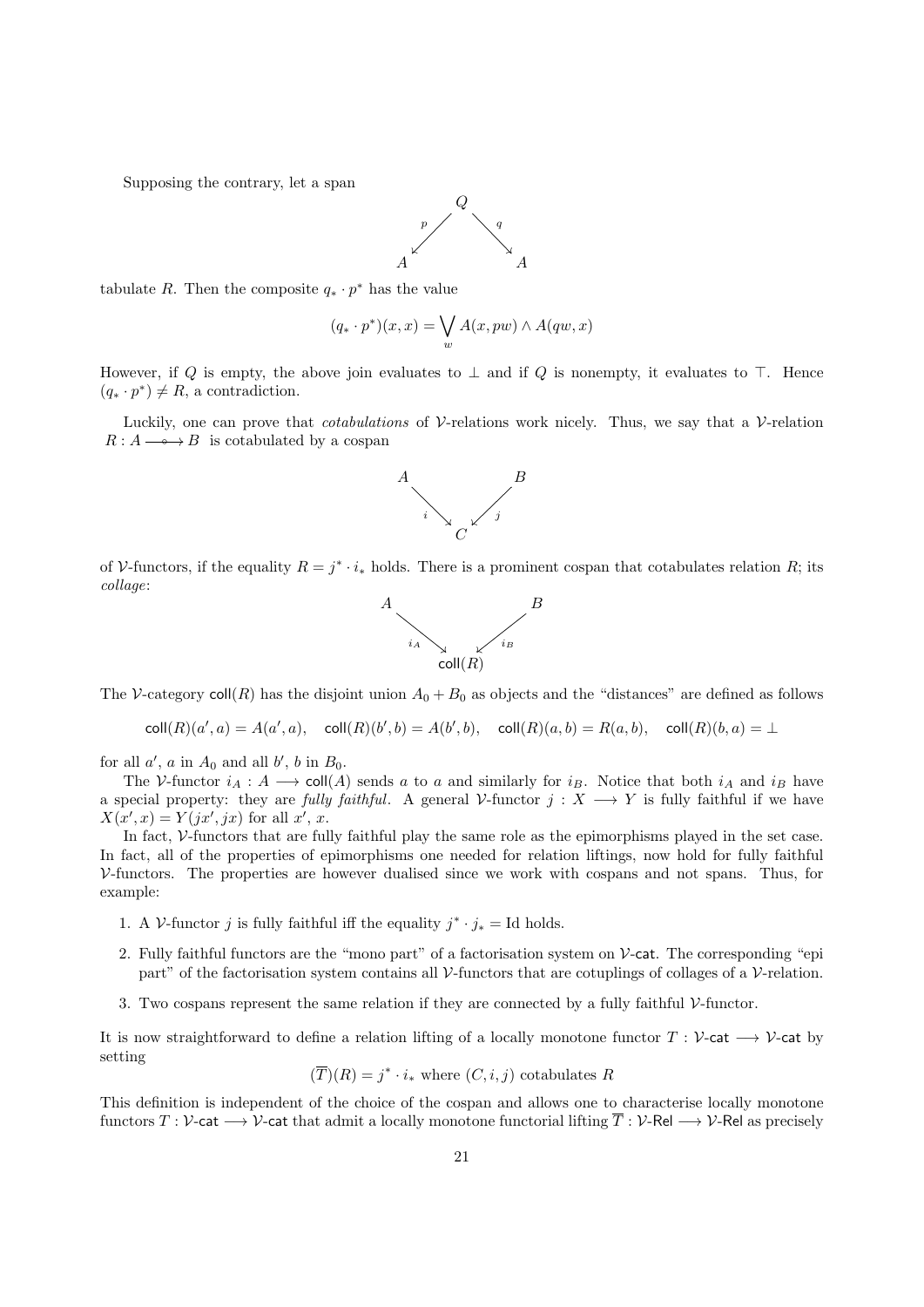those T that preserve exactness of lax squares in V-cat (this is called the Beck-Chevalley condition on T). see [\[15,](#page-30-22) Corollary 5.11]. Note that again exact squares are the appropriate generalisation of a weak pullback. Here, a square



of  $V$ -functors is called *exact* if the equation

$$
C(fa, gb) = \bigvee_{w} A(a, pw) \otimes B(qw, b)
$$

holds for all a and b.

The universal property of  $\mathcal V$ -Rel over  $\mathcal V$ -cat can be formulated in an analogous way to the monotone case (notice that epi are traded for fully faithful and the condition is dualised):

**Theorem 3.10** ([\[15\]](#page-30-22)). Suppose V is a commutative quantale. The locally monotone functor  $(-)_* : \mathcal{V}$ -cat  $\longrightarrow$  $V\text{-}Rel^{co}$  has the following three properties:

- 1.  $(-)_*$  preserves maps, that is, every  $f_*$  has a right-adjoint (denoted  $f^*$ ).
- 2.  $q_* \cdot p^* = g^* \cdot f_*$  for all exact squares



3.  $j^* \cdot j_* = \text{Id}$  for every fully faithful j.

Moreover, the functor  $(-)_*$  is universal w.r.t. these three properties in the following sense: if K is any Pos-category to give a locally monotone functor  $H : V$ -Rel  $\longrightarrow K$  is the same as to give a locally monotone functor  $F: V$ -cat  $\longrightarrow K^{co}$  with the following three properties:

- 1. Every Ff has a right adjoint, denoted by  $(Ff)^r$ .
- 2.  $Fq \cdot (Fp)^r = (Fg)^r \cdot Ff$  for all exact squares as above.
- 3.  $(Fj)^r \cdot Fj = \text{Id}$  for all fully faithful j.

#### <span id="page-21-0"></span>3.E. Relators

The notion of relator appears in different places with different meanings, but generally refers to a functor Rel → Rel with certain properties. Due to the variety of different definitions, we use relator as a generic term made precise in different ways. We give a short overview of some of the variations encountered in the literature. Roughly speaking, whereas relation liftings preserve identities, composition and order, the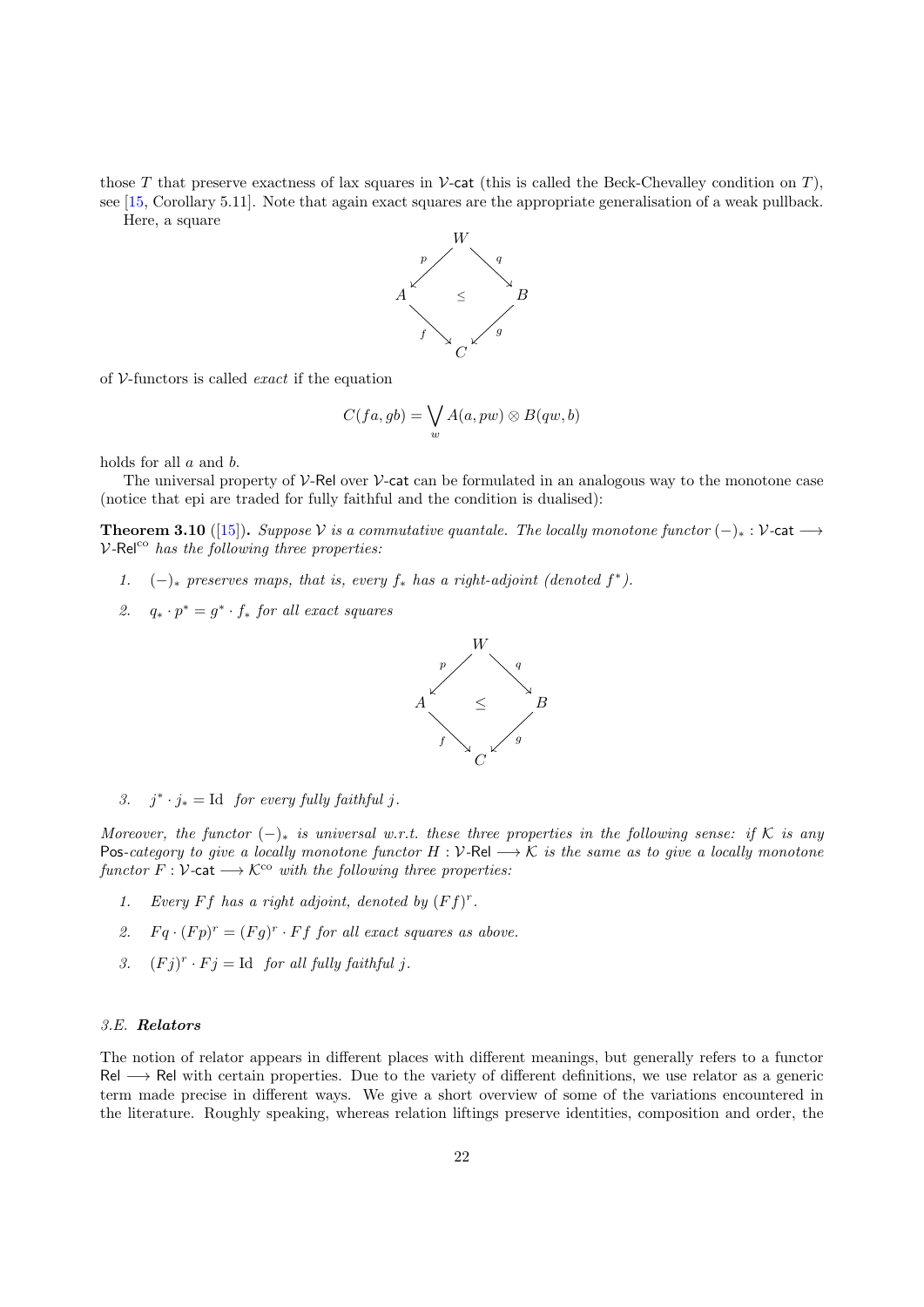various notions of relators weaken these requirements. For example, as we will see, relation liftings of Setfunctors capture bisimulation whereas relators allows us to capture simulation (and thus are closely related to relation liftings of Pos-functors).

According to Abramsky and Jensen [\[1\]](#page-29-3) a relator Rel  $\rightarrow$  Rel preserves identities and maps but not necessarily composition. The emphasis of [\[1\]](#page-29-3) is on relators as types, on terms as transformations of relators and on polymorphic invariance. The work of Backhouse and collaborators, see eg [\[8\]](#page-30-23), also emphasises type constructors on relators and uses initial fixpoints of relators for program development in the Bird-Meertens formalism. A relator H in the sense of [\[8\]](#page-30-23) preserves composition, inclusion and converse of relations and satisfies  $H(\mathrm{Id}) \subseteq \mathrm{Id}$ .

Most relevant from our perspective are the relators of Carboni, Kelly, and Wood [\[17\]](#page-30-8) and Thijs [\[52\]](#page-31-4). To start with, note that Theorem [3.1](#page-9-2) has as a corollary the following.

<span id="page-22-1"></span>**Theorem 3.11** ([\[17\]](#page-30-8)). There is a bijection between locally monotone functors Rel  $\rightarrow$  Rel and weak pullback  $preserving$  functors Set  $\longrightarrow$  Set.

As it is clear from the proof of Theorem [3.1,](#page-9-2) the correspondence is as follows. Since a locally monotone functor Rel −→ Rel preserves adjoints it does preserve maps and restricts to Set. Conversely, a weak pullback preserving functor Set → Set extends via relation lifting to a locally monotone functor Rel → Rel.

In the above correspondence, one can weaken the requirements and Theorem [3.2](#page-10-0) and Remark [3.3](#page-10-1) have the following corollary. (Here and in the following we assume that operations  $H : \text{Rel} \longrightarrow \text{Rel}$  are graph homomorphisms, that is, if  $R : X \longrightarrow Y$  then  $HR : HX \longrightarrow HY$ .)

<span id="page-22-0"></span>**Theorem 3.12** ([\[17\]](#page-30-8)). There is a bijection between operations  $H : \text{Rel} \longrightarrow \text{Rel}$  satisfying

(a) 
$$
\text{Id}_{HA} = H(\text{Id}_A)
$$
  
\n(b)  $g \cdot R \subseteq S \cdot f \Rightarrow Hg \cdot HR \subseteq HS \cdot Hf$   
\n(c<sub>≥</sub>)  $H(R \cdot S) \subseteq HR \cdot HS$ 

and functors  $T : Set \longrightarrow Set$ .

In the two theorems above, the relators  $H : \text{Rel} \longrightarrow \text{Rel}$  are tabulation-defined, that is, they satisfy  $H(cR_*)$  $dR^*$  =  $H(cR_*) \cdot H(dR^*)$  and are determined by their action on maps, so that H and T determine each other via  $T f = H f_*$ .

But, as we will see now, there are good reasons to be interested in relators that are not tabulation-defined. Recall Example [2.8](#page-6-1) of the powerset functor. The 'back and forth' conditions ( $\forall x \in a \exists y \in b \dots$ ) & ( $\forall y \in$  $b\exists x \in a \dots$ ) describing  $\overline{P}$  correspond, as we will see in the next section, to bisimulation. But any of the two conjuncts on its own gives a good notion of simulation. The idea of how to weaken tabulation-defined relators in order to account for simulation is due to [\[52\]](#page-31-4) and illustrated in the following

**Example 3.13.** Let  $R: X \longrightarrow Y$  and  $a \in \mathcal{P}X$  and  $b \in \mathcal{P}Y$ . We have

$$
\forall x \in a \, \exists y \in b \, \therefore \, xRy \iff (a, b) \in \subseteq \cdot \overline{\mathcal{P}}(R) \cdot \subseteq
$$
  

$$
\forall y \in b \, \exists x \in a \, \therefore \, xRy \iff (a, b) \in \supseteq \cdot \overline{\mathcal{P}}(R) \cdot \supseteq
$$

This suggests that whereas bisimulation arises from tabulation-defined relators, simulation arises from preand post-composing tabulation-defined relators with preorders. If  $T : Set \longrightarrow Set$  factors through a functor  $G:$  Set  $\longrightarrow$  Preord as  $T = VG$  with V : Preord  $\longrightarrow$  Set then G is called an extension of T in [\[52\]](#page-31-4) and an order on T in [\[25\]](#page-30-24). (The definition of extension in [\[52,](#page-31-4) Def.2.2.1] has an extra condition which reflects the fact that all functors in [\[52\]](#page-31-4) are standard, see Remark [2.13.](#page-8-2))

The next proposition summarises the properties of the relator H induced by an order G on T.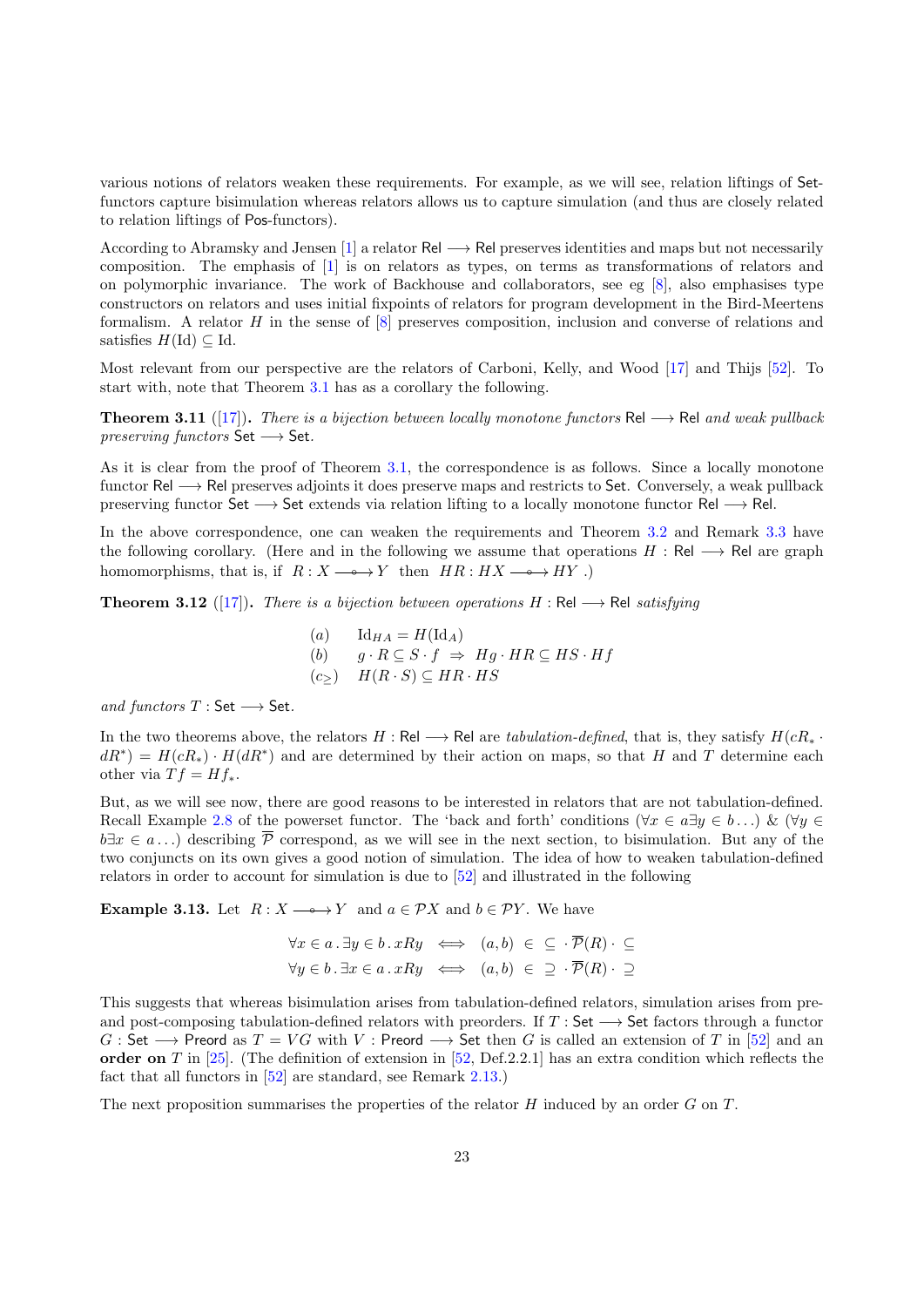**Proposition 3.14** ([\[52\]](#page-31-4)). Let G : Set  $\longrightarrow$  Preord be an order on T : Set  $\longrightarrow$  Set. Then mapping  $R: X \longrightarrow Y$  to

$$
HR = GX \cdot \overline{T}(R) \cdot GY
$$

satisfies

$$
(a_{\le}) \quad \text{Id}_{TA} \subseteq H(\text{Id}_A)
$$
  
\n
$$
(c_{\ge}) \quad H(R \cdot S) \subseteq HR \cdot HS
$$
  
\n
$$
(m) \quad R \subseteq S \implies HR \subseteq HS
$$
  
\n
$$
(e) \quad Tf_* \cdot H(R) \cdot Tg^* \subseteq H(f_* \cdot R \cdot g^*)
$$

Comparing the relators H : Rel  $\rightarrow$  Rel satisfying  $(a<), (c<), (m), (e)$  with the relators of Theorem [3.12,](#page-22-0) we find that the only difference is that preservation of identities is weakened. To make the comparison easier, we state the following lemma, see [\[17,](#page-30-8) Section 2].

Lemma 3.15. Let  $T:$  Set  $\longrightarrow$  Set be a functor and  $H:$  Rel  $\longrightarrow$  Rel an operation. Then

 $f_* \cdot R \subseteq S \cdot q_* \Rightarrow Tf_* \cdot HR \subseteq HS \cdot Tq_*$ 

is equivalent to H being locally monotone plus any of the following

$$
Tf_* \cdot H(R) \cdot Tg^* \subseteq H(f_* \cdot R \cdot g^*)
$$
  

$$
H(f^* \cdot S \cdot g_*) \subseteq Tf^* \cdot HS \cdot Tg_*
$$

The last two conditions are often written as

$$
(Tg \times Tf)[H(R)] \subseteq H((g \times f)[R])
$$
  

$$
H((g \times f)^{-1}S) \subseteq (Tg \times Tf)^{-1}HS
$$

If we strengthen condition  $(c<sub>></sub>)$  to equality, we obtain a theorem similar to Theorems [3.11](#page-22-1) and [3.12.](#page-22-0) It is essentially [\[52,](#page-31-4) Thm 2.2.3] with the condition on the order taken from [\[36\]](#page-30-25) and [\[25\]](#page-30-24).

Theorem 3.16. Given  $T:$  Set  $\longrightarrow$  Set there is a bijection between operations  $H:$  Rel  $\longrightarrow$  Rel satisfying

$$
(a_{\le}) \quad \text{Id}_{TA} \subseteq H(\text{Id}_{A})
$$
  
\n(c) 
$$
H(R \cdot S) = HR \cdot HS
$$
  
\n(m) 
$$
R \subseteq S \implies HR \subseteq HS
$$
  
\n(e) 
$$
Tf_{*} \cdot H(R) \cdot Tg^{*} \subseteq H(f_{*} \cdot R \cdot g^{*})
$$

and orders G on T mapping weak pullbacks to exact squares.

The theorem characterises T-relators in terms of the induced order G on T. Alternatively, one can extend G to a functor  $T'$ : Preord  $\longrightarrow$  Preord and then consider the relation lifting  $H'$ : Rel(Preord)  $\longrightarrow$  Rel(Preord) of Section [3.C.](#page-13-0) A categorical characterisation of which functors Preord → Preord arise in this way is given by [\[9,](#page-30-26) Thm 4.13] (replacing Pos by Preord). As observed in [\[52,](#page-31-4) [36,](#page-30-25) [39\]](#page-30-27) many important properties of relators still work if one insists only on lax preservation of composition:

<span id="page-23-0"></span>**Definition 3.17.** A T-relator H is an operation that maps relations  $R : A \longrightarrow B$  to  $HR : TA \longrightarrow TB$ subject to

$$
(a_{\le}) \quad \text{Id}_{TA} \subseteq H(\text{Id}_A)
$$
  
\n
$$
(c_{\le}) \quad HR \cdot HS \subseteq H(R \cdot S)
$$
  
\n
$$
(m) \quad R \subseteq S \implies HR \subseteq HS
$$
  
\n
$$
(e) \quad Tf_* \cdot H(R) \cdot Tg^* \subseteq H(f_* \cdot R \cdot g^*)
$$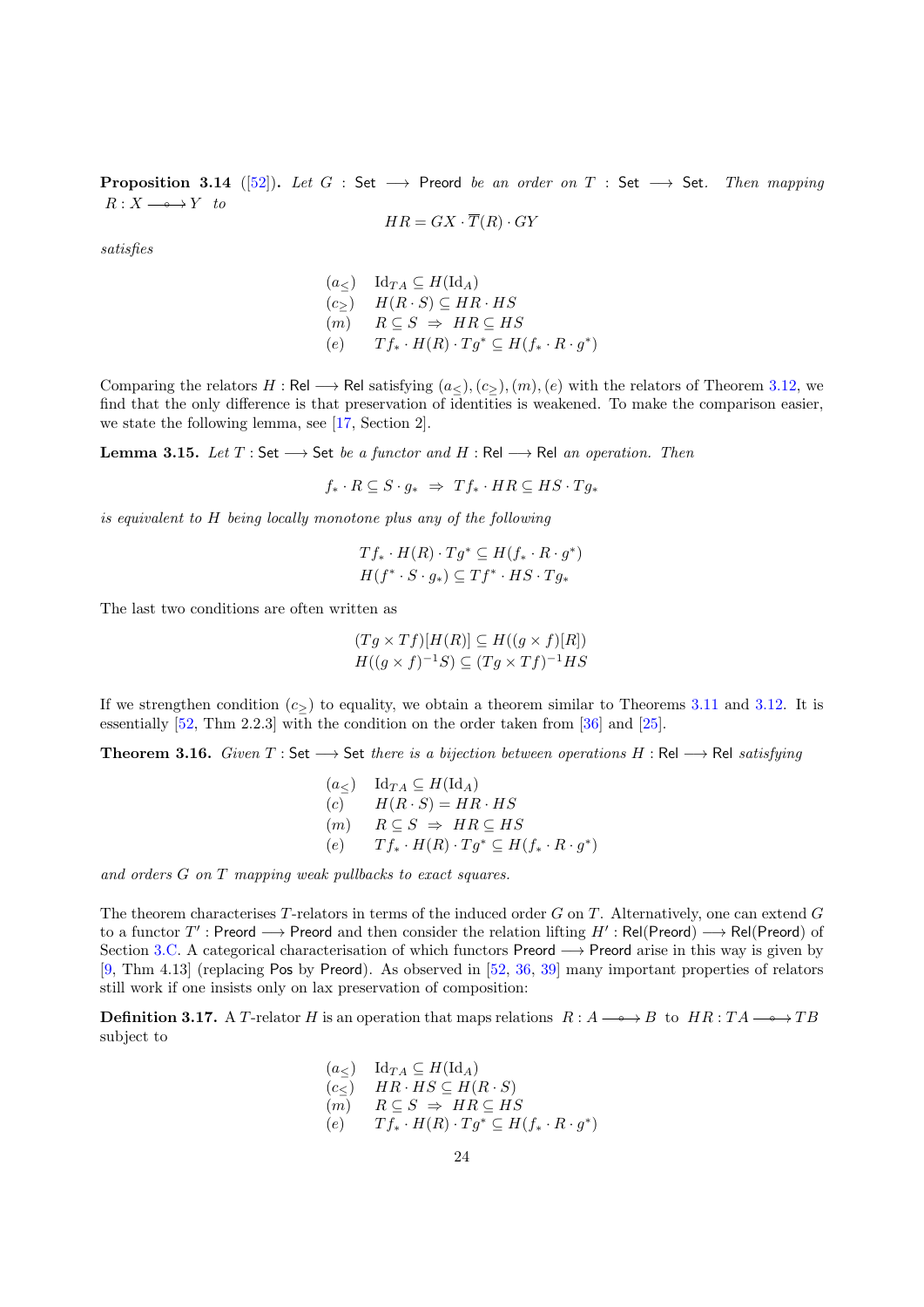It is easy to see  $(a<)$  and  $(c<)$  guarantee that  $H(\mathrm{Id}_A)$  is a preorder and, due to  $(e)$ , that  $Tf$ :  $(X, H(\mathrm{Id}_X)) \longrightarrow (Y, H(\mathrm{Id}_Y))$  is monotone for all  $f : X \longrightarrow Y$ . Thus, similarly to the situation described in the previous theorem, a T-relator allows us to extend T to a functor  $T'$ : Preord  $\longrightarrow$  Preord. We refer to [\[36\]](#page-30-25) for more information and for an example of a relator that does not preserve composition. [\[39\]](#page-30-27) shows that a finitary functor T has a separating set of monotone predicate liftings iff T has a 'lax-relation lifting preserving diagonals', ie a T-relator in the sense of Definition [3.17](#page-23-0) satisfying (a). This usage of 'lax' is different from [\[25\]](#page-30-24), see Lemma 5.3 op.cit.

# <span id="page-24-0"></span>4. Applications

We present two applications. In the first, one defines (bi)simulations via relators. By varying the base category from sets to preorders or even to (generalised) metric spaces one goes from bisimulation via simulation to metric simulation. For this, one does not need that relators preserves composition. In the second application relation lifting is used to define the semantics of Moss's 'cover modality'  $\nabla_T$  capturing the logical content of the type-functor T. Here, preservation of composition plays a role in order to obtain invariance of the logic under (bi)similarity.

#### <span id="page-24-1"></span>4.A. Simulation and bisimulation

According to the Park-Milner definition of bisimulation, a bisimulation is a post-fixed point and bisimilarity is the greatest fixed point, see Remark [4.2](#page-24-2) below and [\[46\]](#page-30-28) for the history and further references. Based on the notion of relation lifting, the Rutten [\[44\]](#page-30-29) generalises this to coalgebras. In the discrete situation of Set it gives bisimulation, in the ordered setting of Preord or Pos it gives simulation and for V-cat one obtains a metric version studien in detail by Worrell [\[56\]](#page-31-5).

Bisimulations arise from relation lifting for endo-functors on Set.

**Definition 4.1.** Let  $T:$  Set  $\longrightarrow$  Set be a functor and  $\xi: X \longrightarrow TX$  and  $\xi': X' \longrightarrow TX'$ . Then R is a T-bisimulation if

<span id="page-24-3"></span>
$$
X \xrightarrow{\xi} TX
$$
\n
$$
R \downarrow \qquad \qquad \subseteq \qquad \boxed{\overline{T}R}
$$
\n
$$
X' \xrightarrow{\xi'} TX'
$$
\n
$$
(20)
$$

<span id="page-24-2"></span>Remark 4.2. It is useful to note the following equivalent ways of rendering [\(20\)](#page-24-3)

- 1.  $\xi'_* \cdot R \subseteq \overline{T}R \cdot \xi_*$
- 2.  $R \subseteq \xi'^\ast \cdot \overline{T}R \cdot \xi_\ast$
- 3.  $xRx' \Rightarrow \xi(x)$  (TR)  $\xi'(x')$
- 4.  $R \subseteq ((\xi \times \xi')^{-1} \circ \overline{T})(R)$

the last of which emphasises that R is a post-fixed point of the monotone operator  $(\xi \times \xi')^{-1} \circ \overline{T}$ .

Spelling out the leading examples, we find that this definition gives the expected results. For example, use item (3) of the remark above together with Example [2.8](#page-6-1) to obtain: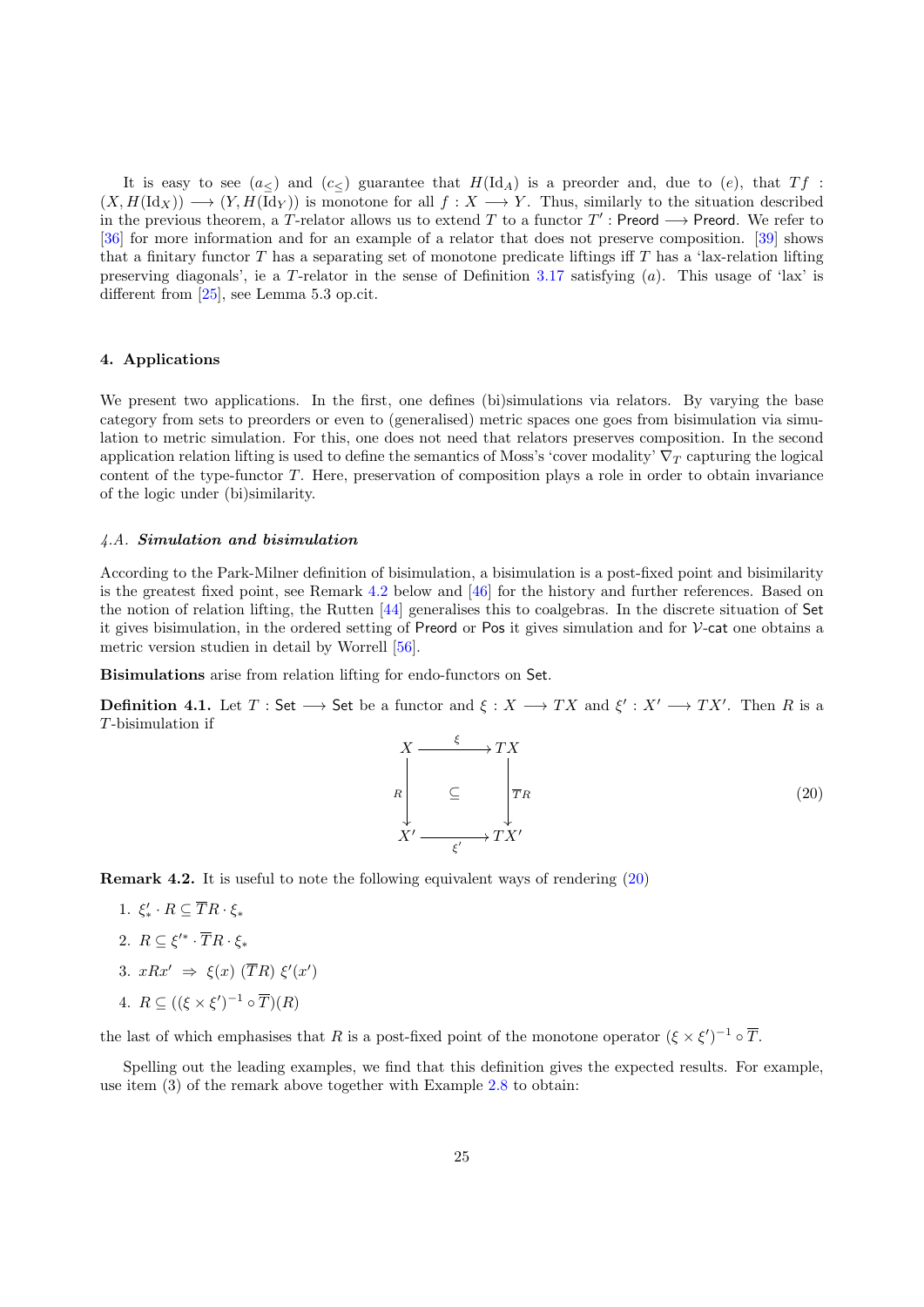<span id="page-25-1"></span>**Example 4.3.** Given  $x \in X \xrightarrow{\xi} \mathcal{P}X$  and  $x' \in X' \xrightarrow{\xi'} \mathcal{P}X'$ , we have that R is a bisimulation iff

$$
xRx' \Rightarrow (\forall y \in \xi(x) \cdot \exists y' \in \xi'(x') \cdot x'Ry') \&
$$

$$
(\forall y' \in \xi'(x') \cdot \exists y \in \xi(x) \cdot x'Ry')
$$

**Remark 4.4.** From the point of our exposition, the " $\subseteq$ " in [\(20\)](#page-24-3) is a 2-cell in a 2-category where relations are arrows. From another point of view, one can also interpret the "⊆" as a lifted coalgebraic structure where relations are objects in a fibered category and inclusions are arrows. We don't pursue this very interesting alternative but refer to Hermida and Jacobs's original [\[23\]](#page-30-30) and to [\[32,](#page-30-31) [16\]](#page-30-32) for examples of further work in this direction.

As remarked above it is tempting to view  $R \subseteq \overline{R}$  as a coalgebra. A related, but again different idea is expressed by the following definition, saying that a relation is a bisimulation if it can be equipped with a coalgebra structure making the projections into homomorphisms.

**Definition 4.5** (Aczel-Mendler [\[4\]](#page-29-4)).  $R \subseteq X \times X'$  is a AM-bisimulation between coalgebras  $(X, \xi)$  and  $(X', \xi')$  if there is a coalgebra structure  $\rho$  on R such that the projections  $X \leftarrow R \rightarrow X'$  become coalgebra morphisms



A comparison of this definition with [\(20\)](#page-24-3) shows that the two definitions differ only by using, respectively, TR or TR. The following proposition now follows directly from the fact that the tabulation of  $\overline{T}(R)$  is constructed by epi-mono factoring the TR-span, plus the fact that epis split in Set. (In general the two definitions are not equivalent, see [\[50\]](#page-31-6) for a detailed comparison of coalgebraic notions of bisimulation.)

# **Proposition 4.6.**  $R$  is a bisimulation iff  $R$  is an AM-bisimulation.

We have seen two equivalent definitions of bisimulation. Another way to obtain the notion of bisimilarity is via the final coalgebra. The final coalgebra has not played an important role in this paper so far. But it is a powerful device to provide semantic domains for processes as known, for example, from process algebra. In domain theory the initial algebra has been used more than the final coalgebra, but then in many of the categories typical in domain theory the famous limit-colimit coincidence [\[2\]](#page-29-1) means that initial algebras and final coalgebras agree. It was Aczel's insight [\[3\]](#page-29-2) that in categories where this does not happen, as eg in the category Set, it is the final coalgebra that provides the right semantic domain for recursively defined data or processes.

<span id="page-25-0"></span>Remark 4.7 (Existence of a final coalgebra). It is well known from the proof of the adjoint functor theorem [\[37\]](#page-30-11) that the final coalgebra can be computed as a coproduct over all coalgebras quotiented by bisimilarity. Another description of essentially the same construction is obtained by taking the colimit of the forgetful functor  $U : \mathsf{Coalg}(T) \longrightarrow \mathsf{Set}.$  In both cases the colimit is taken over a large diagram and therefore does not need to exist in  $Coalg(T)$ . There are two common solutions to this problem.

The first is to require that  $T$  is accessible which means that  $T$  is determined by its action on sets smaller than some regular cardinal. For example, the final coalgebra for the powerset functor  $P$  does not exist in Coalg(P) but the final  $P_{\omega}$ -coalgebra does exists in Coalg( $P_{\omega}$ ). This remains true if we replace  $\omega$  by an inaccessible cardinal, giving us a final coalgebra for the powerset-functor [\[11\]](#page-30-33).

The second, and equivalent solution, is to enlarge the universe Set to a bigger universe Set' and extend  $T : Set \longrightarrow Set$  to a functor  $T' : Set' \longrightarrow Set'$  which does admit a final coalgebra. This universe enlargment is always possible [\[30\]](#page-30-21).

Both solutions introduce a distinction between large and small sets and, consequently, between large and small coalgebras. The coalgebras of interest are the small ones, but the final coalgebra is large. What one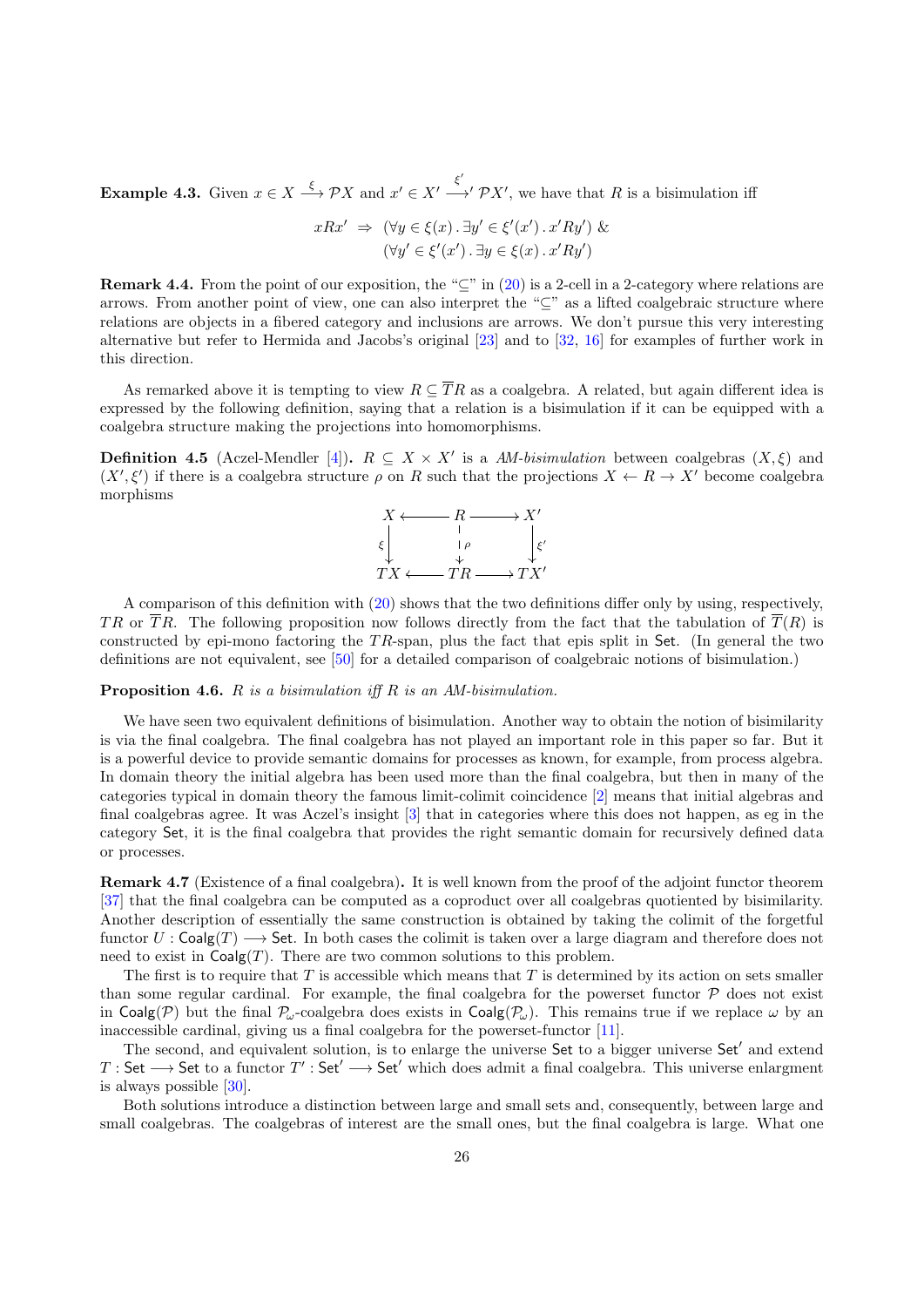needs to show then is that the large final coalgebra classifies the bisimilarity of the small coalgebras. In essence, this means that every element of the final coalgebra lives in a small subcoalgebra. This is indeed the case and was first shown in  $[4]$ . For further developments we refer to  $[5, 6]$  $[5, 6]$  $[5, 6]$ .  $\Box$ 

To summarize the remark above, in the following we feel free to use a final coalgebra whenever convenient.

Theorem 4.8 (coinduction theorem). Let  $T : Set \longrightarrow Set$  preserve weak pullbacks. Let  $X \longrightarrow TX$  be a coalgebra and ! the coalgebra morphism from X into the final coalgebra. Then  $\mathcal{L}(x) = \mathcal{L}(y)$  iff there is a bisimulation  $R$  with  $xRy$ .

For the proof we refer to Rutten [\[45\]](#page-30-4) and only say where the weak-pullback preservation comes in. In order to exhibit the bisimulation required by the 'if' direction, one takes as  $R$  the kernel of !. Since, by virtue of being a kernel, R is a pullback, one obtains the required  $\rho : R \longrightarrow TR$  as the (not necessarily unique) arrow into the weak pullback  $TR$ .

Simulations arise from relation lifting of endofunctors on the category Preord of preorders, or the category Pos of posets, much in the same way as bisimulations arise from endofunctors on Set. Our main sources are here the following. Worrell [\[56\]](#page-31-5), following a suggestion of Rutten [\[44\]](#page-30-29), subsumes Preord under the more general V-category case, Hughes and Jacobs [\[25\]](#page-30-24) present a detailed study dedicated to Preord and Levy [\[36\]](#page-30-25) focusses on Pos. Conceptually, the difference between Preord and Pos is that a preordered final coalgebra allows to account for similarity (via the order) and bisimilarity (via equality) simultaneously, reflecting the well-known phenomenon that mutual similarity is weaker than bisimilarity. Here, we decided to follow [\[36\]](#page-30-25) but concentrate on preorders instead of posets.

The definition of **simulation** in the new setting is still given by [\(20\)](#page-24-3), just that now we let T : Preord  $\rightarrow$ **Preord.** Note that below we consider simulations on a coalgebra, that is we let  $(X, \xi) = (X', \xi')$  in [\(20\)](#page-24-3).

For  $X \in$  Preord we denote by  $X_o$  the underlying set and by  $\leq_X$  the corresponding preorder.

**Proposition 4.9.** 1. Given a coalgebra  $X \longrightarrow TX$ , the preorder  $\leq_X$  is a simulation.

- 2. The union of simulations is a simulation and for every coalgebra  $X \longrightarrow TX$  there is a largest simulation  $\sqsubseteq_X$ .
- 3. Given a coalgebra  $X \longrightarrow TX$  the quotient wrt the largest simulation on X exists and is given by  $(X_o, \subseteq_X) \longrightarrow T(X_o, \subseteq_X).$
- 4. If  $f: X \longrightarrow X'$  and  $g: Y \longrightarrow Y'$  are coalgebra morphisms and if  $R: X' \longrightarrow Y'$  is a simulation, then  $g^* \cdot R \cdot f_* : X \longrightarrow Y$  is a simulation. Moreover, if R is the largest simulation, so is  $g^* \cdot R \cdot f_*$ .

*Proof.* (1) follows from  $\overline{T}$  preserving identities and (2) follows from  $\overline{T}$  preserving inclusion of relations. (3) requires more work, but follows arguments well-known for coalgebras, see eg [\[36\]](#page-30-25). (4) follows from properties of relation lifting.  $\Box$ 

Due to item (3) in the proposition above, the final T-coalgebra exists, even though its carrier might possibly be a proper class, see Remark [4.7.](#page-25-0)

<span id="page-26-0"></span>**Theorem 4.10.** (coinduction theorem) Let T : Preord  $\longrightarrow$  Preord. Let  $X \longrightarrow TX$  be a coalgebra and! the coalgebra morphism from X into the final coalgebra  $Z \longrightarrow TZ$ . Then  $!(x) \leq_Z !(y)$  iff there is a simulation R with xRy.

Remark 4.11. It is possible to develop the above for Pos instead of Preord, see [\[36\]](#page-30-25). Simulations in the Preord-sense include bisimulations in the Set-sense. Technically, in our framework, this is shown by Theorem 4.3 of [\[9\]](#page-30-26) (which holds for Preord for the same reasons as it does hold for Pos): Every Set functor T can be extended in a canonical way to a Preord-functor  $T'$  and on discrete coalgebras T-bisimulations coincide with  $T'$ -simulations. To make the connection with the relators of Section [3.E,](#page-21-0) we recall that they give rise to functors Preord −→ Preord. Accordingly we use the monotone relation lifting along Preord −→ Rel(Preord) to define simulation as in [\(20\)](#page-24-3).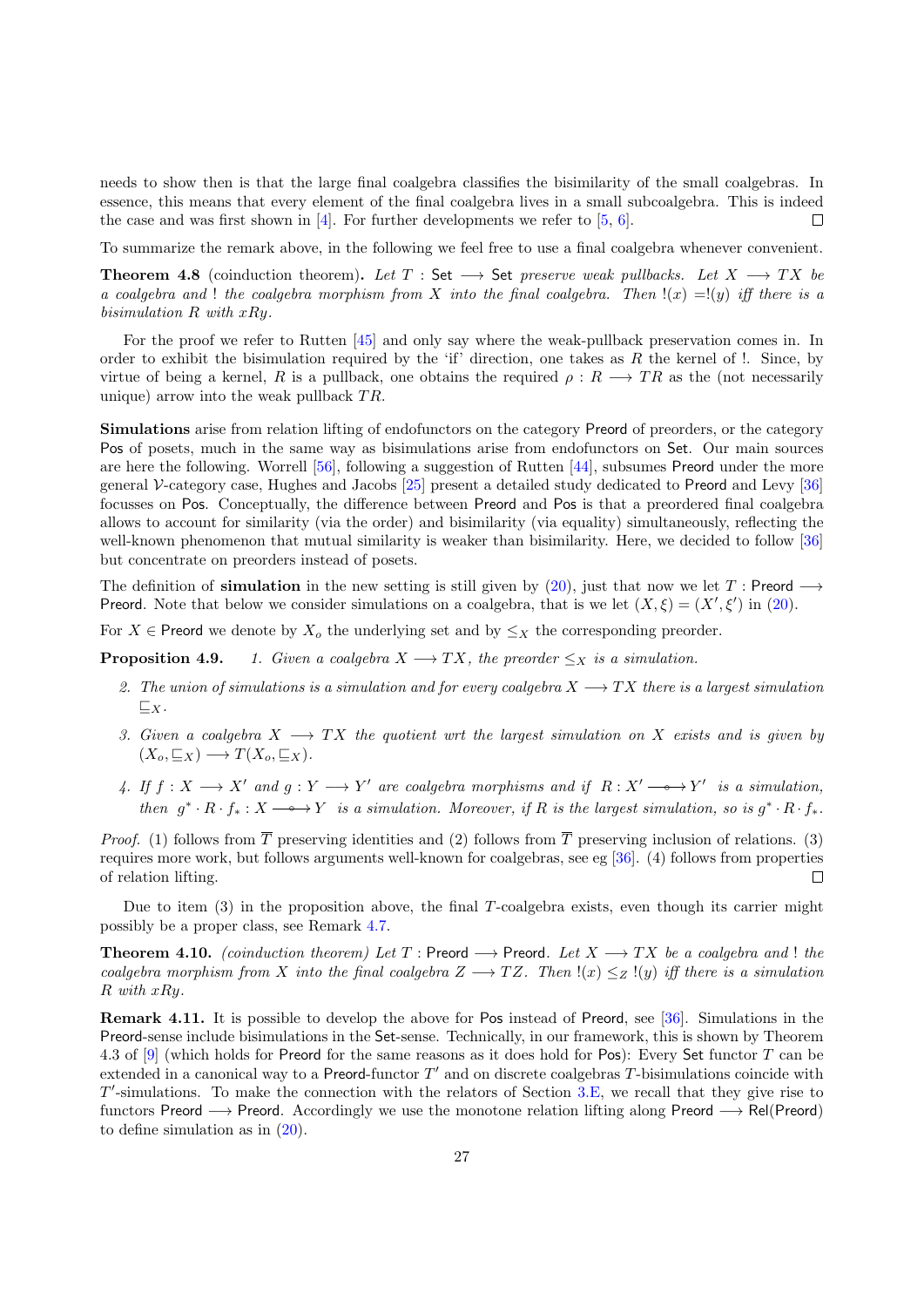Metric simulations arise from the relation lifting of endofunctors on V-categories presented in Section [3.D](#page-18-0) and our development, closely following Worrell [\[56\]](#page-31-5), is now based on relation lifting via cospans.

The definition of simulation in the new setting is still given by [\(20\)](#page-24-3), just that now we let  $T : \mathcal{V}\text{-cat} \longrightarrow \mathcal{V}\text{-cat}$ and replace " $\subseteq$ " by  $\leq$ , referring to the order on V. Consequently, relying on the notation of Remark [4.2](#page-24-2) (see, in particular, item  $(3)$ ), R is a simulation iff

$$
R(x, x') \leq \overline{T}R(\xi(x), \xi'(x'))
$$

**Proposition 4.12.** 1. Given a coalgebra  $X \longrightarrow TX$ , the  $X(x, x')$  is a simulation.

- 2. The join of simulations is a simulation and for every coalgebra  $X \longrightarrow TX$  there is a largest simulation  $\sqsubseteq_X$ .
- 3. If T preserves embeddings, then simulations are closed under composition.
- 4. If  $f: X \longrightarrow X'$  and  $g: Y \longrightarrow Y'$  are coalgebra morphisms and if  $R: X' \longrightarrow Y'$  is a simulation, then  $g^* \cdot R \cdot f_* : X \longrightarrow Y$  is a simulation. Moreover, if R is the largest simulation, so is  $g^* \cdot R \cdot f_*$ .

The next theorem specialises in the case of  $\mathcal{V} = 2$  to a theorem on preorders similar to Theorem [4.10](#page-26-0) but it is formulated in such a way that it accounts for the possibility of measuring 'distances' expressed by the values in  $V$ .

**Theorem 4.13.** (coinduction theorem) Let  $T : \mathcal{V}$ -cat  $\rightarrow \mathcal{V}$ -cat preserve embeddings. Let  $X \rightarrow TX$  be a coalgebra and ! the coalgebra morphism from X into the final coalgebra  $Z \longrightarrow TZ$ . Then  $Z(!(x),!(x')) =$  $\bigvee \{ R(x, x') \mid R \text{ a simulation on } X \longrightarrow TX \}.$ 

#### <span id="page-27-0"></span>4.B. Coalgebraic logic

Given a functor  $T : \mathsf{Set} \longrightarrow \mathsf{Set}$  describing the possible one-step behaviours of coalgebras  $X \longrightarrow TX$ , can we find modal operators to specify the behaviour of coalgebras?

For overviews summarising and comparing different answers to this question, we refer to [\[34,](#page-30-35) [18\]](#page-30-36). Here, we want to single out one important approach, due to Moss [\[41\]](#page-30-37), which is based on the relation lifting and makes crucial use of the relation lifting preserving composition.

Let us assume we have a set of formulas  $\mathcal L$  and a semantics  $\Vdash_{\varepsilon}$  w.r.t. coalgebras  $\xi: X \longrightarrow TX$  and states x in  $X$  given as a relation

$$
\Vdash_{\xi} \subseteq X \times \mathcal{L}
$$

The idea of Moss's logic is to only use one modal operator, which nowadays is written as  $\nabla$  and pronounced 'nabla', and which is formed according to

$$
\frac{\gamma \in T\mathcal{L}}{\nabla \gamma \in \mathcal{L}}
$$

The semantics of  $\nabla$  is obtained by lifting the satisfaction relation  $\Vdash_{\xi}$  as follows (writing  $\Vdash$  for  $\Vdash_{\xi}$ )

$$
x \Vdash \nabla \gamma \iff \xi(x) \overline{T}(\Vdash) \gamma. \tag{21}
$$

**Example 4.14.** Let  $T = \mathcal{P}$  and  $\Phi \subseteq \mathcal{L}$  a set of formulas. Then  $x \Vdash \nabla \{\phi_1, \dots, \phi_n\}$  iff all successors of x satisfy some formula  $\phi_i$  and all formulas  $\phi_1, ..., \phi_n$  are satisfied by some successor of x. Note the "forall-exists-andforall-exists" pattern induced by the relation lifting of the powerset and familiar from Examples [2.8](#page-6-1) and [4.3.](#page-25-1)

One of the basic properties of the logic is invariance under bisimilarity if T preserves weak pullbacks.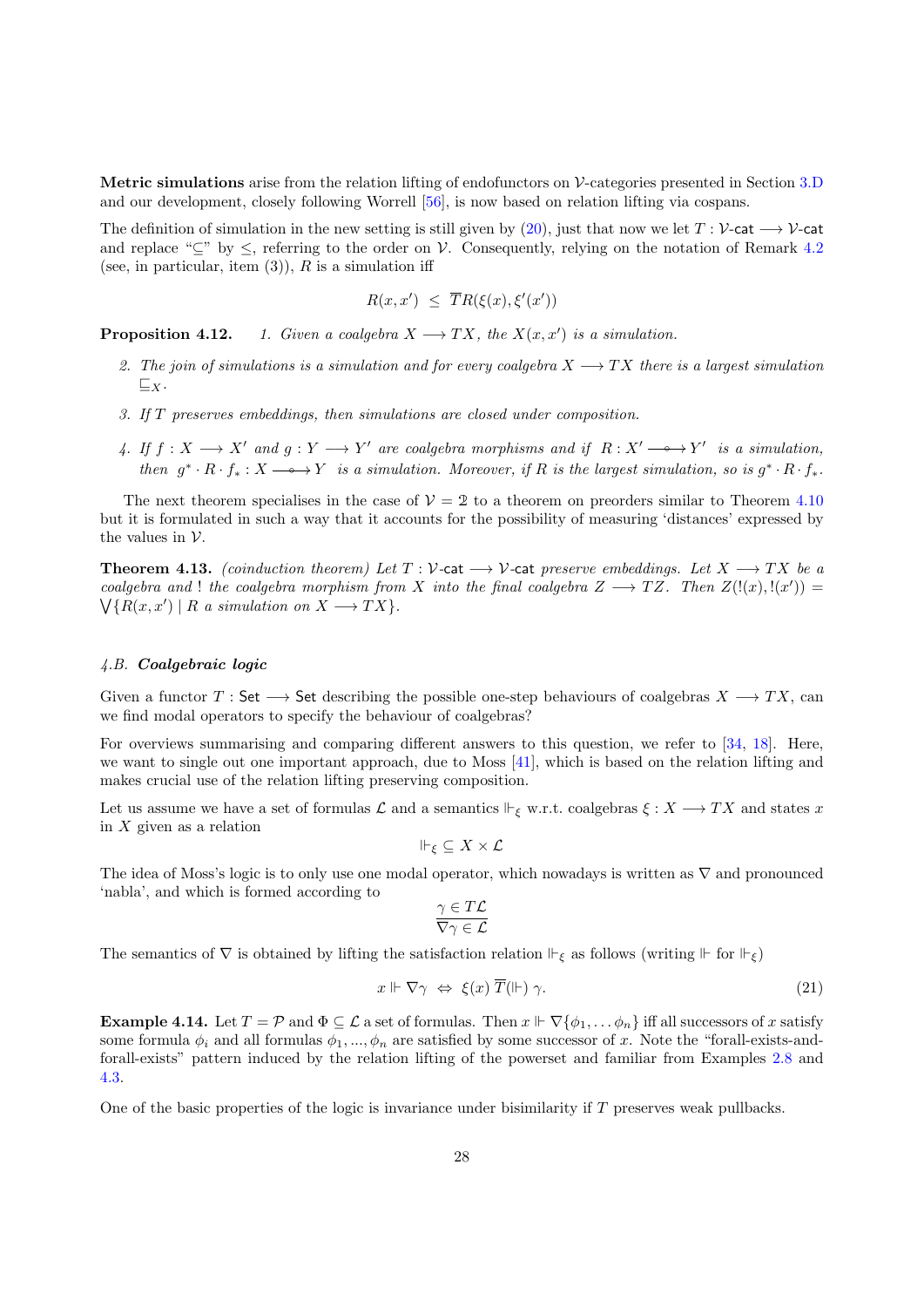<span id="page-28-1"></span>**Proposition 4.15.** If T preserves weak pullbacks and  $R: X' \longrightarrow X$  is a bisimulation between two coalgebras  $X' \longrightarrow TX'$  and  $X \longrightarrow TX$  and if  $\mathbb{H} \cdot R \subseteq \mathbb{H}'$ , then  $x \Vdash \nabla \gamma \Rightarrow x' \Vdash' \nabla \gamma$ .

Proof. The data of the proposition is depicted in

<span id="page-28-0"></span>
$$
TX' \xrightarrow{\overline{T}(R)} TX \xrightarrow{\overline{T}(\mathbb{I}^{\mathbb{I}})} T\mathcal{L}
$$
  

$$
\xi'_{*} \uparrow \qquad \qquad \uparrow \xi_{*}
$$
  

$$
X' \xrightarrow{\quad R \quad \downarrow \qquad \downarrow} X \xrightarrow{\quad \downarrow \qquad \downarrow} \mathcal{L}
$$
  

$$
(22)
$$

Assuming  $x \Vdash \nabla \gamma$ , that is  $x(\overline{T}(\Vdash) \cdot \xi_*)\gamma$ , we have  $x'(\overline{T}(\Vdash) \cdot \xi_* \cdot R)\gamma$  and by R being a bisimulation  $x'(\overline{T}(\Vdash \cdot \overline{T}(R) \cdot \xi'_{*}) \gamma$ , holds. Hence, by preservation of weak pullbacks,  $x'(\overline{T}(\Vdash \cdot R) \cdot \xi'_{*}) \gamma$ , which implies  $x'(\overline{T}(\Vdash')\cdot\xi'_*)\gamma$ , that is  $x'\Vdash'\nabla\gamma$ .  $\Box$ 

Monotone coalgebraic logic has been investigated in [\[14,](#page-30-17) [15\]](#page-30-22). The categories Preord and Pos are special in the sense that monotone relations can both be represented by spans and cospans. We have seen the treatment via spans in Section [3.C](#page-13-0) and, by specialising to  $\mathcal{V} = 2$ , the treatment via cospans in Section [3.D.](#page-18-0) In both cases one obtains the same semantics for  $\nabla$  and so we proceed immediately to the case of a general  $V$ -cat.

Metric coalgebraic logic follows the same pattern as laid out for Set above, but instantiating the definitions in the setting of Section [3.D](#page-18-0) gives a much richer structure.

One question that didn't arise in the discrete setting and that needs attention is what type we want to give the satisfiability relation. If the order on X should represent information order one would like to have that interpretations of formulas are upsets ordered by reverse inclusion. It therefore makes sense to stipulate that satisfaction is given by a relation

$$
\Vdash : X^\mathrm{op}\longrightarrow \mathcal{L}
$$

Then, in order to match the types correctly in  $(22)$ , we see that we need to replace T by its dual  $T^{\delta}$ defined by  $T^{\partial}(X) = (T(X^{\text{op}}))^{\text{op}}$  and X and  $\xi$  by  $X^{\text{op}}$  and  $\xi^{\text{op}}$ . After this little modification the proof of Proposition [4.15](#page-28-1) goes through again.

**Example 4.16.** Let  $TX = \mathcal{U}X = [X, \mathcal{V}]^{\text{op}}$ , that is,  $TX$  is the set of 'upsets' of X ordered by reverse inclusions. Note that  $T^{\partial} X = \mathcal{D} X = [X^{\text{op}}, \mathcal{V}].$ 



$$
(T^{\partial}c)^{*} \cdot (T^{\partial}d)_{*} (\xi(x), \alpha) = [\mathbb{H}^{\text{op}}, \mathcal{V}](\mathcal{D}(d)(\xi(x)), \mathcal{D}(c)(\alpha))
$$
  
\n
$$
= [\mathbb{H}^{\text{op}}, \mathcal{V}](\xi(x)), [d^{\text{op}}, \mathcal{V}] \cdot \mathcal{D}(c)(\alpha))
$$
  
\n
$$
= \Lambda_{y \in \xi(x)} (\xi(x)(y) \to \mathsf{V}_{\phi \in \mathcal{L}} \alpha(\phi) \otimes \mathbb{H}(y, \phi))
$$
  
\n
$$
= \sup_{y \in \xi(x)} (\inf_{\phi \in \mathcal{L}} (\alpha(\phi) + y \mathbb{H} \phi) - \xi(x)(y))
$$

where  $\sim$  is the implication (closed structure) corresponding to  $\otimes$ . As a side remark, we would like to point out that this calculation, which is specific to the particular functor  $T$ , is algebraic in the sense that it can be performed by manipulating a precise set of rules. Coming back to evaluating the result of the calculation, we find a semantics for  $\nabla$  that resembles the  $\Box$  operator of modal logic, but is much richer. To see that  $\Box$ is indeed a special case, let  $\alpha = {\phi}$  and let  $\phi$  be crisp (taking values in  ${0, \infty}$ ) and X be discrete. Then

$$
(T^{\partial}c)^{*}\cdot (T^{\partial}d)_{*} (\xi(x),\alpha) = \forall y\in \xi(x)\,.\,y\Vdash \phi
$$

that is  $\nabla = \Box$ .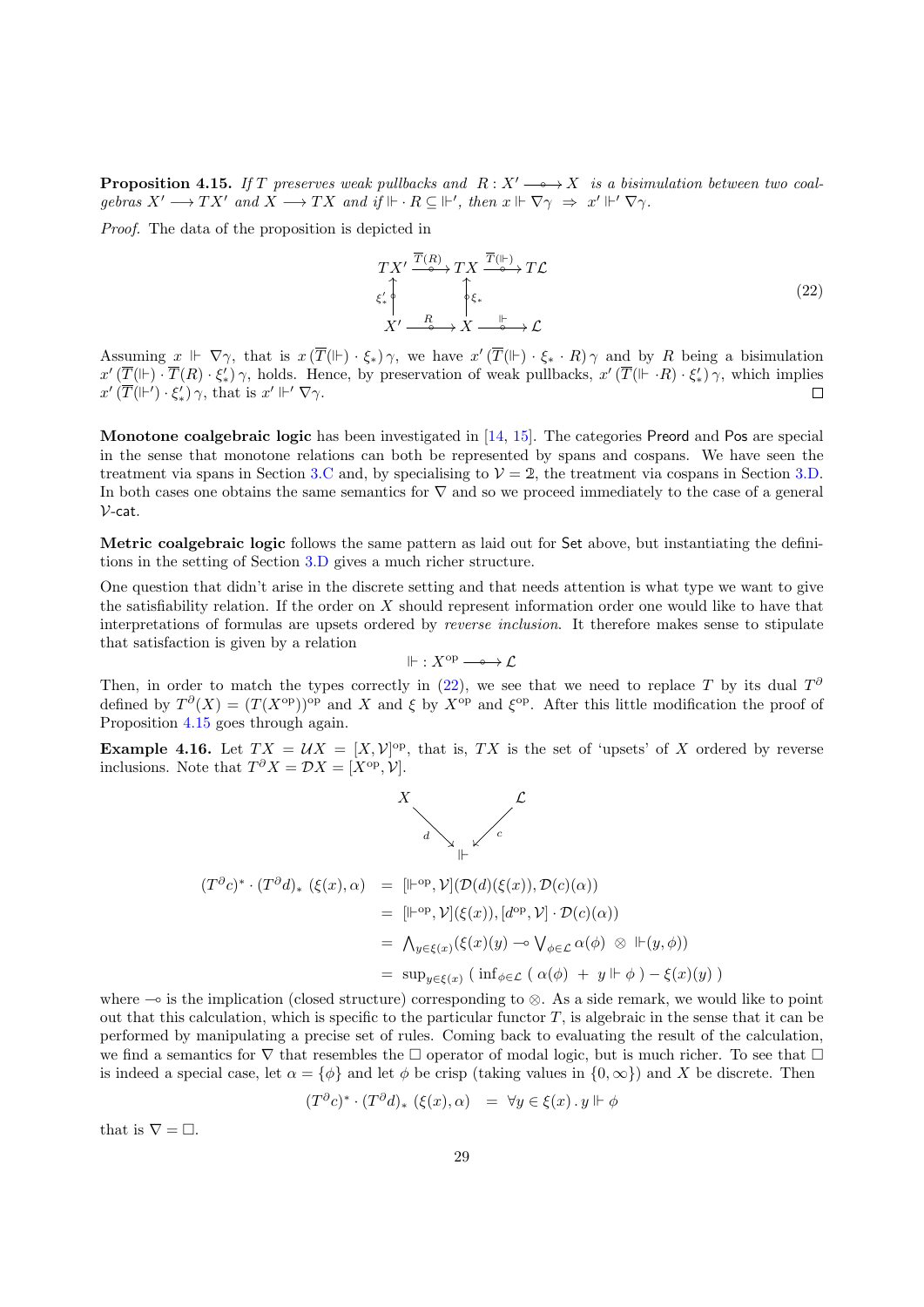Dually, starting with  $T = \mathcal{D}$ , one obtains a generalisation of the diamond operator from modal logic. It is quite pleasant to see that this relationship between  $U/\Box$  and  $\mathcal{D}/\Diamond$  well-known in domain theory [\[54\]](#page-31-7) arises here from the general machinery in the case of  $\mathcal{V} = 2$  and is appropriately generalised for more general  $\mathcal{V}$ .

# <span id="page-29-0"></span>5. Conclusions

To summarize, we have seen how to lift relations to a large number of data types. In case these data types are polynomial (that is, built from (co)products of sets) this is straightforward, but for other datatypes such as powerdomains or probability distributions, interesting notions of bisimulation arise. Furthermore, ordered and metric versions of these notions are obtained by moving from sets to orders or to V-categories.

From placing this survey in the context of RAMICS, a number of questions arise.

For example, Chapter 7 of Schmidt [\[47\]](#page-30-0) shares with the category theoretic approach the emphasis on type constructors (such as product, coproduct, powerset, etc), as well as the insistence on modularity for building complex data types and for proving properties about them. But the methods are different, relation algebraic on the one hand, on the other functoriality, naturality and universal properties. While [\[47\]](#page-30-0) points out that categorical constructions may not be constructive, in practice, as in this paper, they often are. A deeper comparison of the different schools of thought and their respective advantages could be a worthwhile endeavour.

Apart from developing the theory uniformly in the type functor, there might also something to be gained from looking at the work on many-valued relation algebra, see eg [\[28,](#page-30-38) [42,](#page-30-39) [55\]](#page-31-8), from the point of view of enriched category theory where not only the relations are fuzzy but also the sets may carry an order or metric that has to be respected by the relations.

For example, what is the relation algebra of monotone relations? It will be different from allegories [\[19\]](#page-30-40), as Preord and Pos are not regular categories. A more concrete observation here is that complement and converse have different types in the ordered setting. Indeed, given  $R : A \longrightarrow B$ , the converse  $R^T$  is of type  $B^{\rm op} \longrightarrow A^{\rm op}$  and the complement  $\overline{R}$  is of type  $A^{\rm op} \longrightarrow B^{\rm op}$ , so that expressions such as  $R; R^{\mathsf{T}}$  and many relation-algebraic laws (including the modularity law [\[19\]](#page-30-40) of allegories) are not type correct anymore. Nevertheless, the Schröder equivalences<sup>[4](#page-29-6)</sup>, see eg [ $48$ , 2.3.4], still work, showing that complement and converse could still play a role.

Finally, in a wider sense, what we presented here can be seen as part of the larger topic of Reynolds' parametricity [\[24\]](#page-30-41). The reason that the work on parametricity has a quite different technical flavour than the work reviewed in this paper is the following. Most work in coalgebra has focussed on covariant datatypes (including all datatypes seen in this paper), because they can be modelled in standard categories such as sets, orders, vector spaces, etc. But for work in parametricity the mixed-variant datatype of function spaces  $X \mapsto X^X$  is of central importance, requiring the more sophisticated categories of domain theory. This suggests that there is more to gain from weaving these two strands of research together.

# Bibliography

- <span id="page-29-3"></span>[1] S. Abramsky and T. P. Jensen. A relational approach to strictness analysis for higher-order polymorphic functions. In POPL, pages 49–54, 1991.
- <span id="page-29-1"></span>[2] S. Abramsky and A. Jung. Domain theory. In Handbook of Logic in Computer Science. OUP, 1994.
- <span id="page-29-2"></span>[3] P. Aczel. Non-Well-Founded Sets. CSLI, Stanford, 1988.
- <span id="page-29-4"></span>[4] P. Aczel and N. P. Mendler. A final coalgebra theorem. In Category Theory and Computer Science, volume 389 of LNCS, 1989.
- <span id="page-29-5"></span>[5] J. Adámek, S. Milius, and J. Velebil. On coalgebra based on classes. Theor. Comput. Sci., 316(1):3–23, 2004.

<span id="page-29-6"></span> ${}^4\mathrm{For~relations}~R, S, T \text{ of appropriate type, one has }R; S \subseteq T \iff R \subseteq \overline{\overline{T}; S^{\mathsf{T}}} \iff S \subseteq \overline{R^{\mathsf{T}}; \overline{T}}.$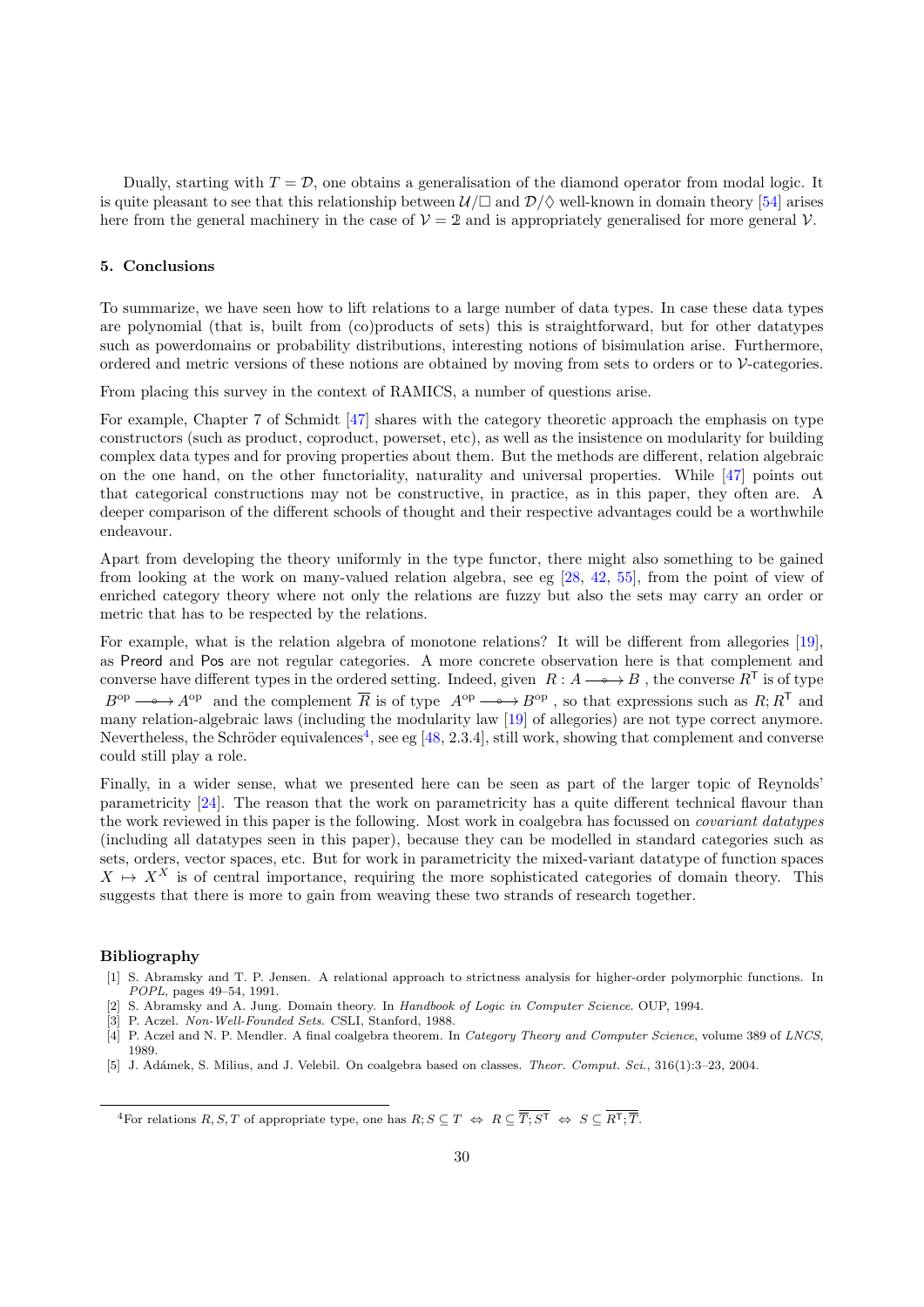- <span id="page-30-34"></span>[6] J. Adámek, S. Milius, and J. Velebil. A general final coalgebra theorem. Mathematical Structures in Computer Science, 15(3):409–432, 2005.
- <span id="page-30-3"></span>[7] J. Adámek and V. Trnková. Automata and Algebras in Categories. Kluwer, 1990.
- <span id="page-30-23"></span>[8] R. C. Backhouse and P. F. Hoogendijk. Elements of a relational theory of datatypes. In Formal Program Development -IFIP TC2/WG 2.1 State-of-the-Art Report, pages 7–42, 1993.
- <span id="page-30-26"></span>[9] A. Balan, A. Kurz, and J. Velebil. Positive fragments of coalgebraic logics. Log. Methods Comput. Sci., 11 (3:18):1–51, 2015.
- <span id="page-30-6"></span>[10] M. Barr. Relational algebras. In Reports of the Midwest Category Seminar IV, volume 137 of Lecture Notes in Mathematics, pages 39–55, 1970.
- <span id="page-30-33"></span>[11] M. Barr. Terminal coalgebras in well-founded set theory. Theor. Comput. Sci., 114(2):299–315, 1993.
- <span id="page-30-18"></span>[12] R. E. Bashir and J. Velebil. Simultaneously reflective and coreflective subcategories of presheaves. Theory Appl. Categ., 10:410–423, 2002.
- <span id="page-30-2"></span>[13] J. Beck. Distributive laws. In B. Eckmann and M. Tierney, editors, Seminar on Triples and Categorical Homology Theory, volume 80 of Lecture Notes in Mathematics. Springer, 1969. Also available as TAC reprint.
- <span id="page-30-17"></span>[14] M. Bílková, A. Kurz, D. Petrisan, and J. Velebil. Relation liftings on preorders and posets. In CALCO, pages 115–129, 2011. See also arXiv:1210.1433.
- <span id="page-30-22"></span>[15] M. Bílková, A. Kurz, D. Petrisan, and J. Velebil. Relation lifting, with an application to the many-valued cover modality. Log. Methods Comput. Sci., 9:1–48, 2013.
- <span id="page-30-32"></span>[16] F. Bonchi, D. Petrisan, D. Pous, and J. Rot. Coinduction up-to in a fibrational setting. In CSL-LICS, page 20, 2014.
- <span id="page-30-8"></span>[17] A. Carboni, G. Kelly, and R. Wood. A 2-categorical approach to change of base and geometric morphisms I. Cahiers de Topologie et Géométrie Différentielle Catégoriques, 31(4):47-95, 1991.
- <span id="page-30-36"></span>[18] C. Cîrstea, A. Kurz, D. Pattinson, L. Schröder, and Y. Venema. Modal logics are coalgebraic. Comput. J., 54(1):31-41, 2011.
- <span id="page-30-40"></span>[19] P. Freyd and A. Scedrov. Categories, Allegories. North-Holland, 1990.
- <span id="page-30-19"></span>[20] R. Guitart. Relations et carrés exacts. Ann. Sc. Math. Québec, IV(2):103-125, 1980.
- <span id="page-30-13"></span>[21] I. Hasuo, B. Jacobs, and A. Sokolova. Generic trace semantics via coinduction. Logical Methods in Computer Science, 3(4), 2007.
- <span id="page-30-9"></span>[22] C. Hermida. A categorical outlook on relational modalities and simulations. *Inf. Comput.*, 209(12):1505–1517, 2011.
- <span id="page-30-30"></span>[23] C. Hermida and B. Jacobs. Structural induction and coinduction in a fibrational setting. Inf. Comput., 145(2):107–152, 1998.
- <span id="page-30-41"></span>[24] C. Hermida, U. S. Reddy, and E. P. Robinson. Logical relations and parametricity - A Reynolds Programme for Category Theory and Programming Languages. Electr. Notes Theor. Comput. Sci., 303:149–180, 2014.
- <span id="page-30-24"></span>[25] J. Hughes and B. Jacobs. Simulations in coalgebra. Theor. Comp. Sci., 327, 2004.
- <span id="page-30-15"></span>[26] A. Jung, M. Kegelmann, and M. A. Moshier. Stably compact spaces and closed relations. Electr. Notes Theor. Comput. Sci., 45:209–231, 2001.
- <span id="page-30-14"></span>[27] A. Jung and P. Sünderhauf. On the duality of compact vs. open. In S. Andima, R. C. Flagg, G. Itzkowitz, P. Misra, Y. Kong, and R. Kopperman, editors, Papers on General Topology and Applications: Eleventh Summer Conference at University of Southern Main, volume 806 of Annals of the New York Academy of Sciences, pages 214–230, 1996.
- <span id="page-30-38"></span><span id="page-30-16"></span>[28] Y. Kawahara and H. Furusawa. An algebraic formalization of fuzzy relations. Fuzzy Sets Syst., 101(1):125-135, Jan. 1999. [29] M. Kegelmann. Continuous domains in logical form. Electr. Notes Theor. Comput. Sci., 49:1-166, 2002.
- <span id="page-30-21"></span>[30] M. Kelly. Basic concepts of enriched category theory, volume 64 of Lecture Notes in Mathematics. Cambridge University Press, 1982. Also available as TAC reprint.
- <span id="page-30-10"></span>[31] H. Kleisli. Every standard construction is induced by a pair of adjoint functors. Proceedings of the American Mathematical Society, 16(3):544–546, 1965.
- <span id="page-30-31"></span>[32] B. Klin. An Abstract Coalgebraic Approach to Process Equivalence for Well-Behaved Operational Semantics. PhD thesis, University of Aarhus, 2004.
- <span id="page-30-7"></span>[33] C. Kupke, A. Kurz, and Y. Venema. Completeness for the coalgebraic cover modality. Logical Methods in Computer Science, 8(3), 2012.
- <span id="page-30-35"></span>[34] C. Kupke and D. Pattinson. Coalgebraic semantics of modal logics: An overview. Theor. Comput. Sci., 412(38):5070–5094, 2011.
- <span id="page-30-20"></span>[35] F. Lawvere. Metric spaces, generalized logic and closed categories. Rendiconti del Seminario Matematico e Fisico di Milano, XLIII, 1973. Also available as TAC reprint.
- <span id="page-30-25"></span>[36] P. B. Levy. Similarity quotients as final coalgebras. In FOSSACS, pages 27–41, 2011.
- <span id="page-30-11"></span>[37] S. Mac Lane. Category Theory for the Working Mathematician. Springer, 1971.
- <span id="page-30-1"></span>[38] E. Manes. Algebraic theories. Springer Verlag, 1976.
- <span id="page-30-27"></span>[39] J. Marti and Y. Venema. Lax extensions of coalgebra functors and their logic. J. Comput. Syst. Sci., 81(5):880–900, 2015.
- <span id="page-30-5"></span>[40] L. Moss. Coalgebraic logic. Ann. Pure Appl. Logic, 96:277–317, 1999.
- <span id="page-30-37"></span>[41] L. S. Moss. Coalgebraic logic. Ann. Pure Appl. Logic, 96(1-3):277–317, 1999.
- <span id="page-30-39"></span>[42] A. Popescu. Some algebraic theory for many-valued relation algebras. Algebra Universalis, 53:211-235, 2007.
- <span id="page-30-12"></span>[43] J. Power and D. Turi. A coalgebraic foundation for linear time semantics. In Coalgebraic Methods in Computer Science, CMCS 1999, volume 29 of ENTCS, pages 259–274. Elsevier, 1999.
- <span id="page-30-29"></span>[44] J. Rutten. Relators and metric bisimulations. Electr. Notes Theor. Comput. Sci., 11:252–258, 1998.
- <span id="page-30-4"></span>[45] J. Rutten. Universal coalgebra: A theory of systems. Theoret. Comput. Sci., 249:3–80, 2000.
- <span id="page-30-28"></span>[46] D. Sangiorgi. On the origins of bisimulation and coinduction. ACM Trans. Program. Lang. Syst., 31(4), 2009.
- <span id="page-30-0"></span>[47] G. Schmidt. Relational Mathematics, volume 132 of Encyclopedia of Mathematics and its Applications. Cambridge